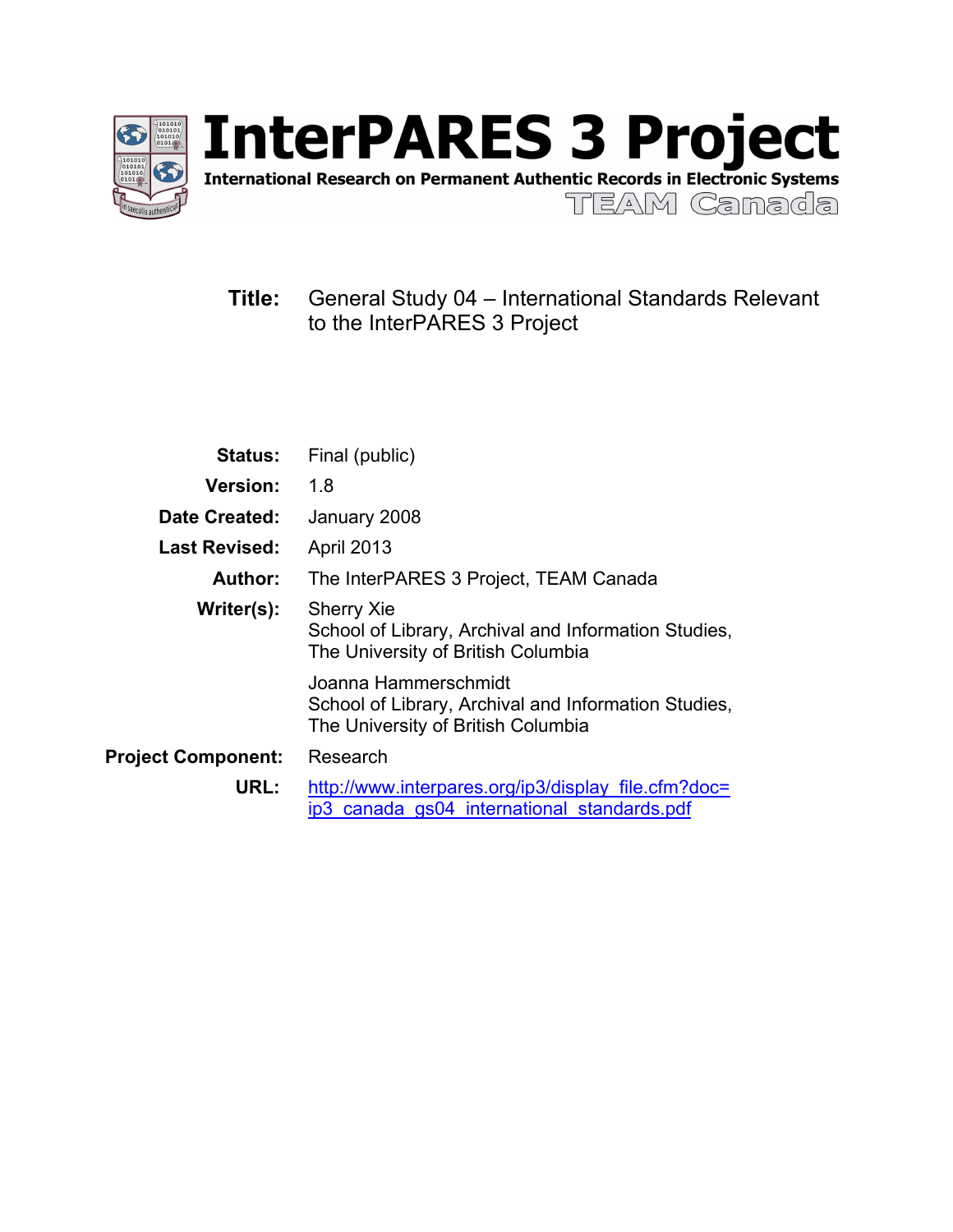# **Document Control**

| Version history |            |                                   |                                                                                |  |
|-----------------|------------|-----------------------------------|--------------------------------------------------------------------------------|--|
| Version         | Date       | $\overline{\mathbf{B}}\mathbf{y}$ | Version notes                                                                  |  |
| 1.0             | 2008-01-20 | S. Xie                            | Initial version submitted for review.                                          |  |
| 1.1             | 2008-01-21 | S. Xie                            | Incorporated MoReq2.                                                           |  |
| 1.2             | 2008-01-25 | S. Xie                            | Added more standard related to records<br>management and information security. |  |
| 1.3             | 2008-04-24 | R. Preston                        | Minor content and copy editing.                                                |  |
| 1.4             | 2009-01-23 | R. Preston                        | Minor copy editing.                                                            |  |
| 1.5             | 2010-08-22 | J. Hammerschmidt                  | Updated content.                                                               |  |
| 1.6             | 2010-10-26 | R. Preston                        | Minor content editing.                                                         |  |
| 1.7             | 2010-10-27 | R. Preston                        | Removal of links to copyrighted materials.                                     |  |
| 1.8             | 2013-04-29 | R. Preston                        | Incorporation of updates and revisions.                                        |  |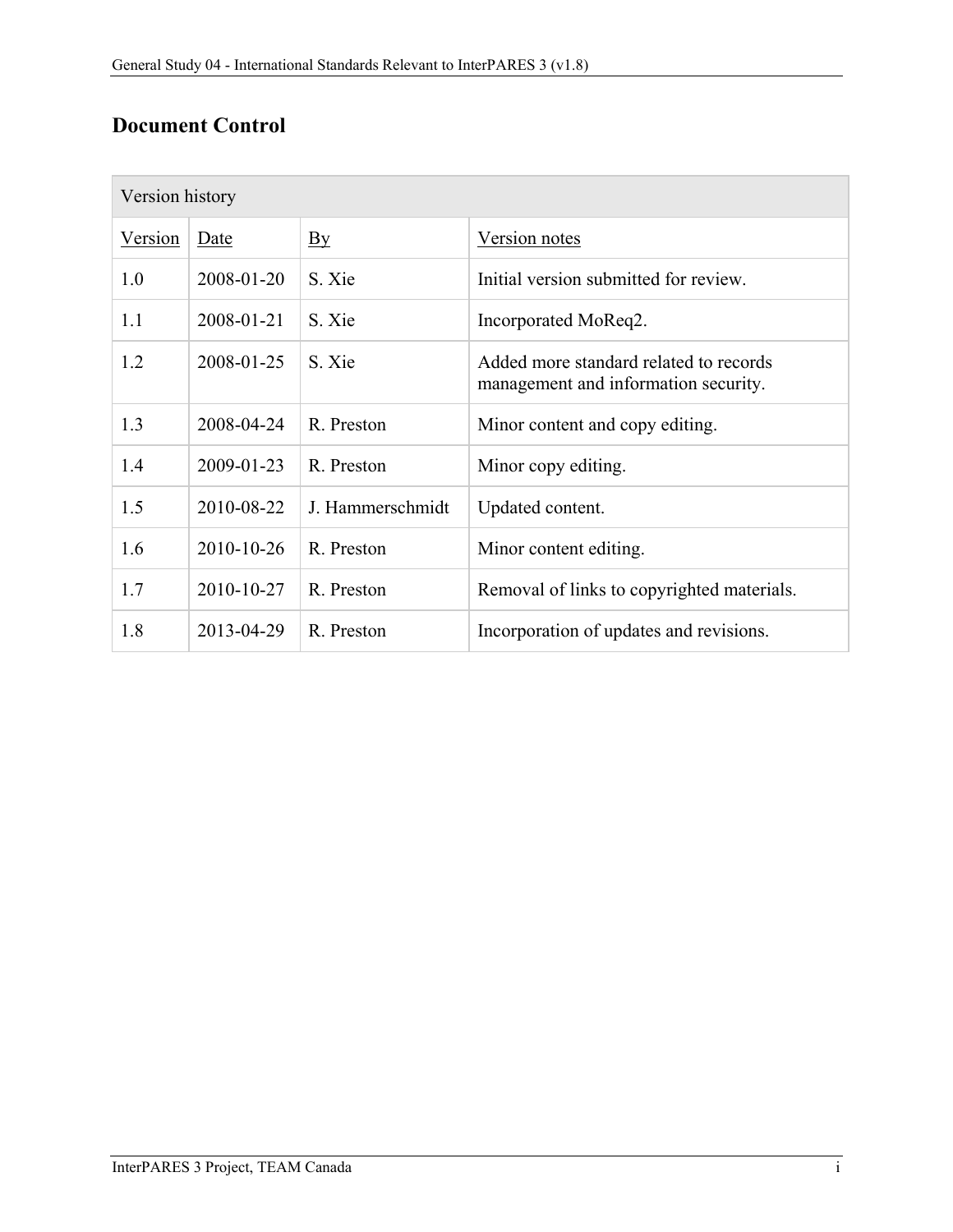# **Table of Contents**

| ISAAR(CPF): International Standard Archival Authority Record for Corporate Bodies,          |  |
|---------------------------------------------------------------------------------------------|--|
| ISAD (G): General International Standard Archival Description, Second edition, 2000  3      |  |
| ISAF: International Standard on Activities/Functions of Corporate Bodies (draft), 2006 3    |  |
|                                                                                             |  |
|                                                                                             |  |
| ISO 639-1: 2002 Codes for the representation of names of languages—Part 1: Alpha-2 code  5  |  |
| ISO 639-2: 1998 Codes for the representation of names of languages, Alpha-3 code5           |  |
| ISO 639-3: 2007 Codes for the representation of names of languages—Part 3: Alpha-3 code for |  |
| ISO 690: 1987 Documentation-Bibliographic references-Content, form and structure  6         |  |
| ISO 690-2: 1992—Documentation—Bibliographic references—Electronic documents or parts        |  |
| ISO 999: 1996 Information and documentation—Guidelines for the content, organization and    |  |
| ISO 2788: 1986 Documentation-Guidelines for the establishment and development of            |  |
| ISO 3166-1: 2006 Codes for the representation of names of countries and their subdivisions- |  |
| ISO 5963: 1985 Documentation—Methods for examining documents, determining their             |  |
| ISO 3901:2001 Information and documentation—International Standard Recording Code           |  |
| ISO 5964: 1985 Documentation-Guidelines for the establishment and development of            |  |
| ISO 8601:2004 Data elements and interchange formats-Information interchange-                |  |
| ISO 8879:1986 Information processing-Text and office systems-Standard Generalized           |  |
|                                                                                             |  |
|                                                                                             |  |
| ISO IWA 4:2005 Quality management systems—Guidelines for the application of ISO             |  |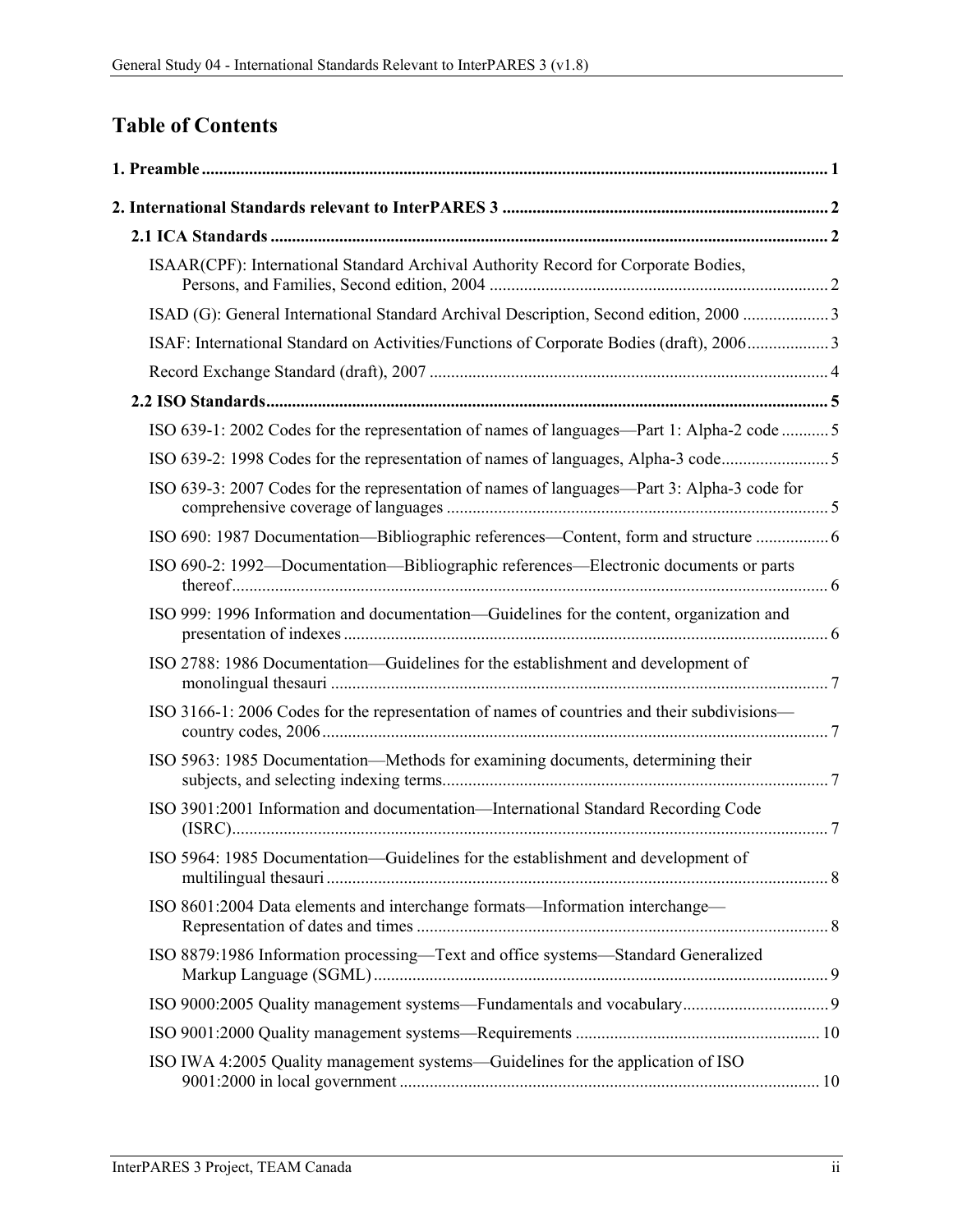| ISO 9004:2000 Quality management systems—Guidelines for performance improvements 11                                                                                                                                                                        |
|------------------------------------------------------------------------------------------------------------------------------------------------------------------------------------------------------------------------------------------------------------|
| ISO/IEC 9834-8:2008 Information technology—Open Systems Interconnection—Procedures<br>for the operation of OSI Registration Authorities: Generation and registration of<br>Universally Unique Identifiers (UUIDs) and their use as ASN.1 Object Identifier |
| ISO 10005:2005: Quality management systems—Guidelines for quality plans 12                                                                                                                                                                                 |
| ISO 10006:2003 Quality management systems—Guidelines for quality management in projects  12                                                                                                                                                                |
| ISO/TS 12033:2009 Electronic imaging—Guidance for selection of document image                                                                                                                                                                              |
| ISO/TR 12037:1998 Electronic imaging—Recommendations for the expungement of                                                                                                                                                                                |
| ISO 12142:2001 Electronic imaging—Media error monitoring and reporting techniques for                                                                                                                                                                      |
| ISO 12199: 2000 Alphabetical ordering of multilingual terminological and lexicographical data                                                                                                                                                              |
| ISO 12234-1:2007 Electronic still-picture imaging—Removable memory—Part 1: Basic                                                                                                                                                                           |
| ISO/TR 12654:1997 Electronic imaging—Recommendations for the management of electronic<br>recording systems for the recording of documents that may be required as evidence, on                                                                             |
| ISO/IEC 13250-2:2006 Information technology—Topic Maps—Part 2: Data model 15                                                                                                                                                                               |
| ISO/IEC 13250-3:2007 Information technology—Topic Maps—Part 3: XML syntax  15                                                                                                                                                                              |
| ISO/IEC 13335-1:2004 Information technology—Security techniques—Management of<br>information and communications technology security-Part 1: Concepts and models for                                                                                        |
| ISO 14721:2003 Space data and information transfer systems—Open archival information                                                                                                                                                                       |
| ISO/IEC 14888-3:2006 Information technology—Security techniques—Digital signatures with                                                                                                                                                                    |
| ISO/IEC TR 15443-1:2005 Information technology—Security techniques—A framework for                                                                                                                                                                         |
| ISO/IEC TR 15443-2:2005 Information technology—Security techniques—A framework for                                                                                                                                                                         |
| ISO/IEC TR 15443-3:2007 Information technology—Security techniques—A framework for                                                                                                                                                                         |
| ISO/IEC 15444-1:2004 Information technology—JPEG 2000 image coding system: Core                                                                                                                                                                            |
| ISO/IEC 15445:2000 Information technology—Document description and processing                                                                                                                                                                              |
| ISO 15489-1:2001 Information and documentation-Records management-Part 1: General  20                                                                                                                                                                      |
| ISO 15489-2:2001 Information and documentation-Records management-Part 2: Guidelines  20                                                                                                                                                                   |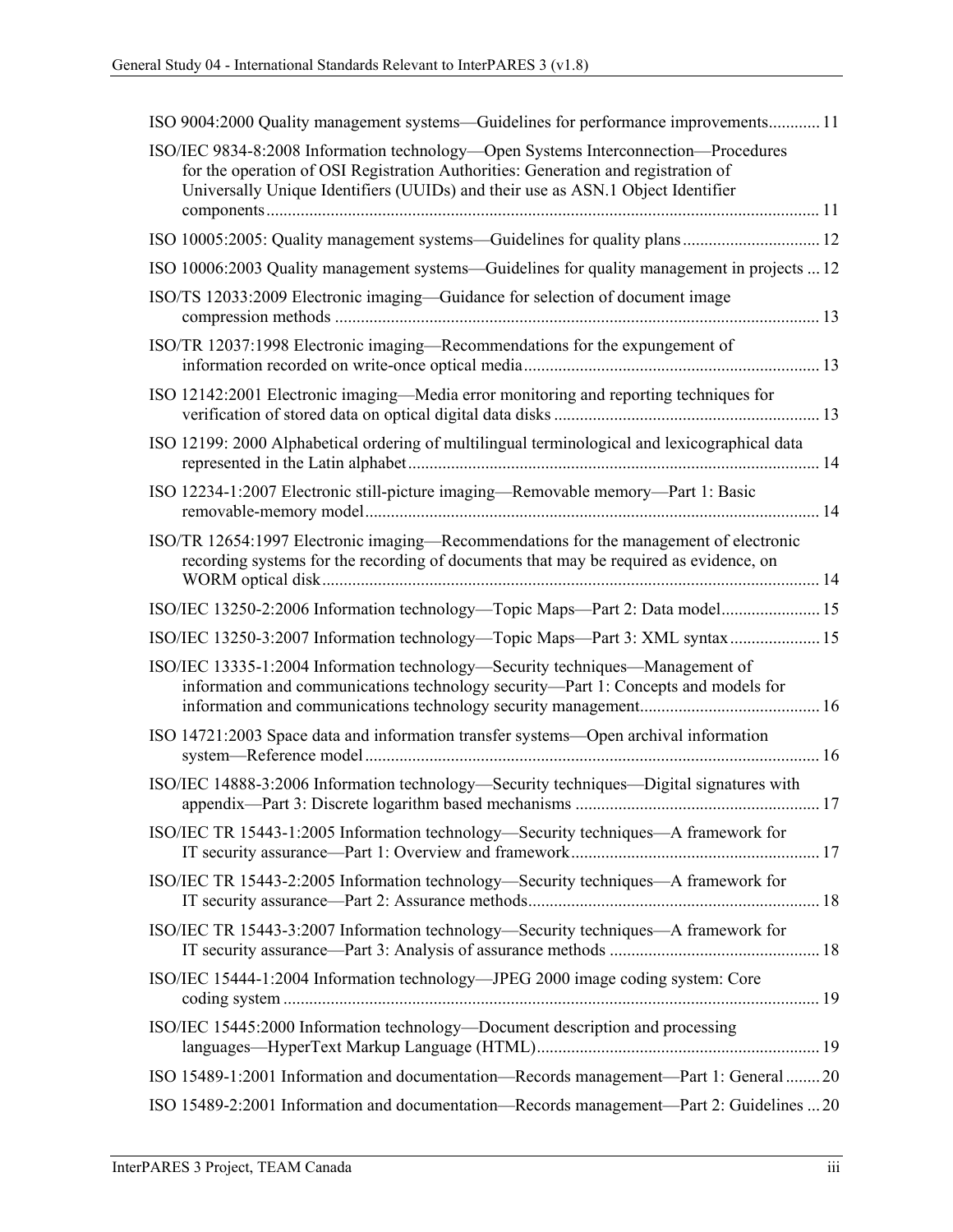| ISO 15511:2003 Information and documentation—International standard identifier for libraries                                                                  |  |
|---------------------------------------------------------------------------------------------------------------------------------------------------------------|--|
| ISO 15706-2:2007 Information and documentation—International Standard Audiovisual                                                                             |  |
| ISO 15707:2001 Information and documentation—International Standard Musical Work Code                                                                         |  |
| ISO/TR 15801:2004 Electronic imaging-Information stored electronically-                                                                                       |  |
| ISO 15836:2003 Information and documentation—The Dublin Core metadata element set22                                                                           |  |
|                                                                                                                                                               |  |
| ISO/TR 18492:2005 Long-term preservation of electronic document-based information 23                                                                          |  |
|                                                                                                                                                               |  |
| ISO 19005-1:2005 Document management—Electronic document file format for long-term                                                                            |  |
|                                                                                                                                                               |  |
| ISO/TS 19139:2007 Geographic information—Metadata—XML schema implementation25                                                                                 |  |
| ISO/IEC 19757-2:2003 Information technology—Document Schema Definition Language                                                                               |  |
| ISO/IEC 19757-3:2006 Information technology—Document Schema Definition Languages                                                                              |  |
| ISO/IEC 19757-4:2006 Information technology—Document Schema Definition Languages<br>(DSDL)—Part 4: Namespace-based Validation Dispatching Language (NVDL)  26 |  |
| ISO 20652:2006 Space data and information transfer systems—Producer-archive interface—                                                                        |  |
| ISO/IEC 21000-3:2003 Information technology—Multimedia framework (MPEG-21)—Part 3:                                                                            |  |
| ISO/IEC 21000-6:2004 Information technology-Multimedia framework (MPEG-21)-Part 6:                                                                            |  |
| ISO 21127:2006 Information and documentation-A reference ontology for the interchange of                                                                      |  |
| ISO 22310:2006 Information and documentation—Guidelines for standards drafters for stating                                                                    |  |
| ISO/IEC 23001-1:2006 Information technology-MPEG systems technologies-Part 1: Binary                                                                          |  |
| ISO 23081-1:2006 Information and documentation-Records management processes-                                                                                  |  |
| ISO/TS 23081-2:2007 Information and documentation-Records management processes-                                                                               |  |
| ISO/IEC 26300:2006 Information technology-Open Document Format for Office                                                                                     |  |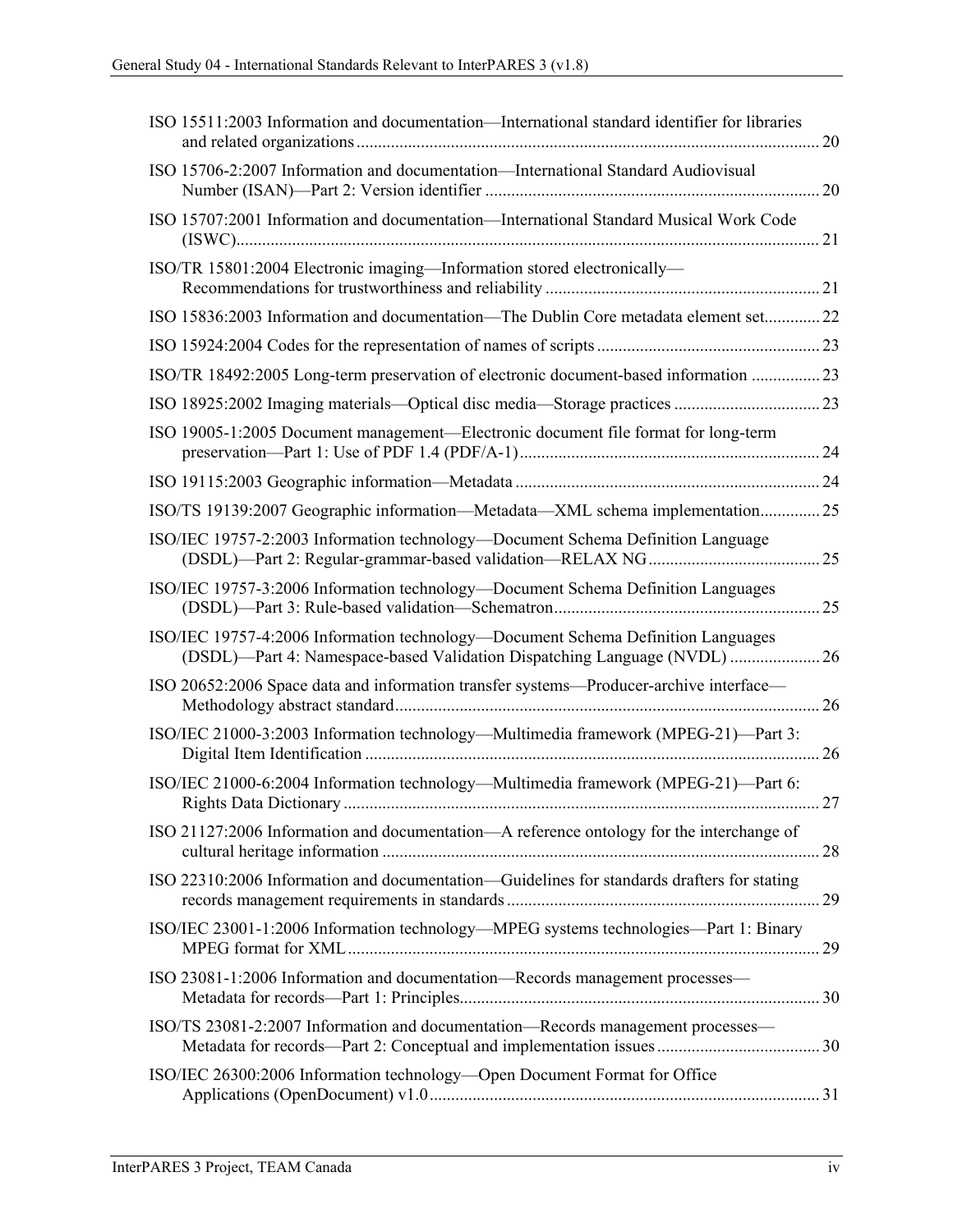| ISO/IEC 27001:2005 Information technology—Security techniques—Information security                                                                                                                                                                                     |  |
|------------------------------------------------------------------------------------------------------------------------------------------------------------------------------------------------------------------------------------------------------------------------|--|
| ISO/IEC 27002:2005 Information technology—Security techniques—Code of practice for                                                                                                                                                                                     |  |
| ISO/IEC 27006:2007 Information technology—Security techniques—Requirements for bodies<br>providing audit and certification of information security management systems 33                                                                                               |  |
|                                                                                                                                                                                                                                                                        |  |
| Adobe Developers Association. Tagged Image File Format (TIFF) Revision 6.034                                                                                                                                                                                           |  |
| AIIM (Enterprise Content Management Association). Analysis, Selection, and Implementation<br>Guidelines Associated with Electronic Document Management Systems (EDMS), 2007 34                                                                                         |  |
| AIIM (Association for Information and Image Management) Document Management Alliance                                                                                                                                                                                   |  |
| AIIM (Association for Information and Image Management) Open Document Management                                                                                                                                                                                       |  |
| IEEE (Institute of Electrical and Electronics Engineers) LTSC (Learning Technology Standards                                                                                                                                                                           |  |
| ARMA International. Vital Records: Identifying, Managing, and Recovering Business-Critical                                                                                                                                                                             |  |
| ARMA International. Requirements for Managing Electronic Messages as Records  37                                                                                                                                                                                       |  |
| ARMA International Standards Development Committee Task Force. Procedures and Issues for                                                                                                                                                                               |  |
| ARMA International Standards Development Committee Task Force. The Digital Records                                                                                                                                                                                     |  |
| ARMA International Standards Task Force. Establishing Alphabetic, Numeric, Subject Filing                                                                                                                                                                              |  |
| ARMA International Standards Task Force. Revised Framework for Integration of EDMS &                                                                                                                                                                                   |  |
| ARMA International Standards Task Force. Retention Management for Records and                                                                                                                                                                                          |  |
| IETF (The Internet Engineering Task Force) RFC 2821 Simple Mail Transfer Protocol 40                                                                                                                                                                                   |  |
| IETF (The Internet Engineering Task Force) RFC 2822 Internet Message Format 41                                                                                                                                                                                         |  |
| ITU (International Telecommunication Union) X.667: 2004 Information technology—Open<br>Systems Interconnection—Procedures for the operation of OSI Registration Authorities:<br>Generation and registration of Universally Unique Identifiers (UUIDs) and their use as |  |
| ITU (International Telecommunication Union) X.509 : Information technology—Open Systems<br>Interconnection—The Directory: Public-key and attribute certificate frameworks  42                                                                                          |  |
| European Commission. MoReq2 Specification (Model Requirements for the Management of                                                                                                                                                                                    |  |
|                                                                                                                                                                                                                                                                        |  |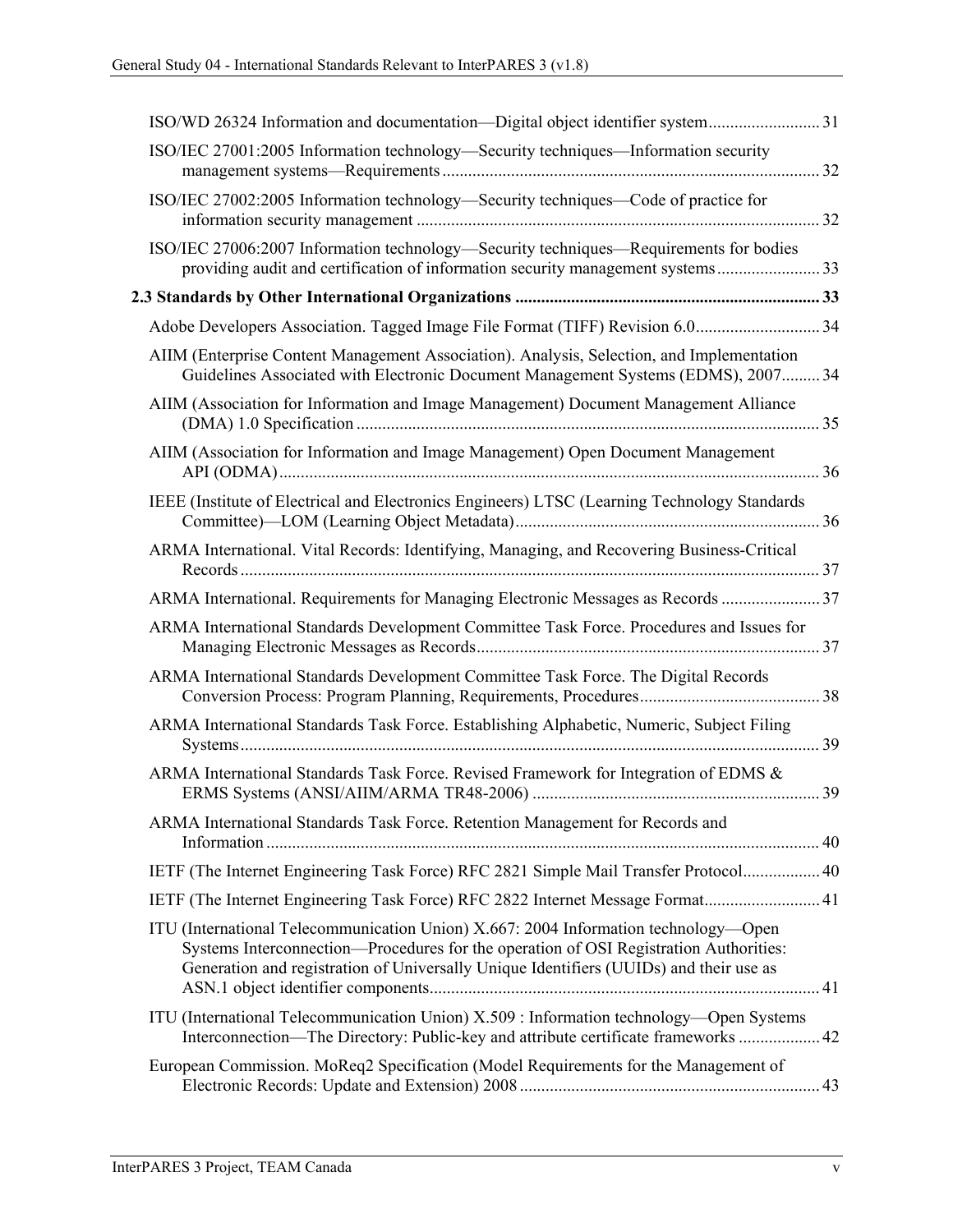| National Information Standards Organization (NISO). ANSI/NISO Z39.84-2000 Syntax for the                                                                                  |  |
|---------------------------------------------------------------------------------------------------------------------------------------------------------------------------|--|
| NISO (National Information Standards Organization)/AIIM (Association for Information and<br>Image Management) Z39.87-2002 Technical Metadata for Digital Still Images  44 |  |
|                                                                                                                                                                           |  |
|                                                                                                                                                                           |  |
|                                                                                                                                                                           |  |
|                                                                                                                                                                           |  |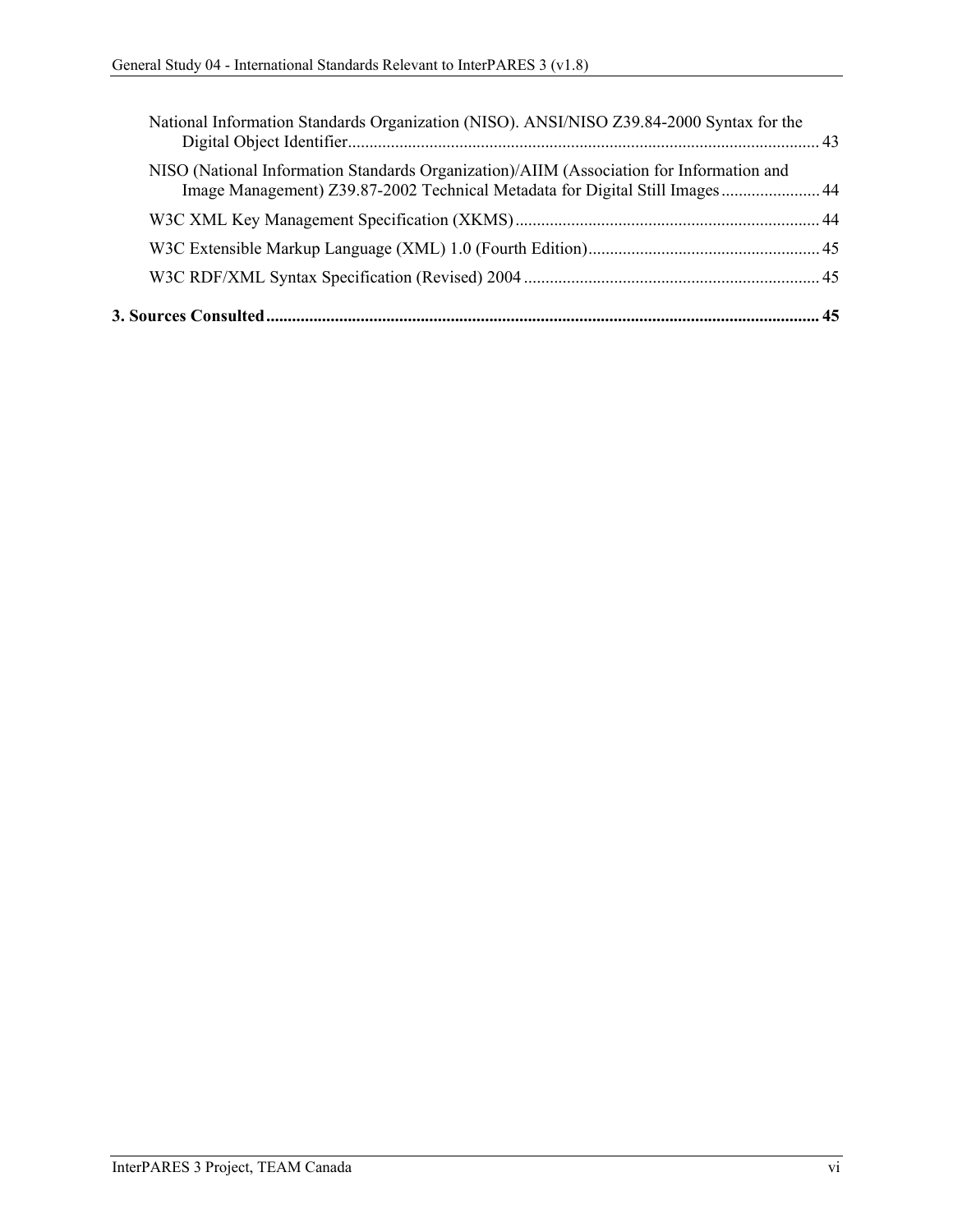## <span id="page-7-0"></span>**1. Preamble**

The task of identifying and entering into the InterPARES 3 Bibliographic Database annotated citations for all international standards relevant to the research activities of the Project (e.g., ISO standards, ICA standards, etc.) was assigned to TEAM Canada during the October 2007 International Summit in Rome, Italy. These include standards that are relevant to the goals, objectives, research activities and expected outcomes of the Project as a whole.

Because the Project's goals, objectives, research activities and expected outcomes cover a wide range of areas in the areas of digital records creation, management and preservation, an effort was made during the search to identify key aspects of each standard in relation to the above defined task scope. Examples of the key aspects that were used to assist searching and retrieval of relevant standards include: *digital preservation*; *records reliability, accuracy and authenticity*; *access to information*; *creation and maintenance of all kinds of records*; *cost for records management and digital preservation*; *construction and dissemination educational materials in digital format*; *legal issues related to records management and digital preservation*; *risk management*; *information security*; *resource discovery*; and *interoperability*.

As a result of the broad coverage of the Project, the list of international standards presented in this report cannot be considered exhaustive. Some standards included in the present list (e.g., those on quality management and project management) were collected based on the author's understanding of the Project case studies on which she currently is working (i.e., Canadian Tourism Commission and the City of Vancouver). In other words, it is likely that the need for reference to additional international standards not included in the current list will emerge for individual case studies during the course of the research.

It should also be noted that the search for relevant international standards was not limited to de facto standards, it also included de jure standards. Within this context, the term "international" was interpreted to include standards that are issued by, and/or that might apply to, any organizations that have a multinational, sectoral or discipline-wide composition. The identified standards in this report are grouped by the type of organization that produces or issues them.

Given the dynamic nature of the international standards environment, readers should consider this a constantly evolving document, to which periodic revisions will be made to incorporate newly discovered or updated information.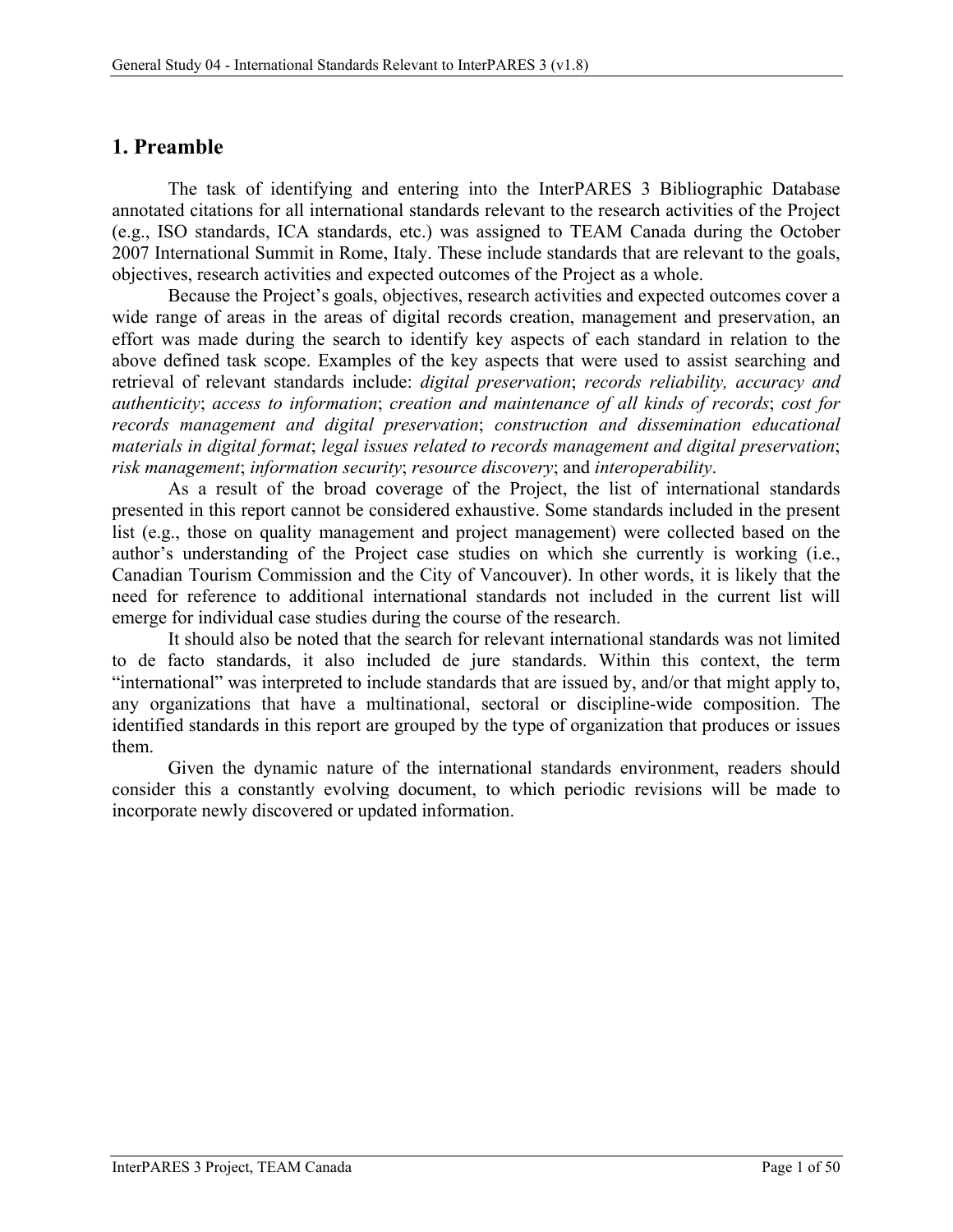## <span id="page-8-0"></span>**2. International Standards relevant to InterPARES 3**

*Note: Where available, a URL for the description of each standard is provided following the description. An additional URL is provided under the title of the standard when the full text of the standard is available.*

### <span id="page-8-1"></span>**2.1 ICA Standards**

*Note: Listed in alphabetical order.*

### <span id="page-8-2"></span>**ISAAR(CPF): International Standard Archival Authority Record for Corporate Bodies, Persons, and Families, Second edition, 2004**

(full text at [http://www.ica.org/sites/default/files/ISAAR2EN.pdf\)](http://www.ica.org/sites/default/files/ISAAR2EN.pdf)

This standard provides guidance for preparing archival authority records that provide descriptions of entities (corporate bodies, persons and families) associated with the creation and maintenance of archives.

The companion standard to this document, *ISAD(G): General International Standard Archival Description*, provides for the inclusion of contextual information within the description of archives at any level. ISAD(G) also recognises the possibility of capturing and maintaining contextual information independently and linking that contextual information to the combination of other information elements used to describe archives and records.

This standard is intended to support the sharing of archival authority records by promoting the preparation of consistent, appropriate and self-explanatory descriptions of corporate bodies, persons and families that create records. It is intended to be used in conjunction with existing national standards or as the basis for the development of national standards.

ISO standards relevant to ISAAR(CPF):

- *ISO 639-2—Codes for the representation of names of languages, Alpha-3 code, 1998.*
- *ISO 690—Documentation—Bibliographic references—Content, form and structure, 1987.*
- *ISO 690-2—Documentation—Bibliographic references—Electronic documents or parts thereof, 1992.*
- *ISO 999—Information and documentation—Guidelines for the content, organization and presentation of indexes, 1996.*
- *ISO 2788—Documentation—Guidelines for the establishment and development of monolingual thesauri, 1986.*
- *ISO 3166—Codes for the representation of names of countries, 1997.*
- *ISO 5963—Documentation—Methods for examining documents, determining their subjects, and selecting indexing terms, 1985.*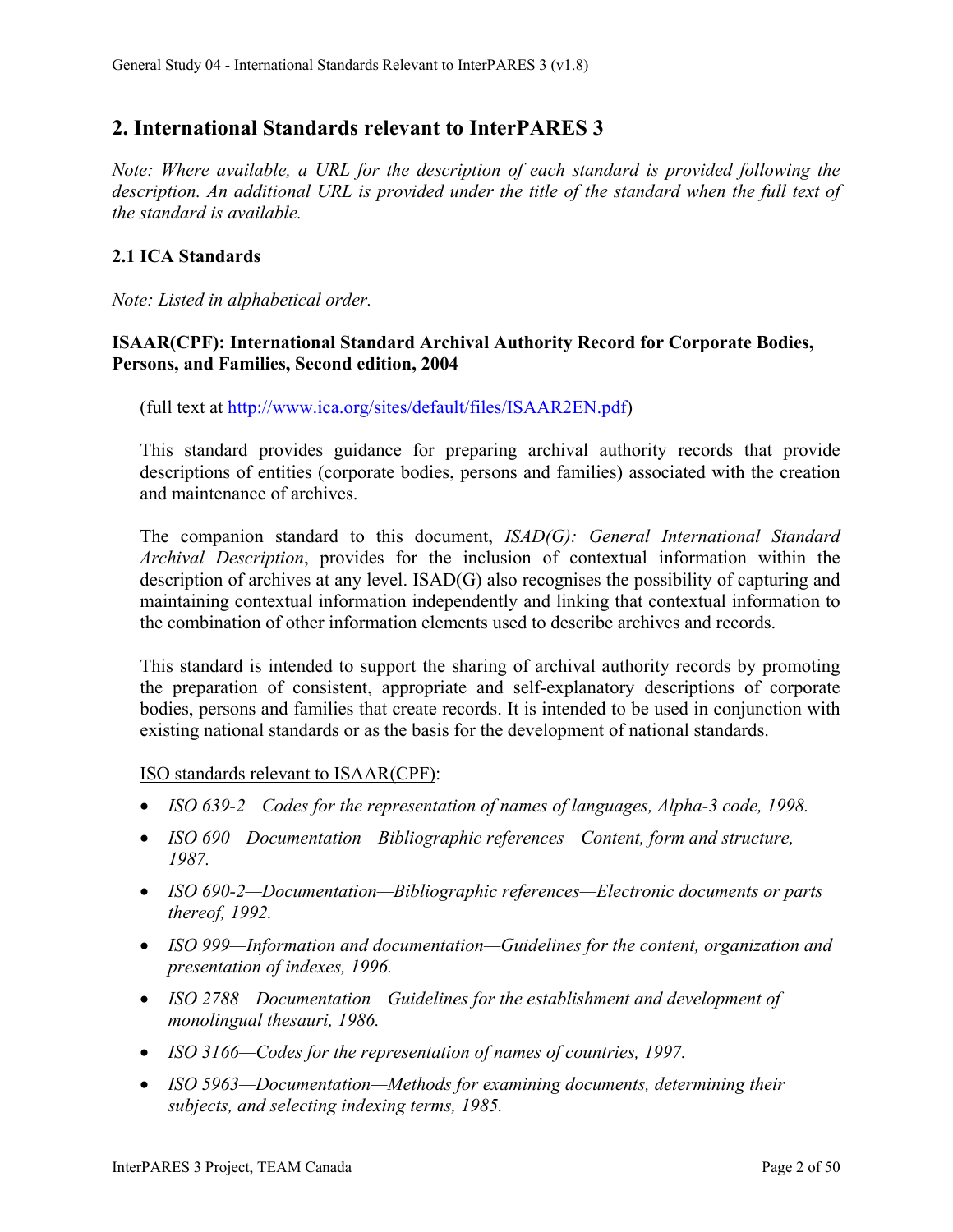- *ISO 5964—Documentation—Guidelines for the establishment and development of multilingual thesauri, 1985.*
- *ISO 8601—Data elements and interchange formats—Information interchange— Representation of dates and times, 2nd ed., 2000.*
- *ISO 15489—Information and documentation—Records management, parts 1 and 2, 2001.*
- *ISO 15511—Information and documentation—International standard identifier for libraries and related organizations, 2003.*
- *ISO 15924—Codes for the representation of names of scripts, 2003.*

#### <span id="page-9-0"></span>**ISAD (G): General International Standard Archival Description, Second edition, 2000**

(full text at [http://www.ica.org/sites/default/files/isad\\_g\\_2e.pdf\)](http://www.ica.org/sites/default/files/isad_g_2e.pdf)

This standard provides general guidance for the preparation of archival descriptions. It is to be used in conjunction with existing national standards or as the basis for the development of national standards.

The following ISO standards are recommended by ISAD(G) as useful for developing and maintaining controlled vocabularies:

- *ISO 5963 Documentation—Methods for examining documents, determining their subject, and selecting indexing terms*
- *ISO 2788 Documentation—Guidelines for the establishment and development of monolingual Thesauri*
- *ISO 999 Information and documentation—Guidelines for the content, organization and presentation of indexes.*

The latest version of *ISO 690 Documentation—Bibliographic references—Content, form and structure* is recommended by ISAD(G) for citing a published source in any of its elements of description.

#### <span id="page-9-1"></span>**ISAF: International Standard on Activities/Functions of Corporate Bodies (draft), 2006**

(full text at [http://www.ica.org/sites/default/files/ISAF\\_ENG.pdf\)](http://www.ica.org/sites/default/files/ISAF_ENG.pdf)

This standard provides guidance for preparing descriptions of functions/activities of corporate bodies associated with the creation and maintenance of archives.

Descriptions of functions/activities are intended to complement and supplement descriptions of records created in accordance with ISAD(G) and authority records created in accordance with ISAAR(CPF). Descriptions of the functions/activities performed by corporate bodies can explain how, why and by whom a function or an activity was performed from the time the corporate body first began performing it until the date the corporate body ceased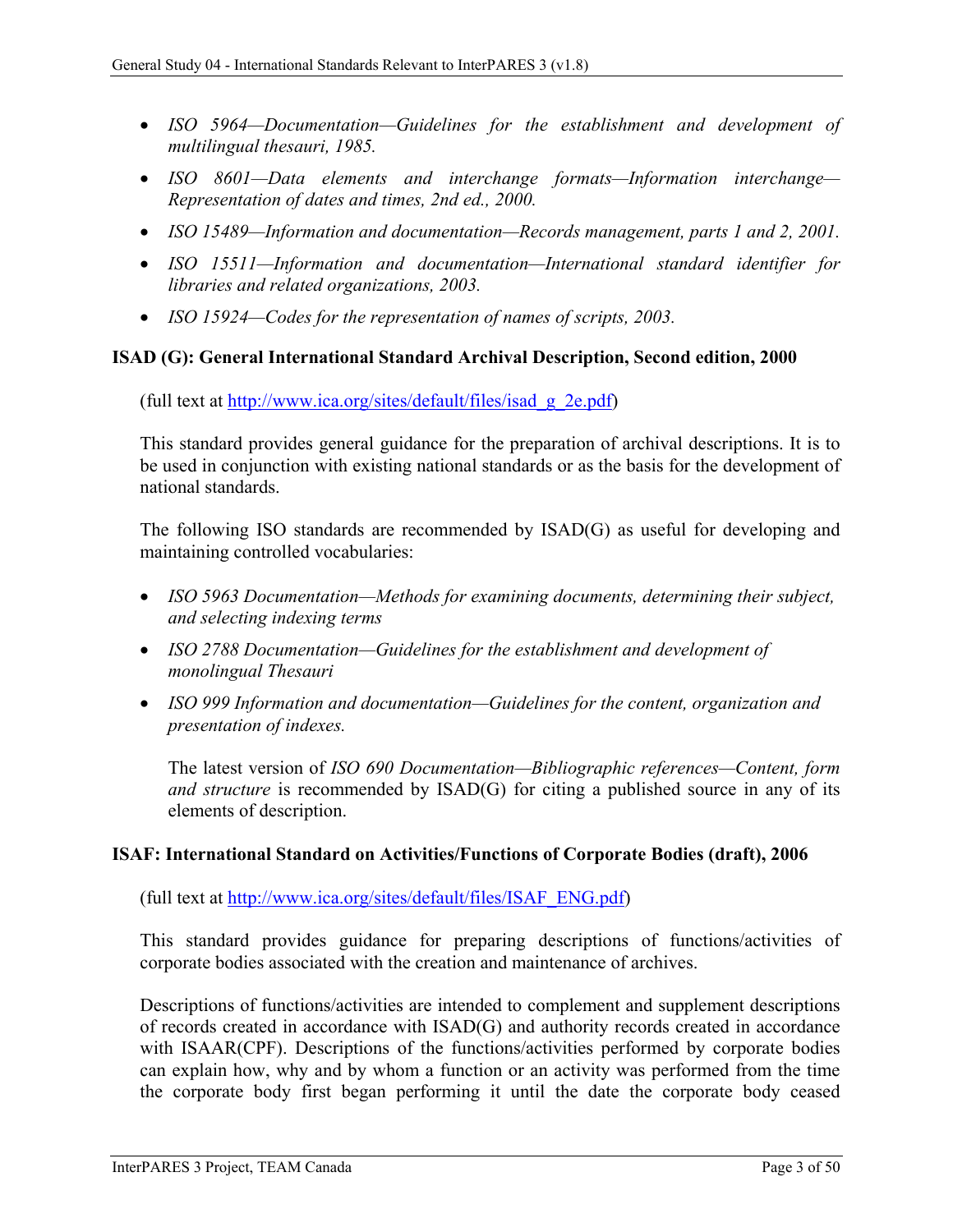performing it. They can explain how and why records were produced and used and show their relationships with the function or activity and with other records. They can also provide access to all the records created or used in connection with a single activity. Keeping this information separate both from the descriptions of the records and the authority records means less repetition of information and allows for the construction of flexible archival descriptive systems.

### ISO standards relevant to ISAF:

- *ISO 639-2—Codes for the representation of names of languages, Alpha-3 code, 1998.*
- *ISO 999—Information and documentation—Guidelines for the content, organization and presentation of indexes, 1996.*
- *ISO 2788—Documentation—Guidelines for the establishment and development of monolingual thesauri, 1986.*
- *ISO 3166—Codes for the representation of names of countries, 1997.*
- *ISO 5963—Documentation—Methods for examining documents, determining their subjects, and selecting indexing terms, 1985.*
- *ISO 5964—Documentation—Guidelines for the establishment and development of multilingual thesauri, 1985.*
- *ISO 8601—Data elements and interchange formats—Information interchange— Representation of dates and times, 2nd ed., 2000.*
- *ISO 15489—Information and documentation—Records management, parts 1 and 2, 2001.*
- *ISO 15511—Information and documentation—International standard identifier for libraries and related organizations, 2003.*
- *ISO 15924—Codes for the representation of names of scripts, 2001.*

#### <span id="page-10-0"></span>**Record Exchange Standard (draft), 2007**

(full text at [http://www.ica.org/sites/default/files/Records%20Exchange%20Standard.pdf\)](http://www.ica.org/sites/default/files/Records%20Exchange%20Standard.pdf)

This standard defines a general producer-archive transfer process and transfer format for digital records, in compliance with OAIS and PAIMAS models. Its purpose is to reduce the risk of loss or compromised records, and the overall cost of transferring digital records from one system to another. This standard is endorsed by ICA, UN/CEFACT and CEN, in liaison with ISO.

#### ISO standards relevant to the Record Exchange Standard:

- *ISO 14721:2003—Space data and information transfer systems—Open archival information system—Reference model. (OAIS model)*
- *ISO 20652: 2006 Space data and information transfer systems—Producer-archive interface—Methodology abstract standard. (PAIMAS model)*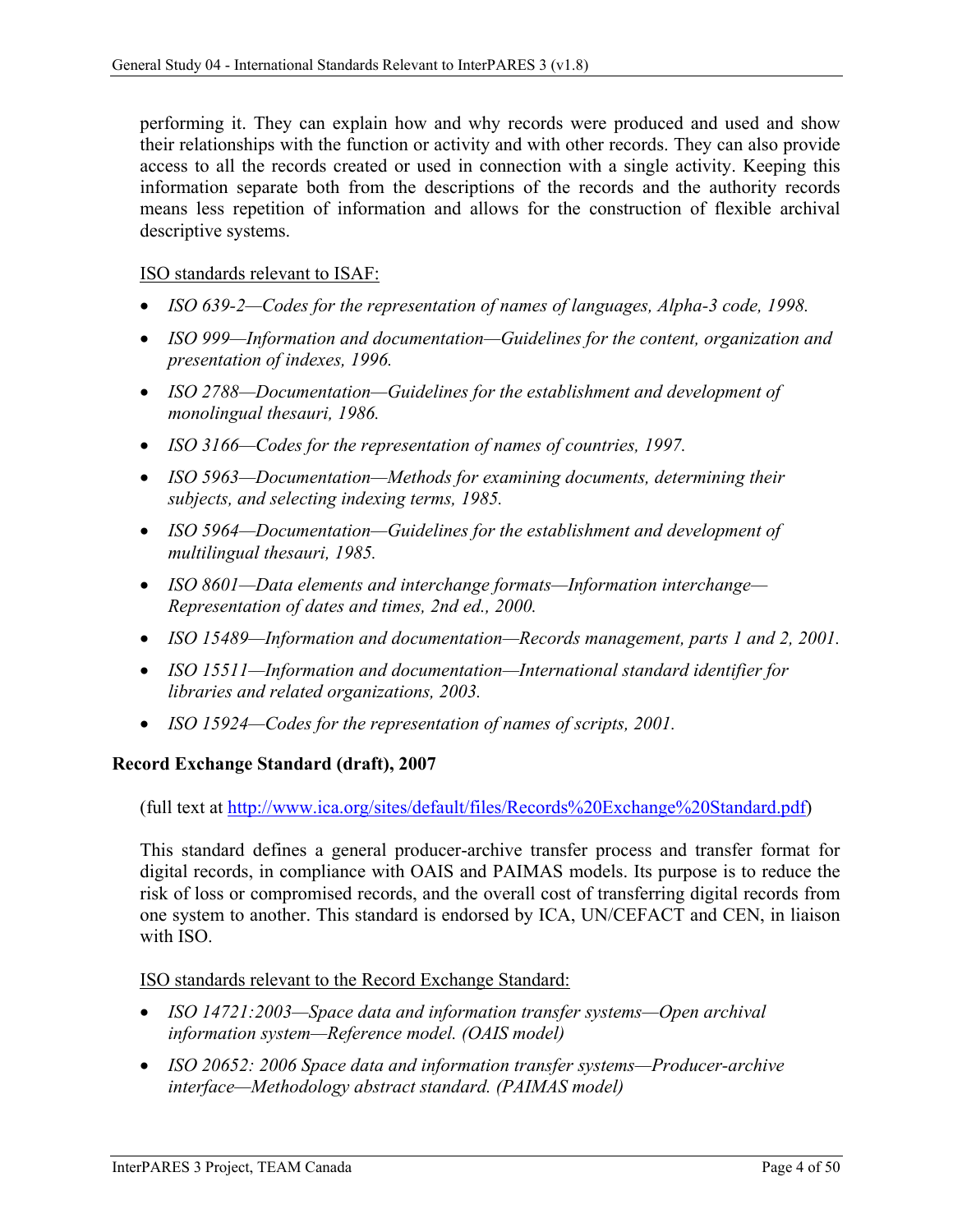### <span id="page-11-0"></span>**2.2 ISO Standards**

*Note: Listed in order of ascending ISO standard number.*

### <span id="page-11-1"></span>**ISO 639-1: 2002 Codes for the representation of names of languages—Part 1: Alpha-2 code**

This part of ISO 639 provides a code consisting of language code elements comprising twoletter language identifiers for the representation of names of languages. The language identifiers according to this part of ISO 639 were devised originally for use in terminology, lexicography and linguistics, but may be adopted for any application requiring the expression of language in two-letter coded form, especially in computerized systems. The alpha-2 code was devised for practical use for most of the major languages of the world that are not only most frequently represented in the total body of the world's literature, but which also comprise a considerable volume of specialized languages and terminologies. Additional language identifiers are created when it becomes apparent that a significant body of documentation written in specialized languages and terminologies exists. Languages designed exclusively for machine use, such as computer-programming languages, are not included in this code.

*Source:* ISO Web site [http://www.iso.org/iso/iso\\_catalogue/catalogue\\_tc/catalogue\\_detail.htm?csnumber=22109](http://www.iso.org/iso/iso_catalogue/catalogue_tc/catalogue_detail.htm?csnumber=22109)

#### <span id="page-11-2"></span>**ISO 639-2: 1998 Codes for the representation of names of languages, Alpha-3 code**

ISO 639 provides two sets of language codes, one as a two-letter code set (639-1) and another as a three-letter code set (this part of ISO 639) for the representation of names of languages. ISO 639-1 was devised primarily for use in terminology, lexicography and linguistics. This part of ISO 639 represents all languages contained in ISO 639-1 and in addition any other language as well as language groups as they may be coded for special purposes when more specificity in coding is needed. The languages listed in ISO 639-1 are a subset of the languages listed in ISO 639-2; every language code in the two-letter code set has a corresponding language code in the alpha-3 list, but not necessarily vice versa.

Both code lists are to be considered as open lists. The codes were devised for use in terminology, lexicography, information and documentation (i.e., for libraries, information services, and publishers) and linguistics. This part of ISO 639 also includes guidelines for the creation of language codes and their use in some applications.

*Source:* Library of Congress<http://www.loc.gov/standards/iso639-2/langhome.html>

### <span id="page-11-3"></span>**ISO 639-3: 2007 Codes for the representation of names of languages—Part 3: Alpha-3 code for comprehensive coverage of languages**

This standard provides a code, published by the Registration Authority of ISO 639-3, consisting of language code elements comprising three-letter language identifiers for the representation of languages. The language identifiers according to this ISO 639-3:2007 were devised for use in a wide range of applications, especially in computer systems, where there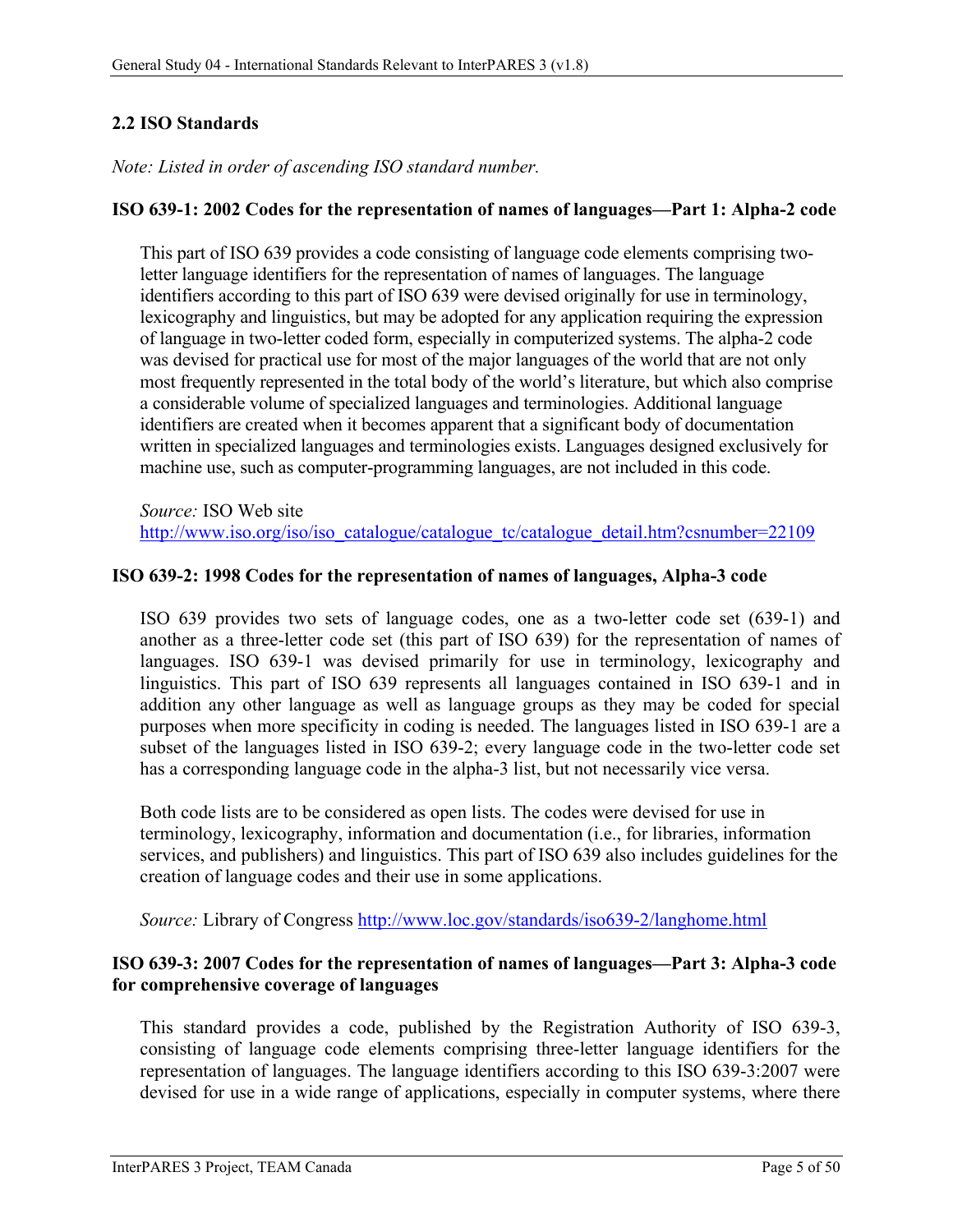is potential need to support a large number of the languages that are known to have ever existed. Whereas ISO 639-1 and ISO 639-2 are intended to focus on the major languages of the world that are most frequently represented in the total body of the world's literature, ISO 639-3:2007 attempts to provide as complete an enumeration of languages as possible, including living, extinct, ancient and constructed languages, whether major or minor, written or unwritten. As a result, ISO 639-3:2007 deals with a very large number of lesser-known languages. Languages designed exclusively for machine use, such as computer-programming languages and reconstructed languages, are not included in this code.

*Source:* ISO Web site [http://www.iso.org/iso/iso\\_catalogue/catalogue\\_tc/catalogue\\_detail.htm?csnumber=39534](http://www.iso.org/iso/iso_catalogue/catalogue_tc/catalogue_detail.htm?csnumber=39534)

#### <span id="page-12-0"></span>**ISO 690: 1987 Documentation—Bibliographic references—Content, form and structure**

This standard specifies the elements to be included in bibliographic references to published monographs and serials, to chapters, articles, etc. in such publications and to patent documents. Sets out a prescribed order for the elements of the reference and establishes conventions for the transcription and presentation of information derived from the source publication.

*Source:* ISO Web site [http://www.iso.org/iso/iso\\_catalogue/catalogue\\_tc/catalogue\\_detail.htm?csnumber=4888](http://www.iso.org/iso/iso_catalogue/catalogue_tc/catalogue_detail.htm?csnumber=4888)

#### <span id="page-12-1"></span>**ISO 690-2: 1992—Documentation—Bibliographic references—Electronic documents or parts thereof**

This part of ISO 690 specifies the elements to be included in bibliographic references to electronic documents. It sets out a prescribed order for the elements of the reference and establishes conventions for the transcription and presentation of information derived from the source electronic document.

This standard is intended for use by authors and editors in the compilation of references to electronic documents for inclusion in a bibliography, and in the formulation of citations within the text corresponding to the entries in that bibliography. It does not apply to full bibliographic descriptions as required by librarians, descriptive and analytic bibliographers, indexers, etc.

*Source:* <http://www.collectionscanada.gc.ca/iso/tc46sc9/standard/690-2e.htm>

#### <span id="page-12-2"></span>**ISO 999: 1996 Information and documentation—Guidelines for the content, organization and presentation of indexes**

This standard provides guidelines for the content, arrangement and presentation of indexes to books, periodicals, reports, patent documents and other written documents, as well as for non-print materials, such as electronic documents, films, sound and video recordings.

*Source:* ISO Web site [http://www.iso.org/iso/iso\\_catalogue/catalogue\\_tc/catalogue\\_detail.htm?csnumber=5446\)](http://www.iso.org/iso/iso_catalogue/catalogue_tc/catalogue_detail.htm?csnumber=5446)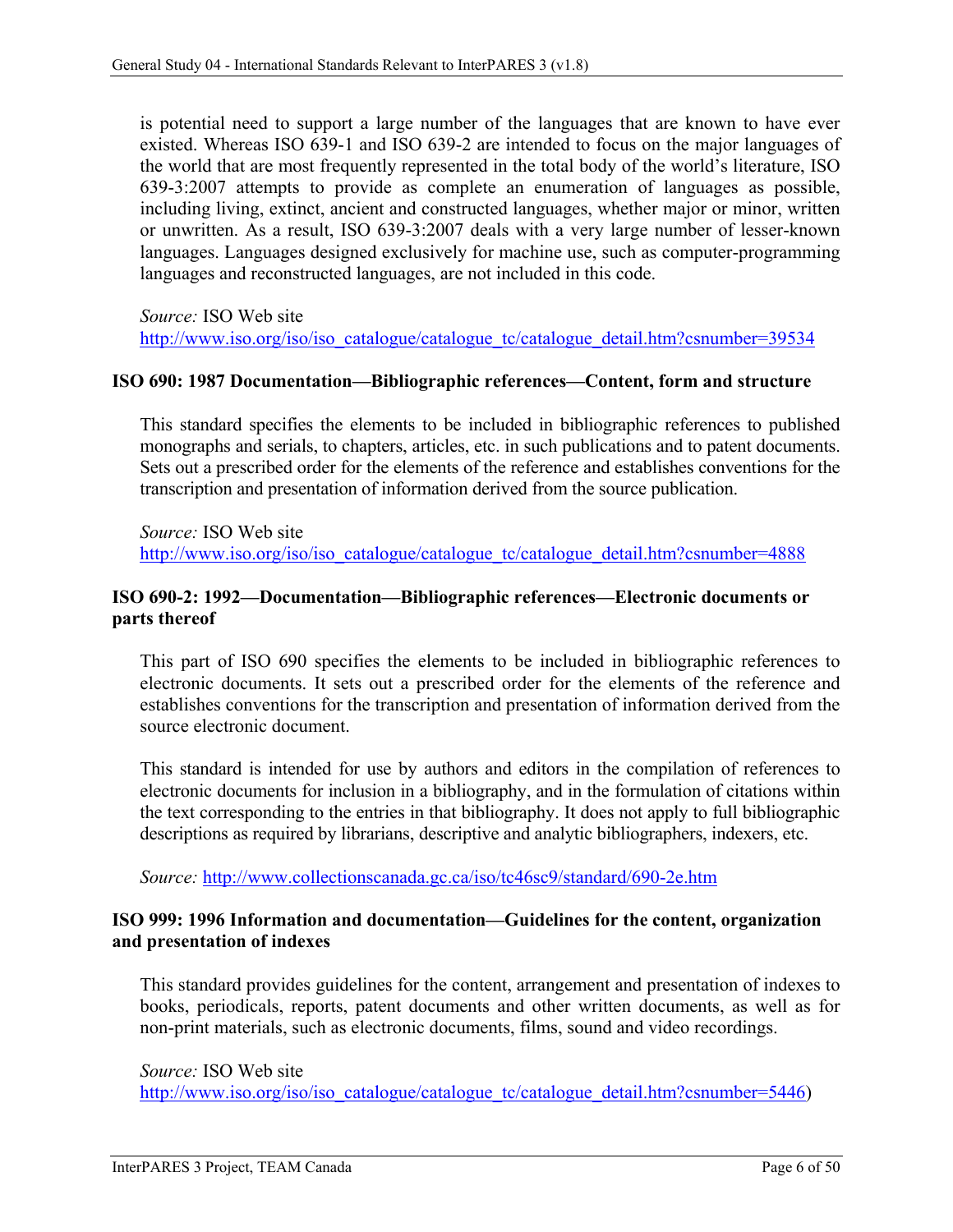### <span id="page-13-0"></span>**ISO 2788: 1986 Documentation—Guidelines for the establishment and development of monolingual thesauri**

The recommendations in this standard are intended to ensure consistent practice within a single indexing agency, or between different agencies (for example members of a network). These recommendations relate to monolingual thesauri, without reference to the special requirements of multilingual thesauri.

*Source:* ISO Web site [http://www.iso.org/iso/iso\\_catalogue/catalogue\\_tc/catalogue\\_detail.htm?csnumber=7776](http://www.iso.org/iso/iso_catalogue/catalogue_tc/catalogue_detail.htm?csnumber=7776)

### <span id="page-13-1"></span>**ISO 3166-1: 2006 Codes for the representation of names of countries and their subdivisions—country codes, 2006**

This standard is intended for use in any application requiring the expression of current country names in coded form; it also includes basic guidelines for its implementation and maintenance.

*Source:* ISO Web site [http://www.iso.org/iso/iso\\_catalogue/catalogue\\_tc/catalogue\\_detail.htm?csnumber=39719](http://www.iso.org/iso/iso_catalogue/catalogue_tc/catalogue_detail.htm?csnumber=39719)

*See also:* <http://geotags.com/iso3166/countries.html>

### <span id="page-13-2"></span>**ISO 5963: 1985 Documentation—Methods for examining documents, determining their subjects, and selecting indexing terms.**

This standard describes general techniques for document analysis that should apply in all indexing situations. These techniques can be employed by any agency in which human indexers analyse the subjects of documents and express these subjects in indexing terms. It is intended to promote standard practice within an agency or network of agencies as well as between different indexing agencies, especially those that exchange bibliographic records.

*Source:* ISO Web site [http://www.iso.org/iso/iso\\_catalogue/catalogue\\_tc/catalogue\\_detail.htm?csnumber=12158](http://www.iso.org/iso/iso_catalogue/catalogue_tc/catalogue_detail.htm?csnumber=12158)

### <span id="page-13-3"></span>**ISO 3901:2001 Information and documentation—International Standard Recording Code (ISRC)**

This standard was prepared by ISO Technical Committee (TC) 46, Subcommittee (SC) 9, which is responsible for ISO International Standards for the identification and description of information resources.

The International Standard Recording Code (ISRC) provides a means of identifying audio recordings and music video recordings internationally. An ISRC identifies the recording throughout its life and is intended for use by producers of recordings as well as by copyright organisations, broadcasting organisations, media libraries and archives, etc.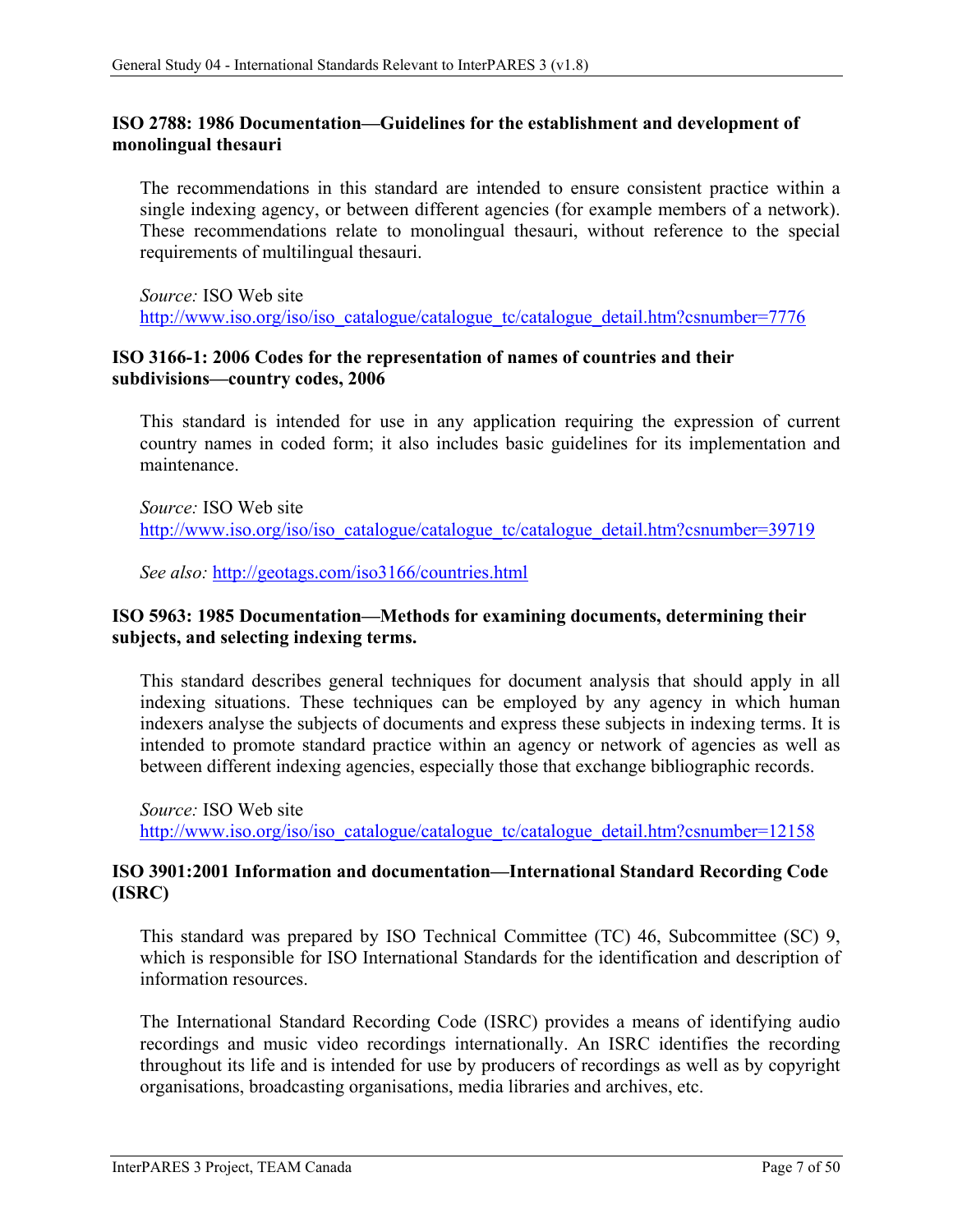The purpose of this standard is to define and promote the use of a standard code for the unique identification of recordings. The International Standard Recording Code (ISRC) may be applied to audio recordings and music video recordings regardless of whether they are in analogue or digital formats. The ISRC shall not be used for the numbering of audio or audiovisual carriers (e.g., compact discs or videocassettes).

Audiovisual recordings, other than music video recordings produced in conjunction with an audio recording, are excluded from the scope of this International Standard. Such audiovisual recordings should be assigned an International Standard Audiovisual Number (ISAN) in accordance with ISO 15706.

*Source:* <http://www.collectionscanada.gc.ca/iso/tc46sc9/standard/3901e.htm>

*See also:* [http://www.id3.org/ISO\\_3901](http://www.id3.org/ISO_3901)

### <span id="page-14-0"></span>**ISO 5964: 1985 Documentation—Guidelines for the establishment and development of multilingual thesauri**

This standard should be used in conjunction with ISO 2788, and is regarded as an extension of the scope of the monolingual guidelines. The majority of procedures and recommendations contained in ISO 2788 are equally valid for a multilingual thesaurus. This applies particularly to general procedures, for example, the forms of terms, the basic thesaural relationships, and management operations such as evaluation and maintenance. Distinction is made between preferred terms and non-preferred terms.

*Source:* ISO Web site [http://www.iso.org/iso/iso\\_catalogue/catalogue\\_tc/catalogue\\_detail.htm?csnumber=12159](http://www.iso.org/iso/iso_catalogue/catalogue_tc/catalogue_detail.htm?csnumber=12159)

*See also:* <https://xmdr.org/standards/cmaps/ISO5964.doc>

### <span id="page-14-1"></span>**ISO 8601:2004 Data elements and interchange formats—Information interchange— Representation of dates and times**

This standard is applicable whenever representation of dates in the Gregorian calendar, times in the 24-hour timekeeping system, time intervals and recurring time intervals or of the formats of these representations are included in information interchange. It includes:

- calendar dates expressed in terms of calendar year, calendar month and calendar day of the month;
- ordinal dates expressed in terms of calendar year and calendar day of the year;
- week dates expressed in terms of calendar year, calendar week number and calendar day of the week;
- local time based upon the 24-hour timekeeping system;
- Coordinated Universal Time of day;
- local time and the difference from Coordinated Universal Time;
- combination of date and time of day;
- time intervals; and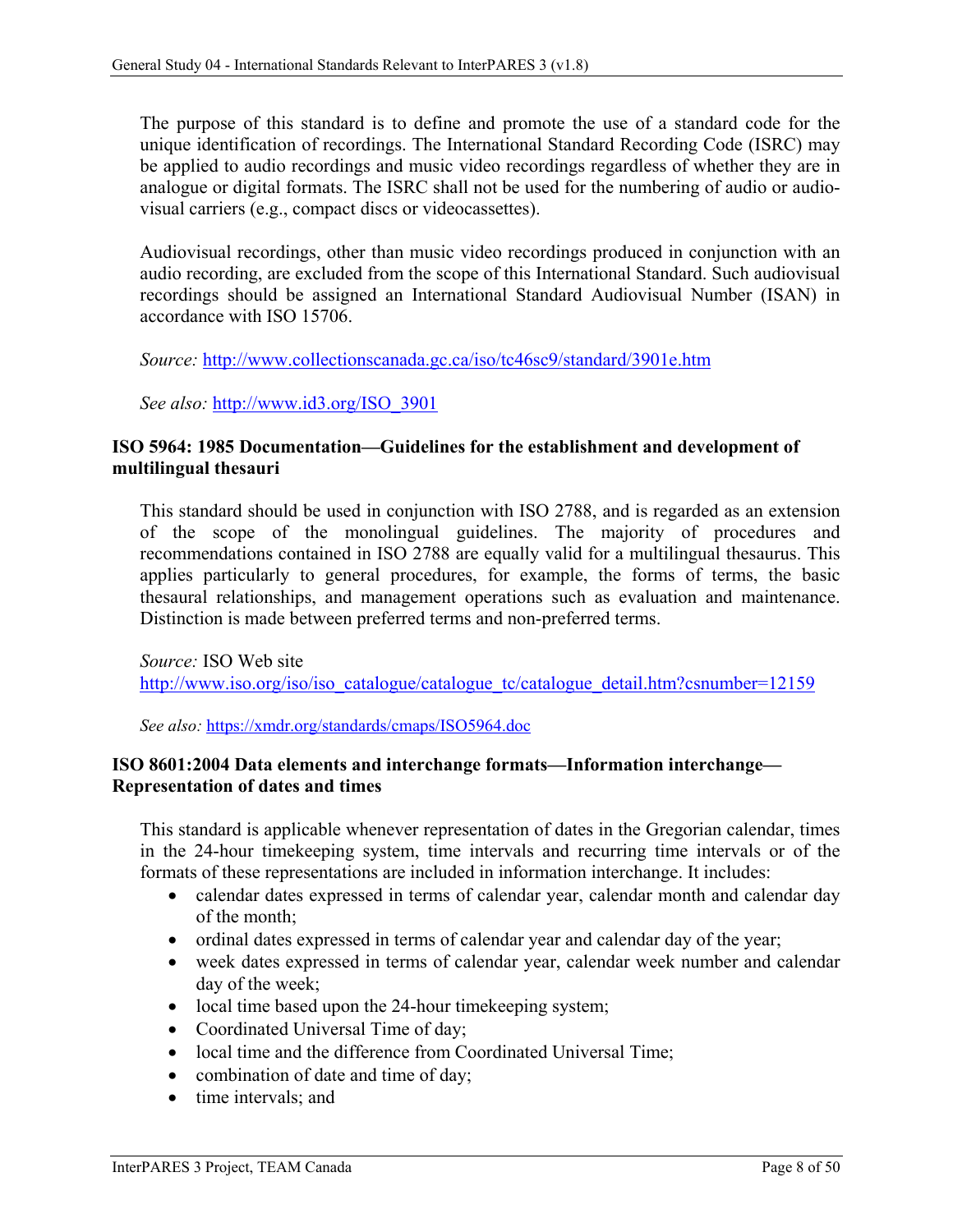• recurring time intervals.

It does not cover dates and times where words are used in the representation and dates and times where characters are not used in the representation.

It also does not assign any particular meaning or interpretation to any data element that uses representations in accordance with ISO 8601:2004. Such meaning will be determined by the context of the application.

*Source:* ISO Web site

[http://www.iso.org/iso/iso\\_catalogue/catalogue\\_tc/catalogue\\_detail.htm?csnumber=40874](http://www.iso.org/iso/iso_catalogue/catalogue_tc/catalogue_detail.htm?csnumber=40874)

*See also:* <http://xml.coverpages.org/ISO-FDIS-8601.pdf>

### <span id="page-15-0"></span>**ISO 8879:1986 Information processing—Text and office systems—Standard Generalized Markup Language (SGML)**

SGML is a set of rules for defining and expressing the logical structure of documents thereby enabling software products to control the searching, retrieval, and structured display of those documents. The rules are applied in the form of markup (tags) that can be embedded in an electronic document to identify and establish relationships among structural parts. Because consistent markup of similarly structured documents is key to successful electronic processing of them, SGML encourages consistency by introducing the concept of a document type definition (or DTD). A DTD prescribes the ordered set of SGML markup tags available for encoding the parts of documents in a similar class. Archival finding aids, which share similar parts and structure, form a class of documents for which a DTD could be and was developed.

*Source:* EAD Web site<http://www.loc.gov/ead/eaddev.html>

#### <span id="page-15-1"></span>**ISO 9000:2005 Quality management systems—Fundamentals and vocabulary**

This standard describes fundamentals of quality management systems, which form the subject of the ISO 9000 family, and defines related terms.

It is applicable to the following:

- organizations seeking advantage through the implementation of a quality management system;
- organizations seeking confidence from their suppliers that their product requirements will be satisfied;
- users of the products;
- those concerned with a mutual understanding of the terminology used in quality management (e.g., suppliers, customers, regulators);
- those internal or external to the organization who assess the quality management system or audit it for conformity with the requirements of ISO 9001 (e.g., auditors, regulators, certification/registration bodies);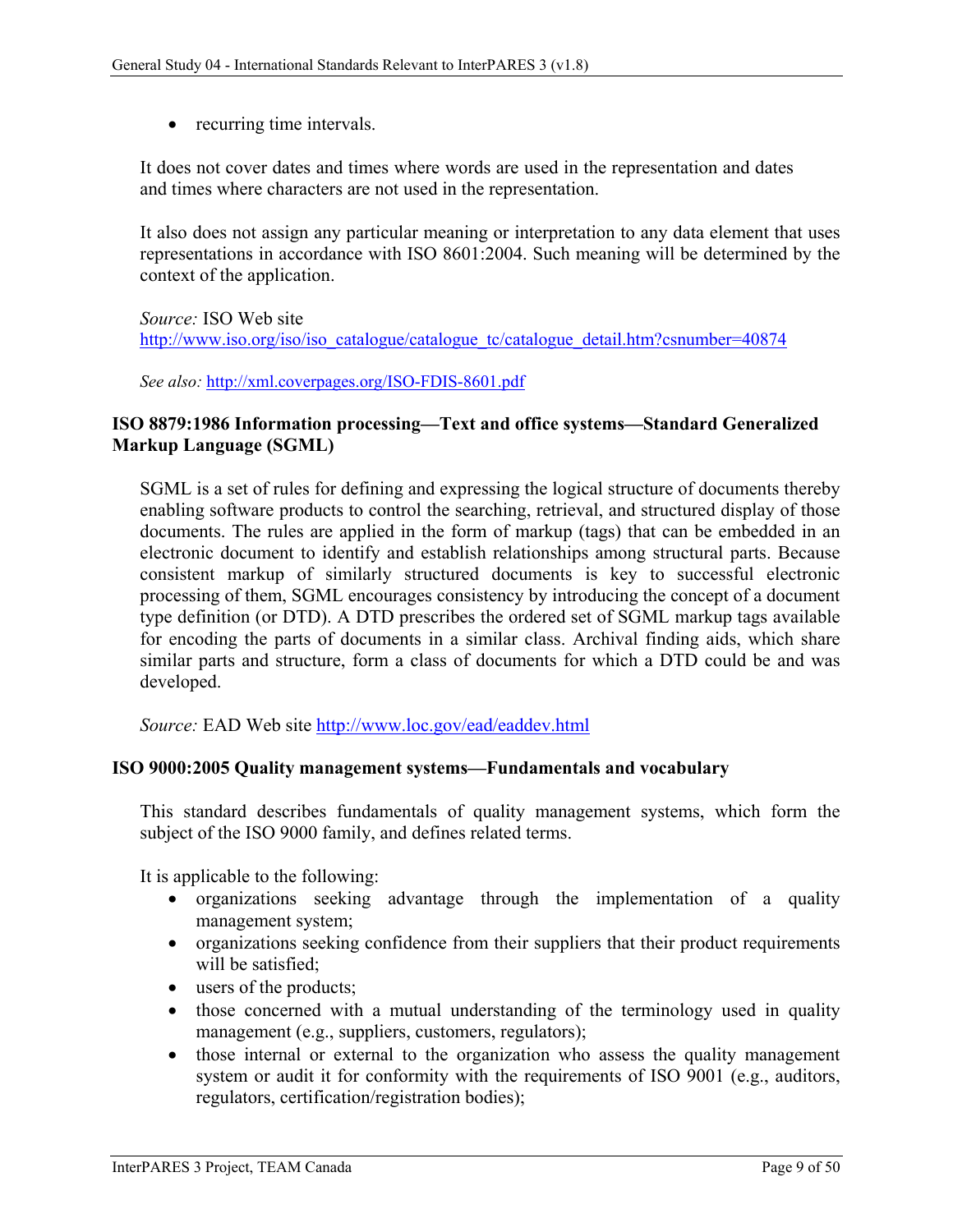- those internal or external to the organization who give advice or training on the quality management system appropriate to that organization; and
- developers of related standards.

*Source:* ISO Web site [http://www.iso.org/iso/catalogue\\_detail?csnumber=42180](http://www.iso.org/iso/catalogue_detail?csnumber=42180)

#### <span id="page-16-0"></span>**ISO 9001:2000 Quality management systems—Requirements**

This standard specifies requirements for a quality management system where an organization

- 1. needs to demonstrate its ability to consistently provide product that meets customer and applicable regulatory requirements, and
- 2. aims to enhance customer satisfaction through the effective application of the system, including processes for continual improvement of the system and the assurance of conformity to customer and applicable regulatory requirements.

All requirements of this standard are generic and are intended to be applicable to all organizations, regardless of type, size and product provided.

Where any requirement(s) of this standard cannot be applied due to the nature of an organization and its product, this can be considered for exclusion.

Where exclusions are made, claims of conformity to this standard are not acceptable unless these exclusions are limited to requirements within clause 7, and such exclusions do not affect the organization's ability, or responsibility, to provide product that meets customer and applicable regulatory requirements.

*Source:* ISO Web site [http://www.iso.org/iso/catalogue\\_detail?csnumber=21823](http://www.iso.org/iso/catalogue_detail?csnumber=21823)

*See also:* http://www.isoqar.com/iso9001/qualintro.htm

### <span id="page-16-1"></span>**ISO IWA 4:2005 Quality management systems—Guidelines for the application of ISO 9001:2000 in local government**

This standard provides local governments with guidelines for the voluntary application of ISO 9001:2000 on an integral basis. These guidelines do not, however, add, change or modify the requirements of ISO 9001:2000.

For a local government to be considered reliable, it should guarantee minimum conditions of reliability for the processes that are necessary to provide all the services needed by its citizens in a consistent and reliable manner. All the local government's processes, including management, core, operational and support processes, should constitute a single, integral, quality management system. The integral character of this system is important because, otherwise, although a local government could be reliable in some areas of activity, it may be unreliable in others. For a government to be considered reliable, it should guarantee minimum conditions of reliability for all key processes and services. To achieve this, it is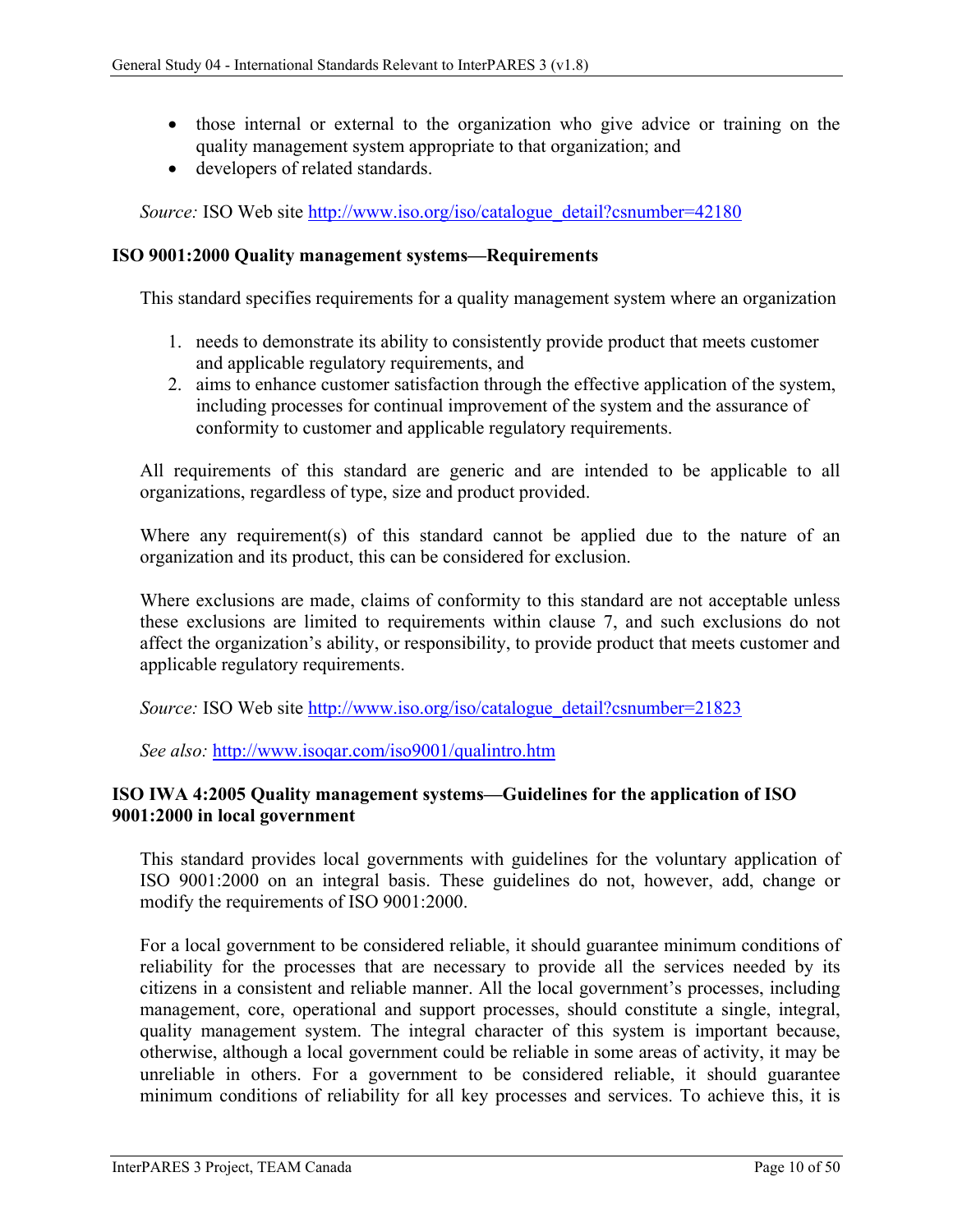advisable that the local government clearly identify the management, core and support processes that, together, make it reliable (see Annex A). Annex B provides a diagnostic tool for local governments to evaluate the scope and maturity of their processes and services.

*Source:* ISO Web site [http://www.iso.org/iso/iso\\_catalogue/catalogue\\_tc/catalogue\\_detail.htm?csnumber=43020](http://www.iso.org/iso/iso_catalogue/catalogue_tc/catalogue_detail.htm?csnumber=43020)

#### <span id="page-17-0"></span>**ISO 9004:2000 Quality management systems—Guidelines for performance improvements**

This standard provides guidelines beyond the requirements given in ISO 9001 to consider both the effectiveness and efficiency of a quality management system and, consequently, the potential for improvement of the performance of an organization. When compared to ISO 9001, the objectives of customer satisfaction and product quality are extended to include the satisfaction of interested parties and the performance of the organization.

This standard is applicable to the processes of the organization and consequently the quality management principles on which it is based can be deployed throughout the organization. The focus of this International Standard is the achievement of ongoing improvement, measured through the satisfaction of customers and other interested parties.

It consists of guidance and recommendations and is not intended for certification, regulatory or contractual use, not as a guide to the implementation of ISO 9001.

*Source:* ISO Web site [http://www.iso.org/iso/iso\\_catalogue/catalogue\\_tc/catalogue\\_detail.htm?csnumber=28692](http://www.iso.org/iso/iso_catalogue/catalogue_tc/catalogue_detail.htm?csnumber=28692)

### <span id="page-17-1"></span>**ISO/IEC 9834-8:2008 Information technology—Open Systems Interconnection— Procedures for the operation of OSI Registration Authorities: Generation and registration of Universally Unique Identifiers (UUIDs) and their use as ASN.1 Object Identifier components**

This standard specifies the format and generation rules that enable users to produce 128-bit identifiers that are either guaranteed or have a high probability of being globally unique.

The UUIDs generated in conformance with ISO/IEC 9834-8:2008 are suitable either for transient use, with generation of a new UUID every 100 nanoseconds, or as persistent identifiers.

This standard is derived from earlier non-standard specifications of UUIDs and their generation, and is technically identical to those earlier specifications. It specifies the procedures for the operation of a Web-based Registration Authority for UUIDs.

It also specifies and allows the use of UUIDs (registered or not registered) as OID components under the arc {joint-iso-itu-t uuid(25)}. This enables users to generate OIDs without any registration procedures. It also specifies and allows the use of UUIDs (registered or not registered) to form a URN.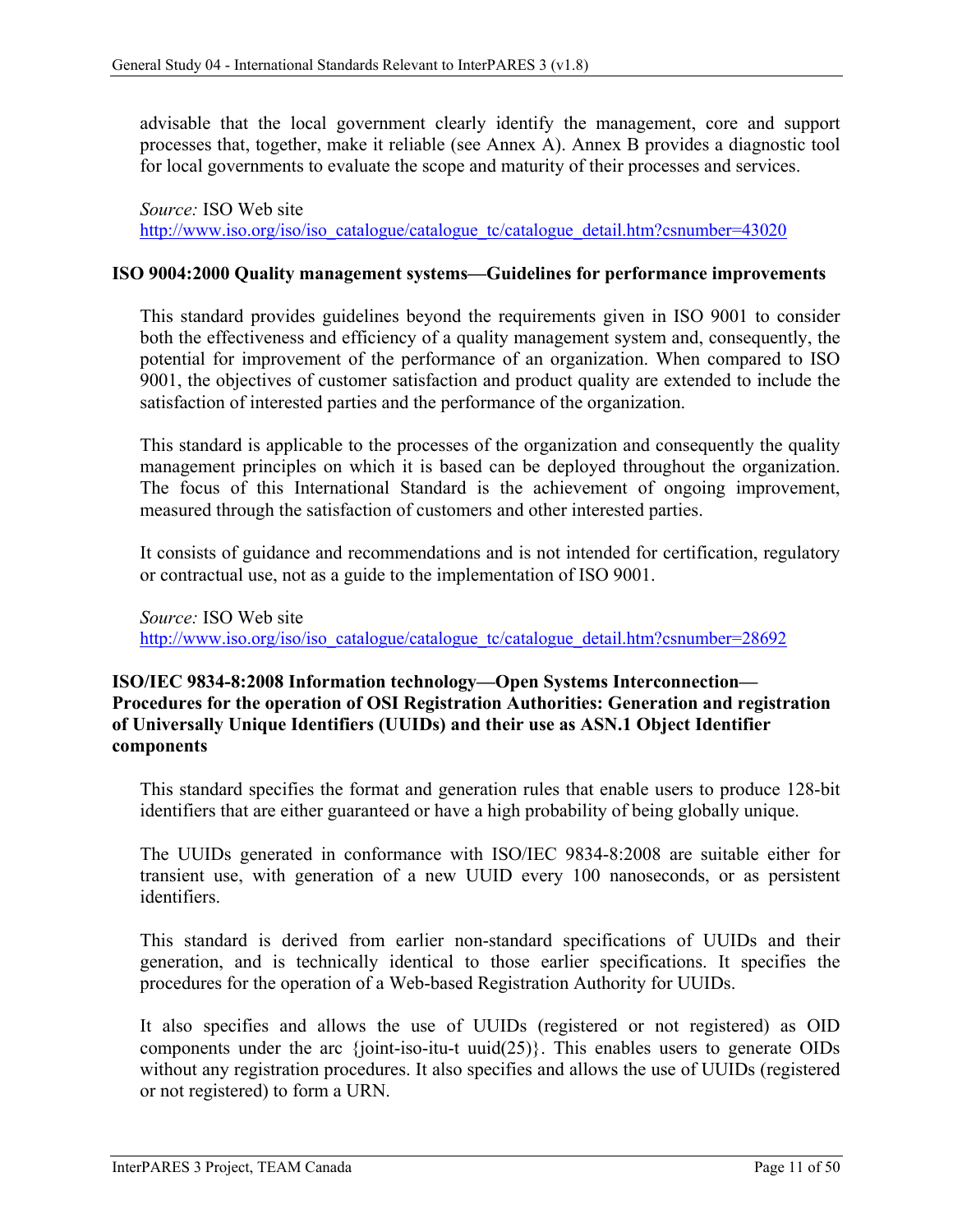*Source:* ISO Web site

[http://www.iso.org/iso/iso\\_catalogue/catalogue\\_ics/catalogue\\_detail\\_ics.htm?csnumber=534](http://www.iso.org/iso/iso_catalogue/catalogue_ics/catalogue_detail_ics.htm?csnumber=53416) [16](http://www.iso.org/iso/iso_catalogue/catalogue_ics/catalogue_detail_ics.htm?csnumber=53416)

#### <span id="page-18-0"></span>**ISO 10005:2005: Quality management systems—Guidelines for quality plans**

This standard provides guidelines for the development, review, acceptance, application and revision of quality plans. It is applicable whether or not the organization has a management system in conformity with ISO 9001.

This standard is applicable to quality plans for a process, product, project or contract, any product category (hardware, software, processed materials and services) and any industry. It is focused primarily on product realization and is not a guide to organizational quality management system planning.

It is a guidance document and is not intended to be used for certification or registration purposes.

*Source:* ISO Web site [http://www.iso.org/iso/iso\\_catalogue/catalogue\\_tc/catalogue\\_detail.htm?csnumber=37006](http://www.iso.org/iso/iso_catalogue/catalogue_tc/catalogue_detail.htm?csnumber=37006)

#### <span id="page-18-1"></span>**ISO 10006:2003 Quality management systems—Guidelines for quality management in projects**

This standard provides guidance on the application of quality management in projects.

It is applicable to projects of varying complexity, small or large, of short or long duration, in different environments, and irrespective of the kind of product or process involved. This can necessitate some tailoring of the guidance to suit a particular project.

It is not a guide to "project management" itself. Guidance on quality in project management processes is discussed in this International Standard. Guidance on quality in a project's product-related processes, and on the "process approach," is covered in ISO 9004.

Because this standard is a guidance document, it is not intended to be used for certification/registration purposes.

*Source:* ISO Web site [http://www.iso.org/iso/iso\\_catalogue/catalogue\\_tc/catalogue\\_detail.htm?csnumber=36643](http://www.iso.org/iso/iso_catalogue/catalogue_tc/catalogue_detail.htm?csnumber=36643)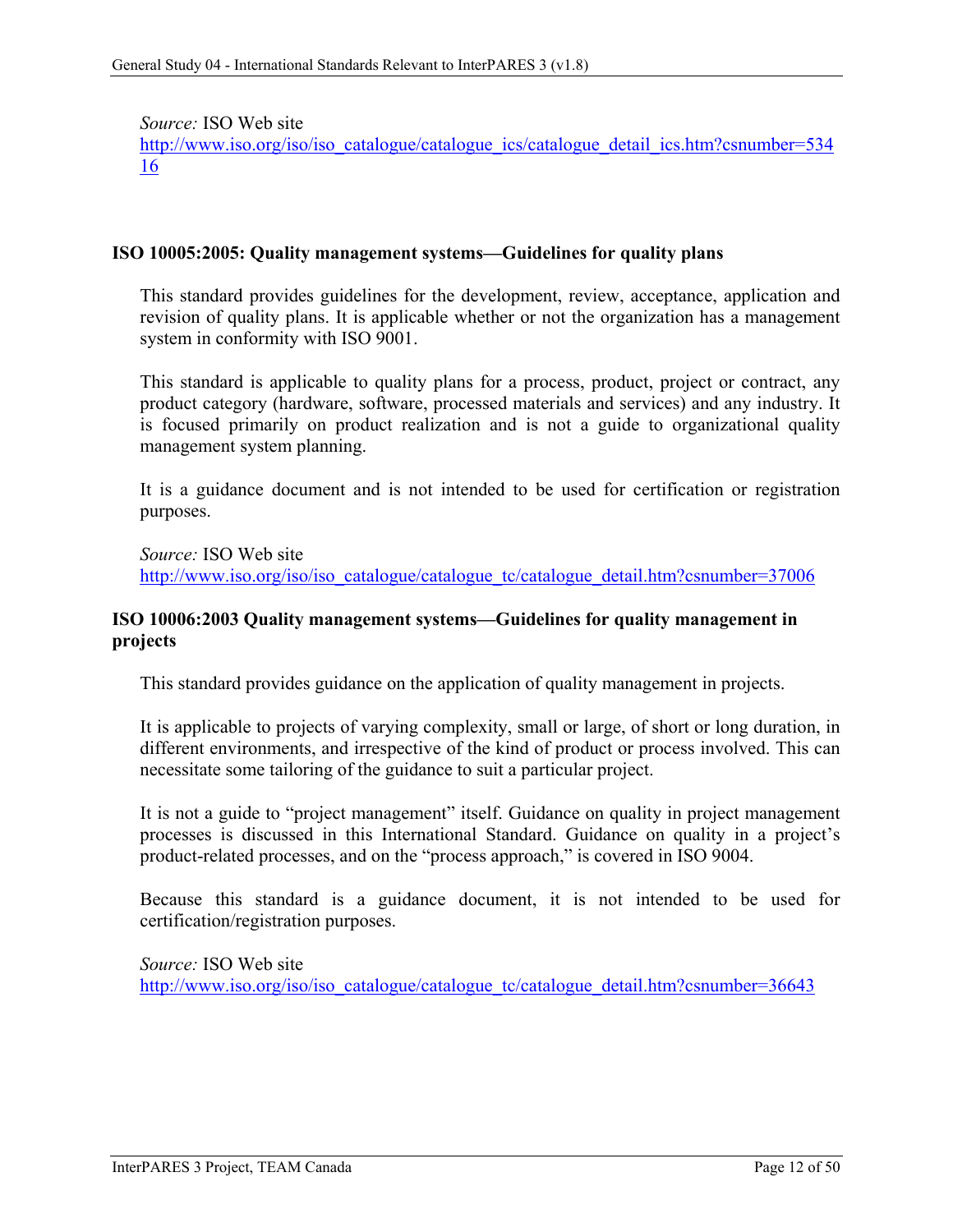### <span id="page-19-0"></span>**ISO/TS 12033:2009 Electronic imaging—Guidance for selection of document image compression methods**

This standard's revision, *ISO/CD TS 12033 Document management—Guidance for selection of document image compression methods*, is currently under development.

*Source:* ISO Web site [http://www.iso.org/iso/iso\\_catalogue/catalogue\\_ics/catalogue\\_detail\\_ics.htm?csnumber=421](http://www.iso.org/iso/iso_catalogue/catalogue_ics/catalogue_detail_ics.htm?csnumber=42170) [70](http://www.iso.org/iso/iso_catalogue/catalogue_ics/catalogue_detail_ics.htm?csnumber=42170)

### <span id="page-19-1"></span>**ISO/TR 12037:1998 Electronic imaging—Recommendations for the expungement of information recorded on write-once optical media**

This standard applies to the removal of information recorded on write-once optical media systems when expungement is ordered by the court or administrative authority. Expungement requires specific removal actions to occur.

It establishes procedures for both information removal and documentation of the actions taken during removal. Following the recommendations contained in this Technical Report will ensure that the expungements are performed consistently.

*Source:* ANSI - American National Standards Institute - Web site <http://webstore.ansi.org/RecordDetail.aspx?sku=ISO%2FTR+12037%3A1998>

### <span id="page-19-2"></span>**ISO 12142:2001 Electronic imaging—Media error monitoring and reporting techniques for verification of stored data on optical digital data disks**

This standard specifies two techniques for media error monitoring and reporting for the verification of data stored on optical digital data disks:

- high-level, which uses a set of functional commands; and
- SCSI-2 level, which uses a set of SCSI-2 commands.

It specifies two media error monitoring and reporting levels:

- system level, which uses a set of functional commands that can be used by the operating system, application software, and remote users; and
- optical disk device level, which uses a set of SCSI-2 commands that can be used by the device driver or a device application programme.

It applies to both rewritable and read only optical disk media.

Part of the information in this standard may be useful for CD-ROM subsystems, but implementations for that technology are beyond the scope of this International Standard.

*Source:* ANSI - American National Standards Institute - Web site <http://webstore.ansi.org/RecordDetail.aspx?sku=ISO+12142%3a2001>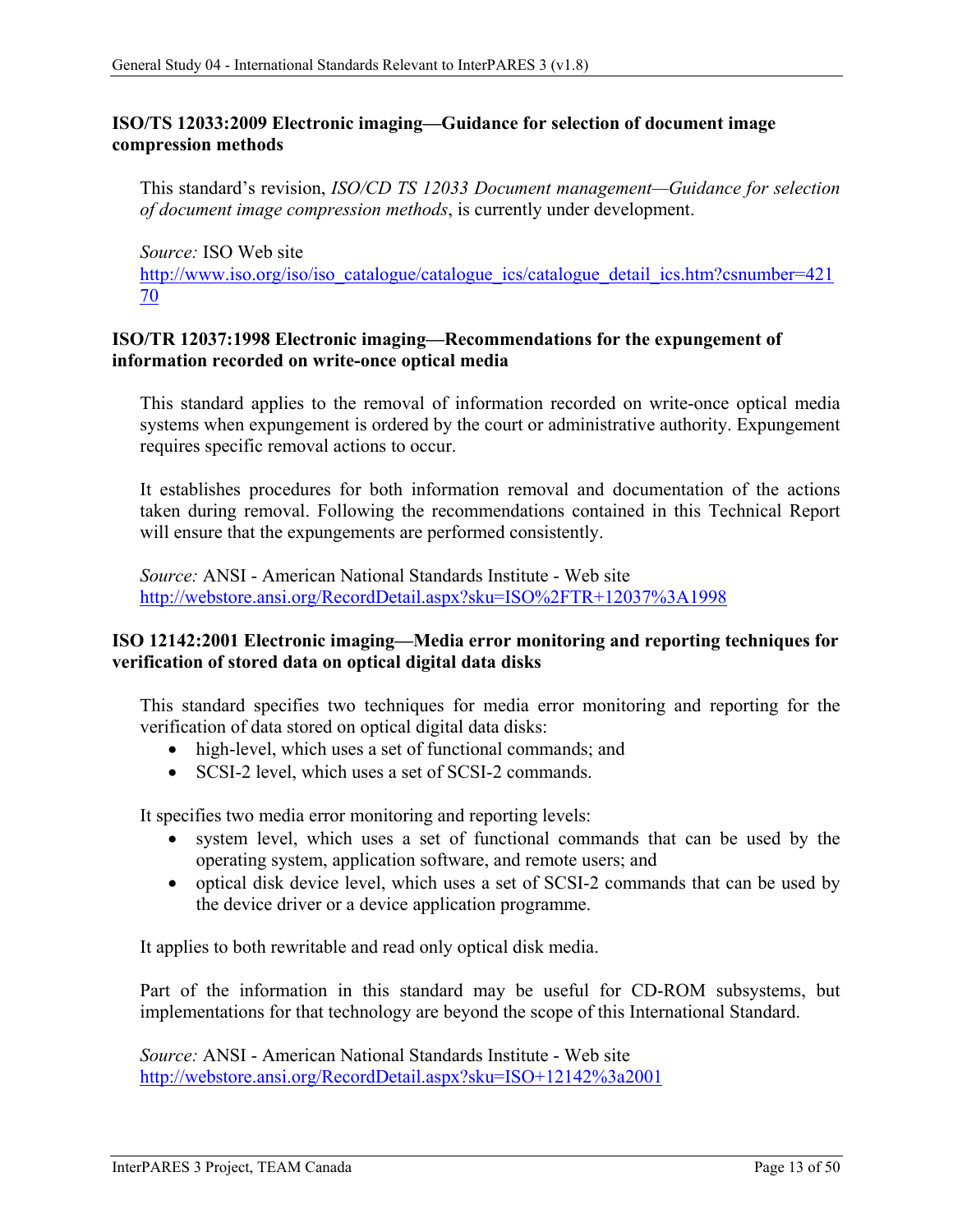### <span id="page-20-0"></span>**ISO 12199: 2000 Alphabetical ordering of multilingual terminological and lexicographical data represented in the Latin alphabet**

This standard specifies the sequence of characters to be used in the alphabetical ordering of multilingual terminological or lexicographical data (terms, term elements, or words) represented in the Latin alphabet. Character sets of languages represented in the Latin alphabet are taken into account insofar as terminological or lexicographical data have been recorded. Character sets used in internationally standardized transliteration into Latin script are also taken into account.

The sequence of alphabetical characters given is intended for multilingual purposes only and is not intended to affect the alphabetical order of any specific language. The main part of this International Standard specifies letter-by-letter ordering of character strings. Normative annex A treats word-by-word ordering, which is a widely used alternative to this system.

*Source:* "Scope" of the standard at<http://anubis.dkuug.dk/jtc1/sc22/wg20/docs/n720.pdf>

### <span id="page-20-1"></span>**ISO 12234-1:2007 Electronic still-picture imaging—Removable memory—Part 1: Basic removable-memory model**

This standard specifies a basic removable-memory reference model for digital electronic still-picture cameras. The reference model includes image file formats for storing image data and metadata, filing system requirements for storing and retrieving the image files on the removable memory, and media profiles which are specific to a given storage technology. The reference model allows the image data and metadata to be interchanged among the various components of an electronic imaging system by using the removable storage media.

This standard revises ISO 12234-1:2001.

*Source:* ISO Web site [http://www.iso.org/iso/iso\\_catalogue/catalogue\\_tc/catalogue\\_detail.htm?csnumber=42294](http://www.iso.org/iso/iso_catalogue/catalogue_tc/catalogue_detail.htm?csnumber=42294)

### <span id="page-20-2"></span>**ISO/TR 12654:1997 Electronic imaging—Recommendations for the management of electronic recording systems for the recording of documents that may be required as evidence, on WORM optical disk**

This standard makes recommendations to be followed in establishing procedures for the capture and storage of electronic images of documents that will ensure the preservation and integrity of the information recorded on the documents.

It applies to optical storage systems that use only media of a non-reversible Write-Once-Read-Many (WORM) type including compact disk (CD-ROM) to store electronic images of documents. It does not apply to systems that allow an image to be erased or altered after capture.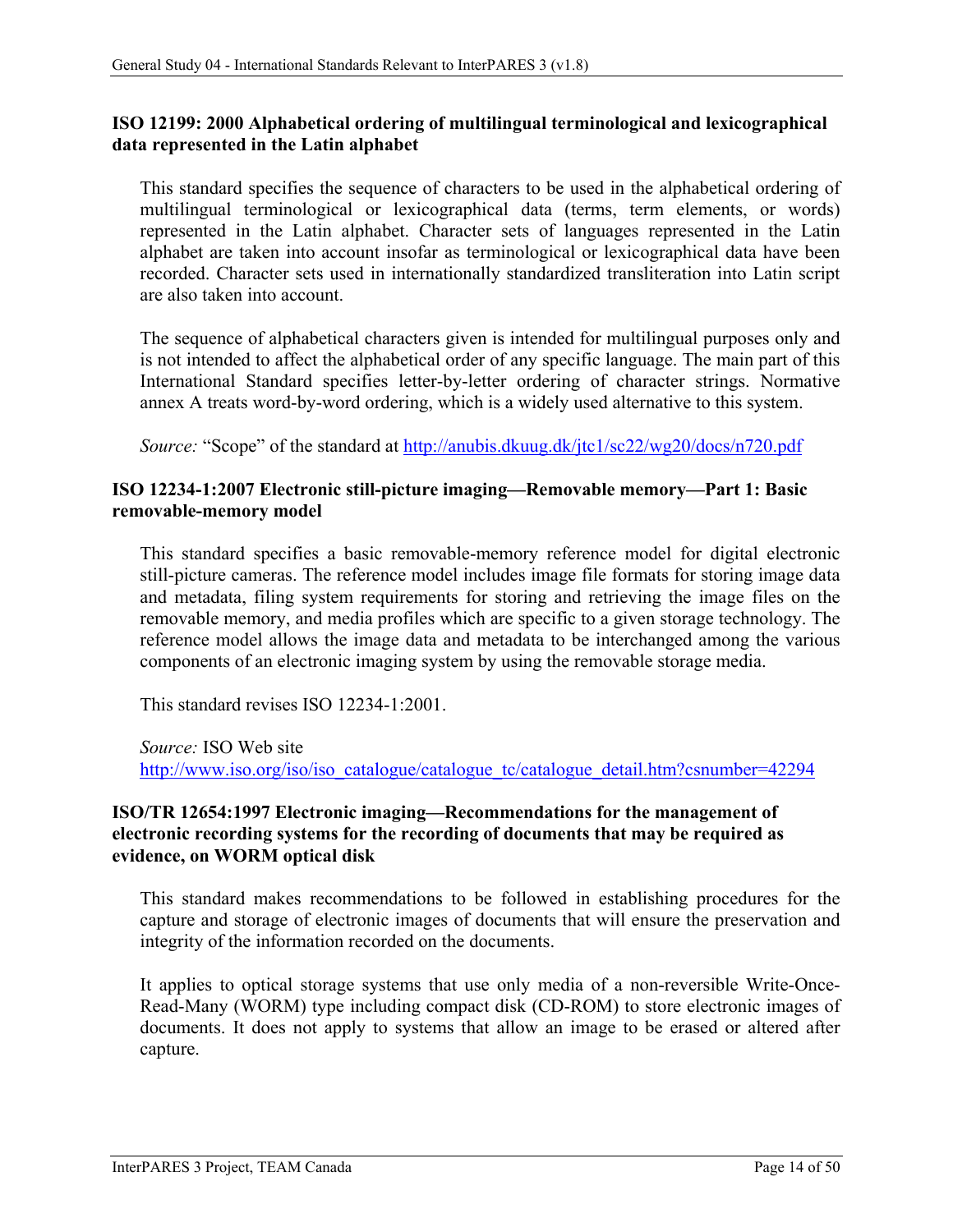*Source:* ANSI - American National Standards Institute - Web site <http://webstore.ansi.org/RecordDetail.aspx?sku=ISO%2fTR+12654%3a1997>

#### <span id="page-21-0"></span>**ISO/IEC 13250-2:2006 Information technology—Topic Maps—Part 2: Data model**

This standard specifies the Topic Maps data model. It defines the abstract structure and interpretation of topic maps, the rules for merging topic maps and a set of fundamental subject identifiers.

The purpose of the data model is to define the interpretation of the Topic Maps interchange syntax, and to serve as a foundation for the definition of supporting standards for canonicalization, querying, constraints, etc.

This standard revises ISO/IEC 13250:2003.

*Source:* ISO Web site [http://www.iso.org/iso/iso\\_catalogue/catalogue\\_tc/catalogue\\_detail.htm?csnumber=40017](http://www.iso.org/iso/iso_catalogue/catalogue_tc/catalogue_detail.htm?csnumber=40017)

*See also:* <http://www.isotopicmaps.org/TMMM/tmrm.1.33.pdf>

### <span id="page-21-1"></span>**ISO/IEC 13250-3:2007 Information technology—Topic Maps—Part 3: XML syntax**

This standard defines an extensible markup language (XML) vocabulary for interchanging topic maps. The interpretation of the syntax is defined through a mapping from the syntax to the Topic Maps data model defined in ISO/IEC 13250-2.

The vocabulary, known as XML Topic Maps (XTM) 2.0, is not designed to be extended or modified. Ease of human authoring was not a primary design goal, and consequently it is not recommended to edit the syntax directly.

XTM 2.0 is a revision of the XTM 1.0 vocabulary defined in ISO/IEC 13250:2003, which was adopted verbatim from the XML Topic Maps (XTM) 1.0 specification published by TopicMaps.Org in March 2001. The differences between the two versions are described.

This standard revises ISO/IEC 13250:2003.

*Source*: ISO Web site [http://www.iso.org/iso/iso\\_catalogue/catalogue\\_tc/catalogue\\_detail.htm?csnumber=40018](http://www.iso.org/iso/iso_catalogue/catalogue_tc/catalogue_detail.htm?csnumber=40018)

*See also:* <http://www.isotopicmaps.org/sam/sam-xtm/2006-06-19/>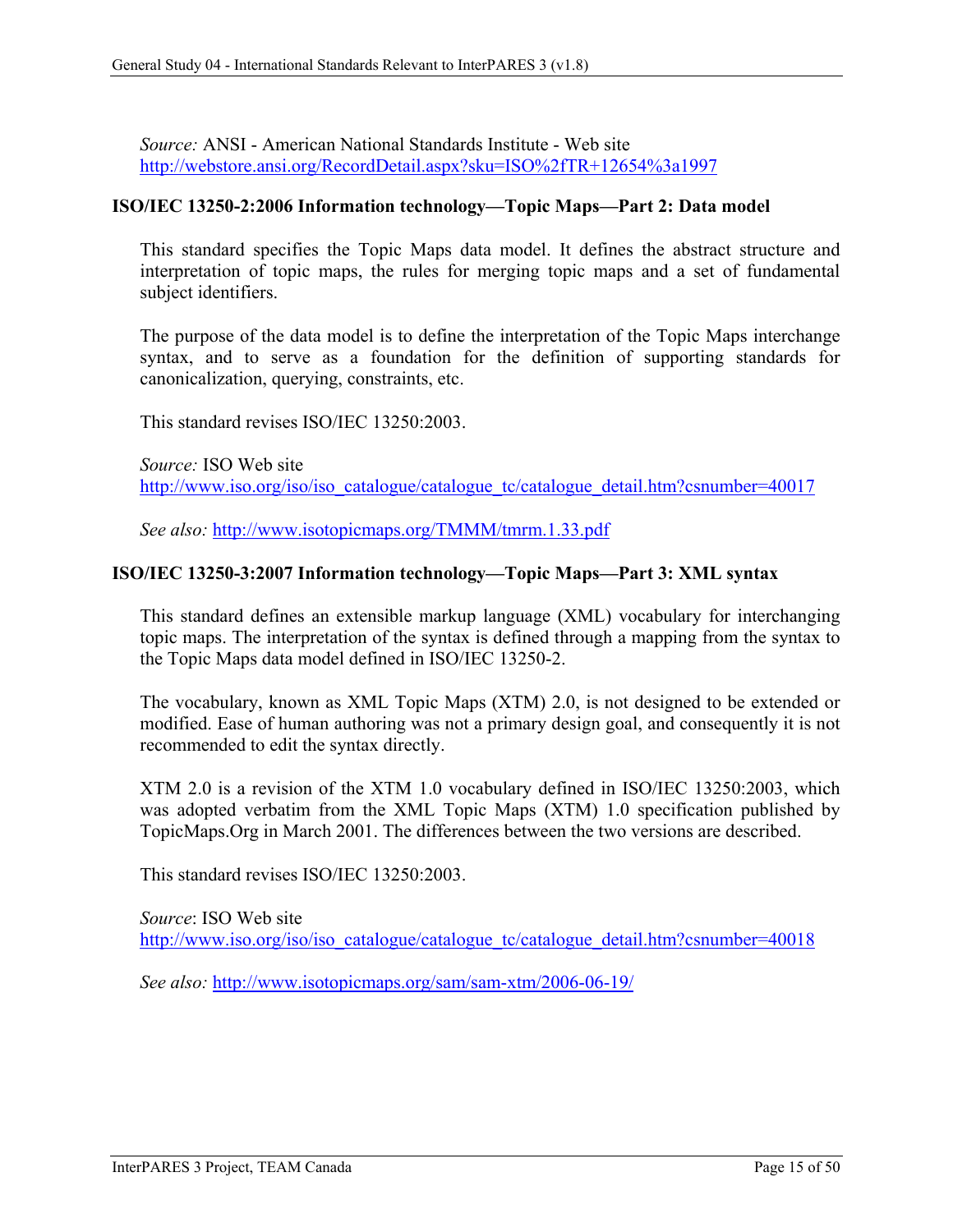### <span id="page-22-0"></span>**ISO/IEC 13335-1:2004 Information technology—Security techniques—Management of information and communications technology security—Part 1: Concepts and models for information and communications technology security management**

This standard presents the concepts and models fundamental to a basic understanding of ICT security, and addresses the general management issues that are essential to the successful planning, implementation and operation of ICT security. Part 2 of ISO/IEC 13335 (currently 2nd WD) provides operational guidance on ICT security. Together these parts can be used to help identify and manage all aspects of ICT security.

This standard revises ISO/IEC TR 13335-1:1996 and ISO/IEC TR 13335-2:1997, but has since been withdrawn.

*Source:* ISO Web site [http://www.iso.org/iso/iso\\_catalogue/catalogue\\_tc/catalogue\\_detail.htm?csnumber=39066](http://www.iso.org/iso/iso_catalogue/catalogue_tc/catalogue_detail.htm?csnumber=39066)

### <span id="page-22-1"></span>**ISO 14721:2003 Space data and information transfer systems—Open archival information system—Reference model**

This standard specifies a reference model for an open archival information system (OAIS). The purpose of this standard is to establish a system for archiving information, both digitalized and physical, with an organizational scheme composed of people who accept the responsibility to preserve information and make it available to a designated community.

This reference model addresses a full range of archival information preservation functions including ingest, archival storage, data management, access, and dissemination. It also addresses the migration of digital information to new media and forms, the data models used to represent the information, the role of software in information preservation, and the exchange of digital information among archives. It identifies both internal and external interfaces to the archive functions, and it identifies a number of high-level services at these interfaces. It provides various illustrative examples and some "best practice" recommendations. It defines a minimal set of responsibilities for an archive to be called an OAIS, and it also defines a maximal archive to provide a broad set of useful terms and concepts.

The OAIS model described in ISO 14721:2003 may be applicable to any archive. It is specifically applicable to organizations with the responsibility of making information available for the long term. This includes organizations with other responsibilities, such as processing and distribution in response to programmatic needs.

*Source:* ISO Web site [http://www.iso.org/iso/iso\\_catalogue/catalogue\\_tc/catalogue\\_detail.htm?csnumber=24683](http://www.iso.org/iso/iso_catalogue/catalogue_tc/catalogue_detail.htm?csnumber=24683)

*See also:* 

[http://www.pdftop.com/view/aHR0cDovL2FwYW4ubmV0L21lZXRpbmdzL2NhaXJuczIw](http://www.pdftop.com/view/aHR0cDovL2FwYW4ubmV0L21lZXRpbmdzL2NhaXJuczIwMDQvcHJlc2VudGF0aW9uL2VzY2llbmNlLXVsbG1hbi5wcHQ=) [MDQvcHJlc2VudGF0aW9uL2VzY2llbmNlLXVsbG1hbi5wcHQ=](http://www.pdftop.com/view/aHR0cDovL2FwYW4ubmV0L21lZXRpbmdzL2NhaXJuczIwMDQvcHJlc2VudGF0aW9uL2VzY2llbmNlLXVsbG1hbi5wcHQ=)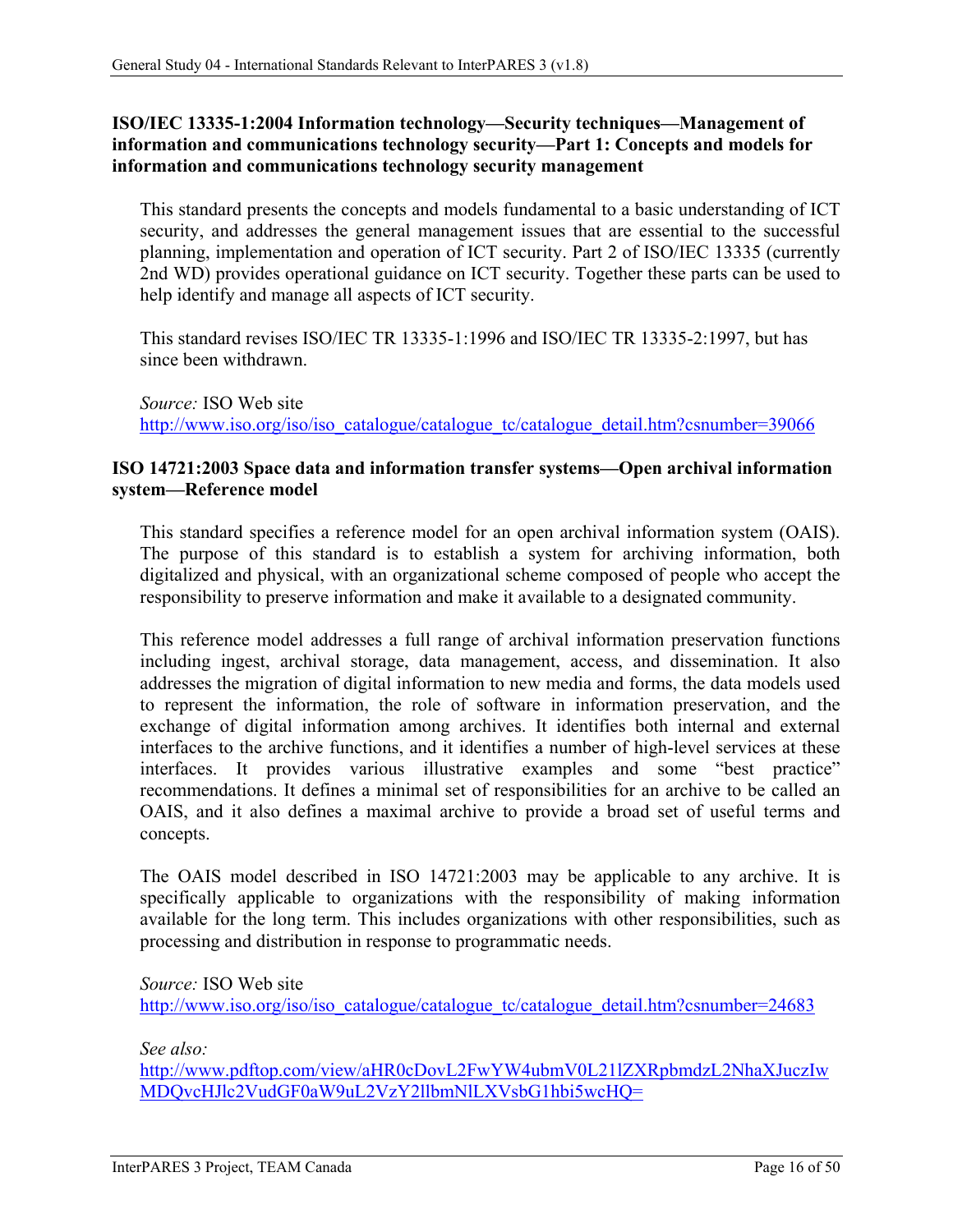### <span id="page-23-0"></span>**ISO/IEC 14888-3:2006 Information technology—Security techniques—Digital signatures with appendix—Part 3: Discrete logarithm based mechanisms**

This standard specifies digital signature mechanisms with appendix whose security is based on the discrete logarithm problem. It provides a general description of a digital signature with appendix mechanism, and a variety of mechanisms that provide digital signatures with appendix.

For each mechanism, it specifies the process of generating keys, the process of producing signatures, and the process of verifying signatures.

The verification of a digital signature requires the signing entity's verification key. It is thus essential for a verifier to be able to associate the correct verification key with the signing entity, or more precisely, with (parts of) the signing entity's identification data. This association may be provided by another means that is not covered in ISO/IEC 14888-3:2006. Whatever the nature of such means, the scheme is then said to be "certificate-based." If not, the association between the correct verification key and the signing entity's identification data is somehow inherent in the verification key itself. In such a case, the scheme is said to be 'identity-based'. Depending on the two different ways of checking the correctness of the verification keys, the digital signature mechanisms specified in ISO/IEC 14888-3:2006 are categorized in two groups: certificate-based and identity-based.

*Source:* ISO Web site

[http://www.iso.org/iso/iso\\_catalogue/catalogue\\_tc/catalogue\\_detail.htm?csnumber=43656](http://www.iso.org/iso/iso_catalogue/catalogue_tc/catalogue_detail.htm?csnumber=43656)

### <span id="page-23-1"></span>**ISO/IEC TR 15443-1:2005 Information technology—Security techniques—A framework for IT security assurance—Part 1: Overview and framework**

This is a multi-part type 3 Technical Report to guide the IT security professional in the selection of an appropriate assurance method when specifying, selecting, or deploying a security service, product, or environmental factor such as an organization or personnel (known as a deliverable). The aim is to understand the assurance type and amount required to achieve confidence that the deliverable satisfies the stated IT security assurance requirements and consequently its security policy.

This technical report describes the fundamentals of security assurance and its relation to other security concepts. This is to clarify why security assurance is required and dispel common misconceptions such as that increased assurance is gained by increasing the strength of a security mechanism. The framework includes a categorization of assurance types and a generic lifecycle model to identify the appropriate assurance types required for the deliverable with respect to the deliverable's lifecycle. The model also demonstrates how security assurance must be managed throughout the deliverable's lifecycle requiring assurance decisions to be made by several assurance authorities for the lifecycle stage relevant to their organization (i.e., developer, standards and consumer). The framework has been developed to be general enough to accommodate different assurance types and map into any lifecycle approach so as not to dictate any particular design. Advanced security assurance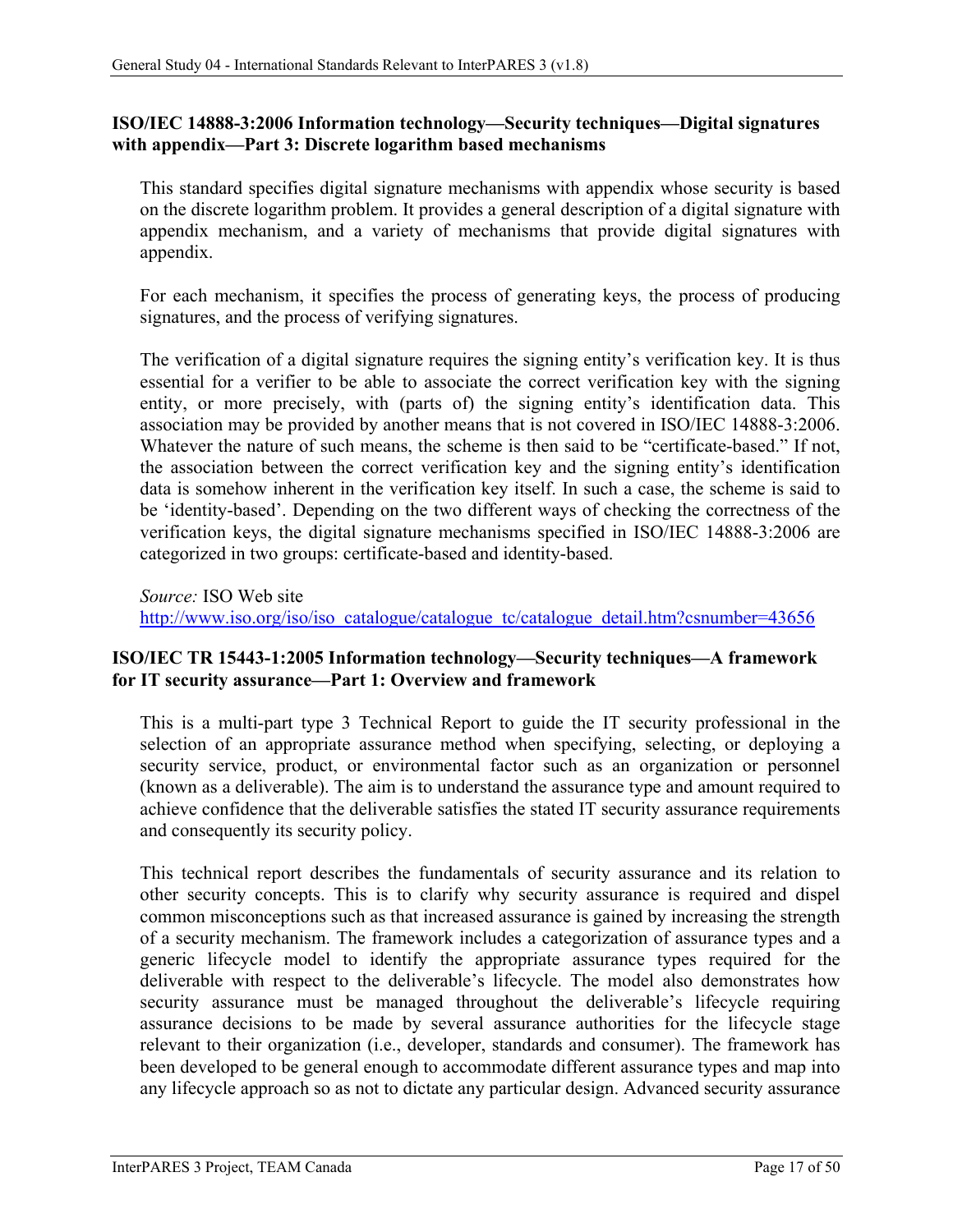concepts, such as combining security assurance methods, are addressed briefly as they are to be addressed in later parts of ISO/IEC TR 15443.

This technical report targets IT security managers and other security professionals responsible for developing a security assurance program, engineering security into a deliverable, determining the security assurance of their deliverable, entering an assurance assessment audit (e.g., ISO 9000, SSE-CMM (ISO/IEC 21827), ISO/IEC 15408-3), or other assurance activities.

### <span id="page-24-0"></span>**ISO/IEC TR 15443-2:2005 Information technology—Security techniques—A framework for IT security assurance—Part 2: Assurance methods**

This technical report describes a variety of IT security assurance methods and approaches and relates them to the IT security assurance framework in ISO/IEC TR 15443-1. The emphasis is to identify qualitative properties of the assurance methods and elements that contribute to assurance, and where possible, to define assurance ratings. This material is intended for IT security professionals for the understanding of how to obtain assurance in a given life-cycle stage of a product or service.

The objective is to describe and categorize assurance methods and approaches in a manner enabling a review of their comparable and synergetic properties. This will facilitate selection of the appropriate assurance method or and possible combination of assurance methods for a given IT security product, system, or service and its specific environment.

#### <span id="page-24-1"></span>**ISO/IEC TR 15443-3:2007 Information technology—Security techniques—A framework for IT security assurance—Part 3: Analysis of assurance methods**

This technical report provides general guidance to an assurance authority in the choice of the appropriate type of international communications technology (ICT) assurance methods and to lay the framework for the analysis of specific assurance methods for specific environments.

It allows the user to match specific assurance requirements and/or typical assurance situations with the general characteristics offered by available assurance methods.

The guidance provided by this technical report is applicable to the development, implementation and operation of ICT product and ICT systems with security requirements.

The advice given in this technical report is qualitative and summary, and the user may need to analyse which methods presented in ISO/IEC TR 15443-2 will suit best his/her specific deliverables and organisational security requirements.

*Source:* ISO Web site [http://www.iso.org/iso/iso\\_catalogue/catalogue\\_tc/catalogue\\_detail.htm?csnumber=41693](http://www.iso.org/iso/iso_catalogue/catalogue_tc/catalogue_detail.htm?csnumber=41693)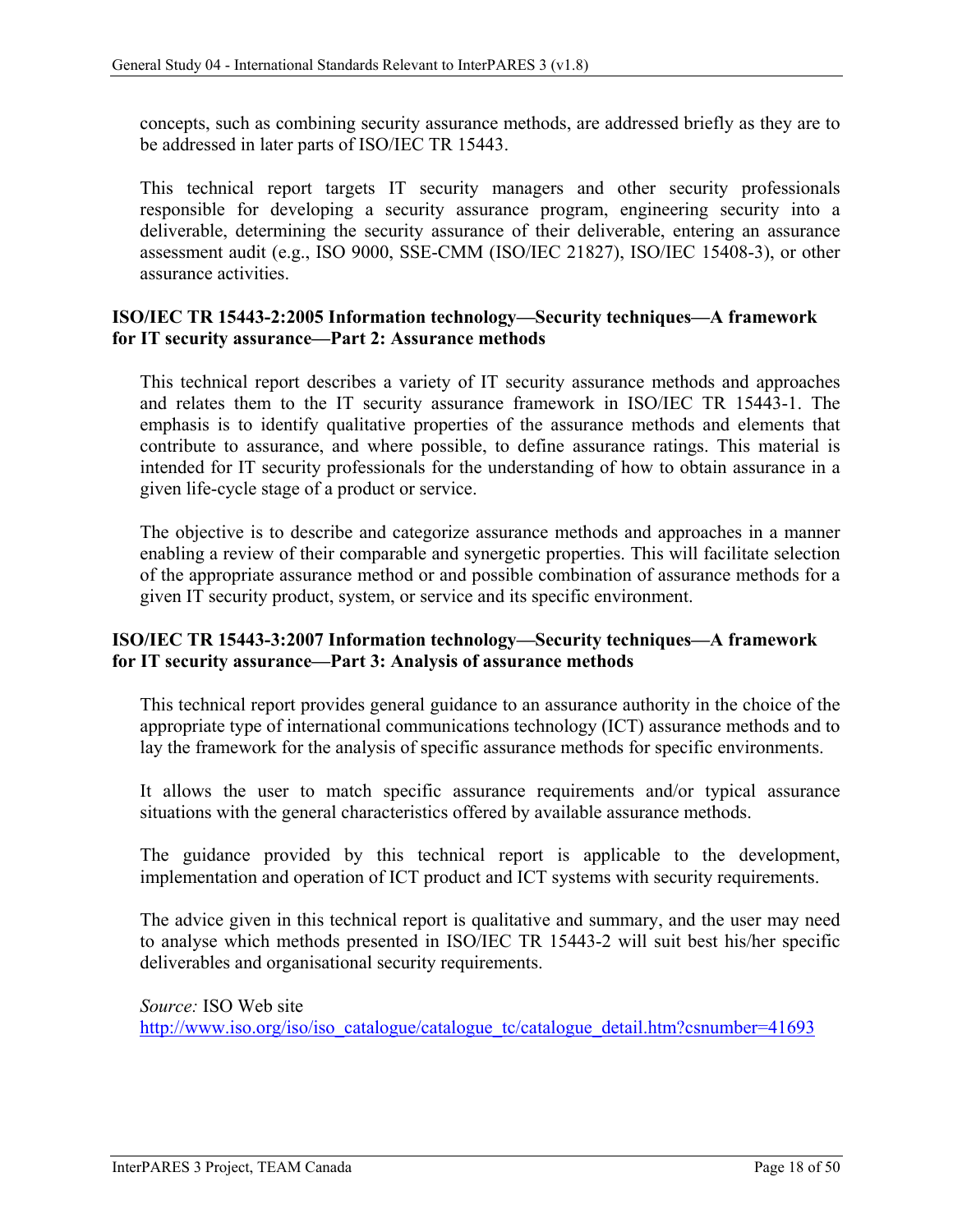### <span id="page-25-0"></span>**ISO/IEC 15444-1:2004 Information technology—JPEG 2000 image coding system: Core coding system**

This standard defines a set of lossless (bit-preserving) and lossy compression methods for coding bi-level, continuous-tone grey-scale, palletized colour, or continuous-tone colour digital still images.

ISO/IEC 15444-1:2004 | ITU-T Rec. T.800

- specifies decoding processes for converting compressed image data to reconstructed image data;
- specifies a codestream syntax containing information for interpreting the compressed image data;
- specifies a file format;
- provides guidance on encoding processes for converting source image data to compressed image data; and
- provides guidance on how to implement these processes in practice.

*Source:* ISO Web site

[http://www.iso.org/iso/iso\\_catalogue/catalogue\\_tc/catalogue\\_detail.htm?csnumber=37674](http://www.iso.org/iso/iso_catalogue/catalogue_tc/catalogue_detail.htm?csnumber=37674)

*See also:* <http://www.jpeg.org/jpeg2000/CDs15444.html>

### <span id="page-25-1"></span>**ISO/IEC 15445:2000 Information technology—Document description and processing languages—HyperText Markup Language (HTML)**

The HyperText Markup Language (HTML) is an application of the International Standard ISO 8879—Standard Generalized Markup Language (SGML). It provides a simple way of structuring hypertext documents and of placing references in one document which point to another. This International Standard is a refinement of the World Wide Web Consortium's (W3C) Recommendation for HTML 4.0: it provides further rules to condition and refine the use of the W3C Recommendation in a way which emphasizes the use of stable and mature features, and represents accepted SGML practice. Documents which conform to this International Standard also conform to the strict DTD provided by the W3C Recommendation for HTML 4.01.

This standard makes a clear and important distinction between conforming systems and validating systems. A conforming system operates correctly when handling documents which conform to this International Standard, but is not required to operate correctly when the documents do not conform. A validating system is more powerful: it detects all SGML and HTML errors in a document. Frequently browsers are conforming systems whereas authoring tools check for validity.

This standard assumes that the reader is familiar with International Standard ISO 8879— Standard Generalized Markup Language (SGML).

*Source:* <https://www.cs.tcd.ie/15445/15445.html>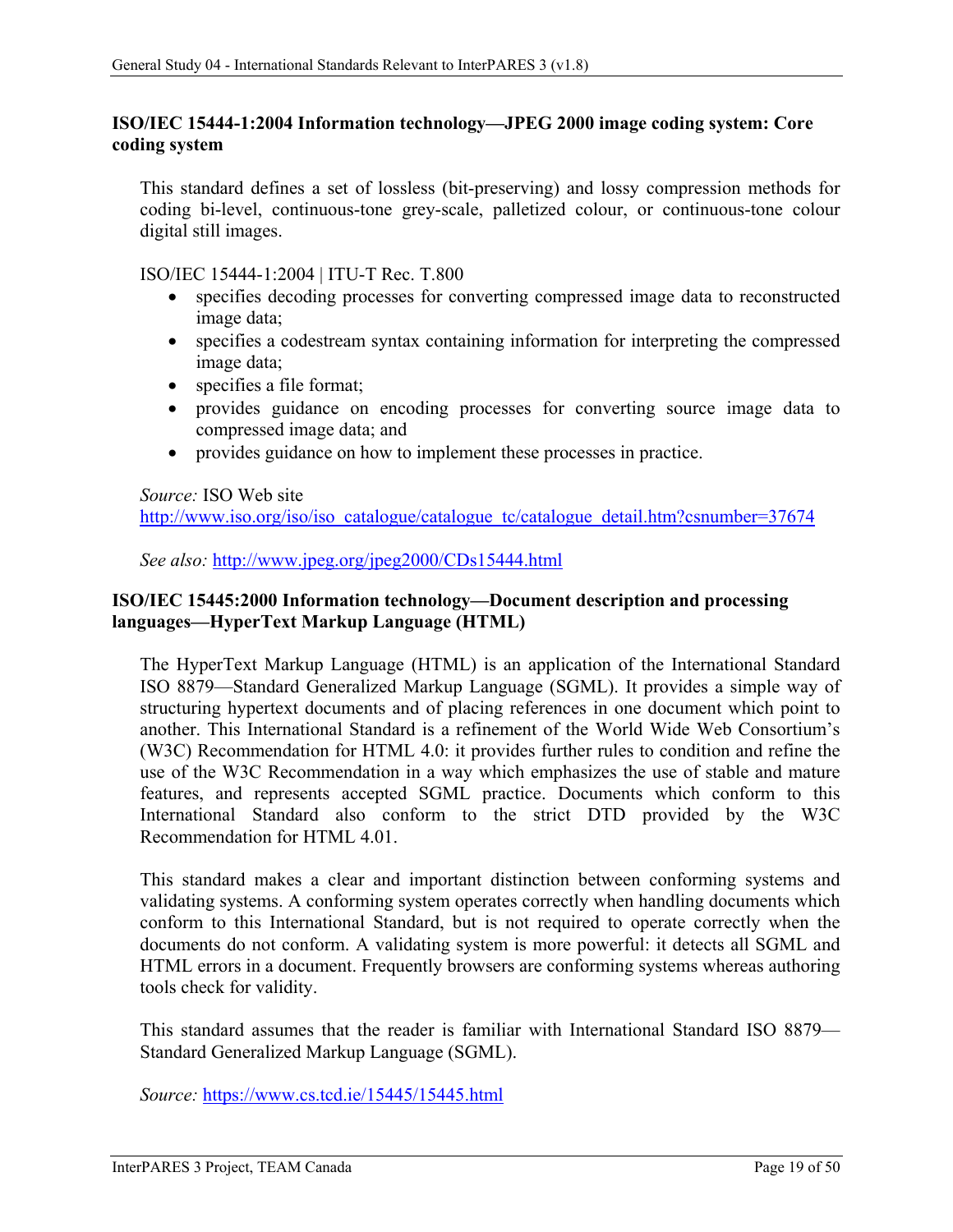### <span id="page-26-0"></span>**ISO 15489-1:2001 Information and documentation—Records management—Part 1: General**

This part of ISO 15489 provides guidance on managing records of originating organizations, public or private, for internal and external clients. In some countries, the management of records also applies to archives management. Archives management is not covered in this part of ISO 15489.

All the elements outlined in this standard are recommended to ensure that adequate records are created, captured and managed. Procedures that help to ensure the management of records according to the principles and elements outlined in this part of ISO 15489 are provided in ISO/TR 15489-2.

Does not apply to the management of archival records within archival institutions.

*Source:* ISO Web site [http://www.iso.org/iso/catalogue\\_detail?csnumber=31908](http://www.iso.org/iso/catalogue_detail?csnumber=31908)

### <span id="page-26-1"></span>**ISO 15489-2:2001 Information and documentation—Records management—Part 2: Guidelines**

This part of ISO 15489 is an implementation guide to ISO 15489-1 for use by record management professionals and those charged with managing records in their organizations. It provides one methodology that will facilitate the implementation of ISO 15489-1 in all organizations that have a need to manage their records. It gives an overview of the processes and factors to consider in organizations wishing to comply with ISO 15489-1.

*Source:* "Scope" in its full text, which is available at [http://www.iso.org/iso/iso\\_catalogue/catalogue\\_tc/catalogue\\_detail.htm?csnumber=35845](http://www.iso.org/iso/iso_catalogue/catalogue_tc/catalogue_detail.htm?csnumber=35845)

### <span id="page-26-2"></span>**ISO 15511:2003 Information and documentation—International standard identifier for libraries and related organizations**

This standard defines and promotes the use of a set of standard identifiers for the unique identification of libraries and related organizations with a minimum impact on already existing systems.

*Source:* ISO Web site [http://www.iso.org/iso/iso\\_catalogue/catalogue\\_tc/catalogue\\_detail.htm?csnumber=27979](http://www.iso.org/iso/iso_catalogue/catalogue_tc/catalogue_detail.htm?csnumber=27979)

### <span id="page-26-3"></span>**ISO 15706-2:2007 Information and documentation—International Standard Audiovisual Number (ISAN)—Part 2: Version identifier**

This standard establishes a voluntary system for the identification of versions of audiovisual works and other content derived from or closely related to an audiovisual work. It is based on the International Standard Audiovisual Number (ISAN) system defined in ISO 15706:2002. An ISAN combined with the version segment, as specified in ISO 15706-2:2007, constitutes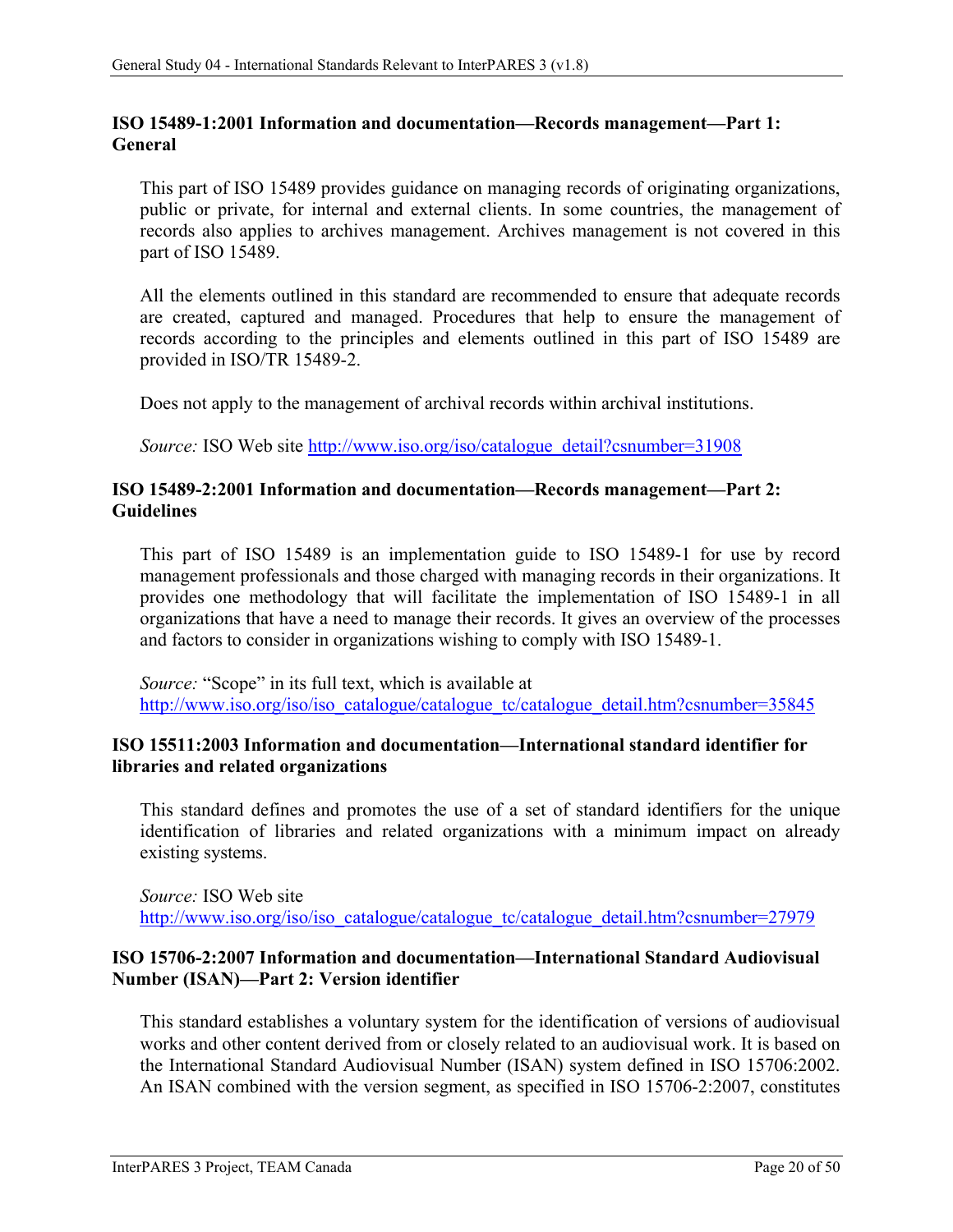an ISAN version identifier, is referred to as a V-ISAN. A V-ISAN is a registered, globally unique identifier for versions of an audiovisual work and related content.

A V-ISAN identifies a specific version or other content related to an audiovisual work throughout its life. It is intended for use wherever precise and unique identification of a specific version or other content related to an audiovisual work would be desirable, such as in audiovisual production and distribution systems, broadcasting applications and electronic program guides.

A V-ISAN identifies a specific version or other content related to an audiovisual work as the unique compound of its component elements (e.g., its artistic content, languages, editing and technical format) throughout its life and independent of any physical form in which that version or related content is distributed.

The assignment of a V-ISAN to a version or other content related to an audiovisual work does not constitute evidence of the ownership of rights to either that version or related content or to the audiovisual work itself.

This standard specifies the basic systems and procedures to support the issuance and administration of V-ISANs.

*Source:* ISO Web site [http://www.iso.org/iso/iso\\_catalogue/catalogue\\_tc/catalogue\\_detail.htm?csnumber=35581](http://www.iso.org/iso/iso_catalogue/catalogue_tc/catalogue_detail.htm?csnumber=35581)

### <span id="page-27-0"></span>**ISO 15707:2001 Information and documentation—International Standard Musical Work Code (ISWC)**

This standard defines the format, administration and rules for allocating ISWC to musical works. The ISWC will uniquely distinguish musical works from one another within computer databases and related documentation and for the purposes of collecting societies involved in the administration of rights to musical works. Use of the unique ISWC identifier will improve efficiency in the administration of rights to musical works and reduce the possibility of errors when information about musical works is exchanged between rights societies, publishers, record companies and other interested parties on an international level.

*Source:* <http://www.collectionscanada.gc.ca/iso/tc46sc9/standard/3901e.htm>

### <span id="page-27-1"></span>**ISO/TR 15801:2004 Electronic imaging—Information stored electronically— Recommendations for trustworthiness and reliability**

This standard describes the implementation and operation of information management systems which store information electronically and where the issues of trustworthiness, reliability, authenticity and integrity are important. The whole life cycle of a stored electronic document is covered, from initial capture to eventual destruction.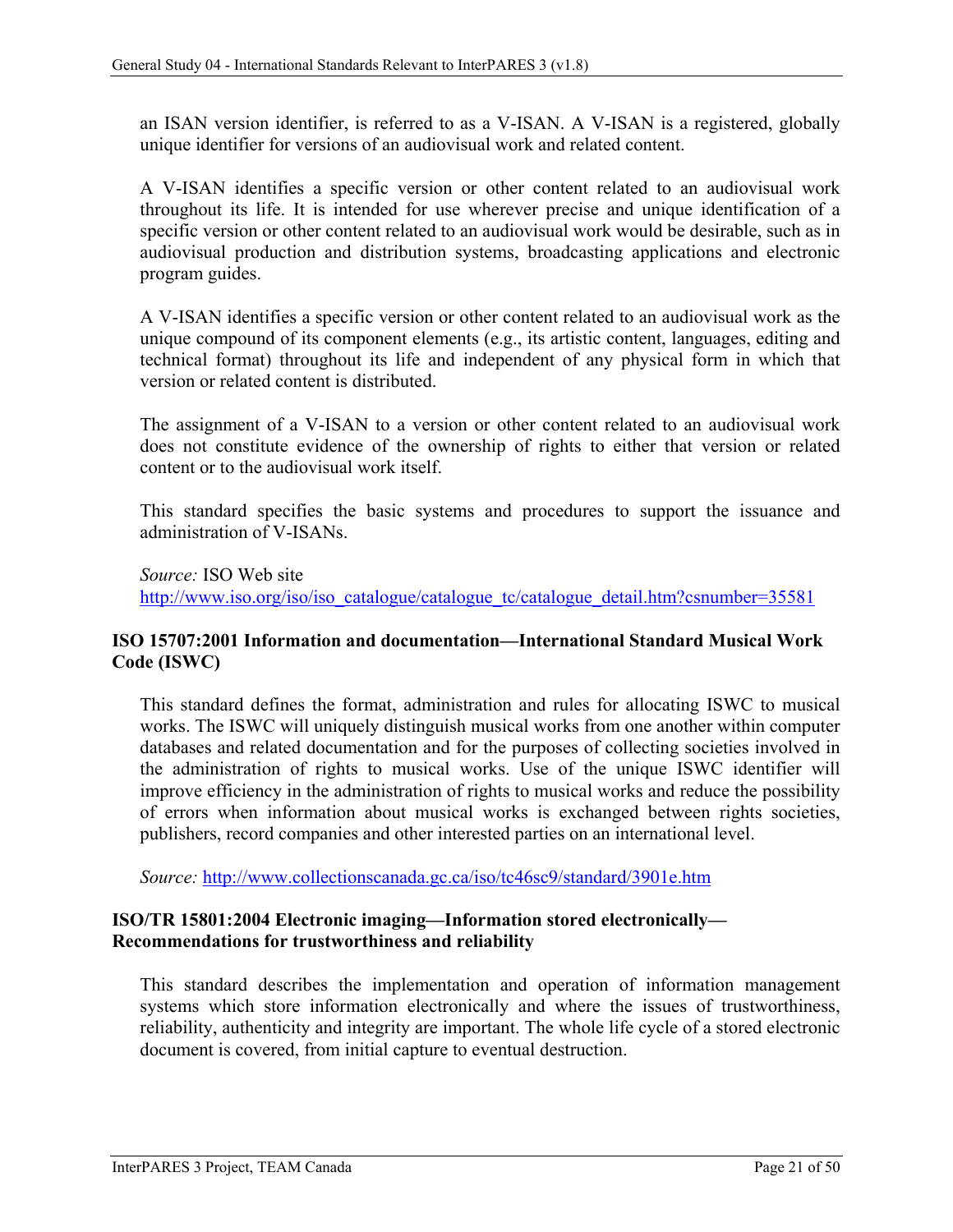This standard is intended for use with any information management system, including traditional document imaging, workflow and COLD/ERM technologies, and using any type of electronic storage medium including WORM and rewritable technologies.

This standard does not cover processes used to evaluate the authenticity of information prior to it being stored or imported into the system. However, it can be used to demonstrate that output from the system is a true reproduction of the original document.

*Source:* ISO Web site [http://www.iso.org/iso/iso\\_catalogue/catalogue\\_tc/catalogue\\_detail.htm?csnumber=29093](http://www.iso.org/iso/iso_catalogue/catalogue_tc/catalogue_detail.htm?csnumber=29093)

#### <span id="page-28-0"></span>**ISO 15836:2003 Information and documentation—The Dublin Core metadata element set**

This standard applies to the Dublin Core (DC) metadata element set, which deals with crossdomain information resource description. For DC applications, a resource will typically be an electronic document. ISO 15836:2003 is for the element set only, which is generally used in the context of a specific project or application. Local or community based requirements and policies may impose additional restrictions, rules, and interpretations. It is not the purpose of this standard to define the detailed criteria by which the element set will be used with specific projects and applications.

*Source:* ISO Web site [http://www.iso.org/iso/iso\\_catalogue/catalogue\\_tc/catalogue\\_detail.htm?csnumber=37629](http://www.iso.org/iso/iso_catalogue/catalogue_tc/catalogue_detail.htm?csnumber=37629)

DC is the most widely used metadata standard for resource discovery. Developed by the Dublin Core Metadata Initiative (an open forum composed of individuals from diverse disciplines and from all over the world; see [http://www.dublincore.org/index.shtml\)](http://www.dublincore.org/index.shtml), DC is intended to be simple to use and general enough to be applied to resources in any discipline. DC defines the categories of information to record about a resource (such as a Web page, a document or an image) for the resource to be easily "discovered." It has been approved as an ANSI standard (Z39.85-2001), an ISO standard (15836), and has been adopted within the Canadian, Australian and UK governments, among others.

There are various DC Working Groups (e.g., Education, Architecture, Administration, Collection Description, etc.; see [http://dublincore.org/groups\)](http://dublincore.org/groups) working on the development of discipline-specific element sets to supplement the "core" elements. The DC Education Working Group has had an education-specific DC element set approved, with additional elements such as "Audience."

The DC Metadata Initiative has drafted a Dublin Core Metadata Glossary (see [http://library.csun.edu/mwoodley/dublincoreglossary.html\)](http://library.csun.edu/mwoodley/dublincoreglossary.html), which may be helpful.

*Source:* Canadian Heritage Information Network (CHIN) [http://www.chin.gc.ca/English/Standards/metadata\\_discovery.html](http://www.chin.gc.ca/English/Standards/metadata_discovery.html)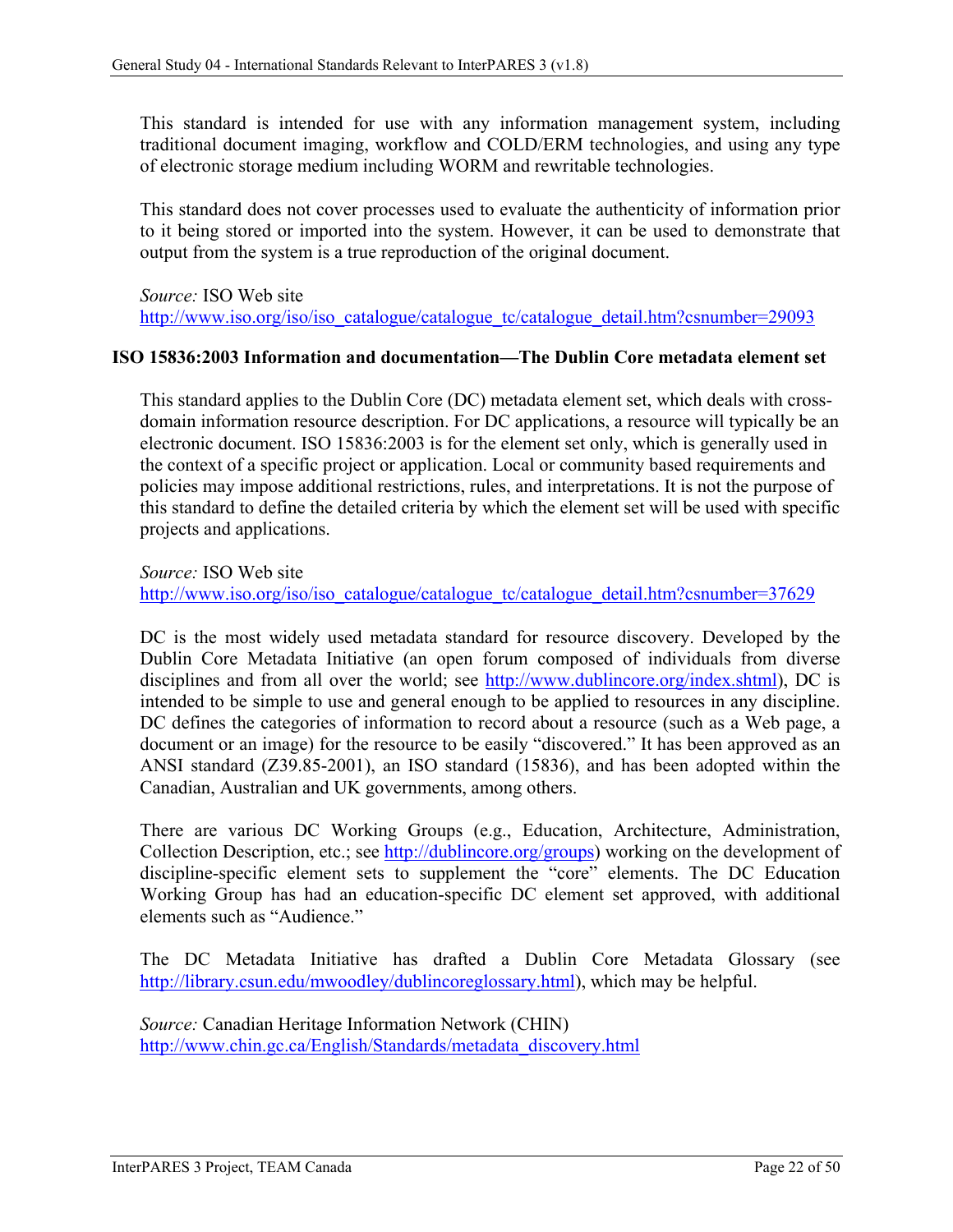#### <span id="page-29-0"></span>**ISO 15924:2004 Codes for the representation of names of scripts**

This standard provides a code for the presentation of names of scripts. The codes were devised for use in terminology, lexicography, bibliography and linguistics, but they may be used for any application requiring the expression of scripts in coded form. Also includes guidance on the use of script codes in some of these applications.

*Source:* ISO Web site [http://www.iso.org/iso/catalogue\\_detail?csnumber=29546](http://www.iso.org/iso/catalogue_detail?csnumber=29546)

*See also:* <http://unicode.org/iso15924/iso15924-codes.html>

#### <span id="page-29-1"></span>**ISO/TR 18492:2005 Long-term preservation of electronic document-based information**

This technical report provides practical methodological guidance for the long-term preservation and retrieval of authentic electronic document-based information, when the retention period exceeds the expected life of the technology (hardware and software) used to create and maintain the information.

This technical report takes into account the role of technology-neutral information technology standards in supporting long-term access.

It also acknowledges that ensuring the long-term preservation and retrieval of authentic electronic document-based information should involve IT specialists, document managers, records managers and archivists.

It does not cover processes for the creation, capture and classification of authentic electronic document-based information.

It applies to all forms of information generated by information systems and saved as evidence of business transactions and activities.

*Source:* ISO Web site [http://www.iso.org/iso/iso\\_catalogue/catalogue\\_tc/catalogue\\_detail.htm?csnumber=38716](http://www.iso.org/iso/iso_catalogue/catalogue_tc/catalogue_detail.htm?csnumber=38716)

#### <span id="page-29-2"></span>**ISO 18925:2008 Imaging materials—Optical disc media—Storage practices**

ISO 18925:2008 establishes extended-term storage conditions for optical discs and provides recommendations concerning the storage conditions, storage facilities, enclosures and inspection for optical discs. It is applicable to discs made for audio, video, instrumentation and computer use.

ISO Web site [http://www.iso.org/iso/iso\\_catalogue/catalogue\\_ics/catalogue\\_detail\\_ics.htm?csnumber=51328](http://www.iso.org/iso/iso_catalogue/catalogue_ics/catalogue_detail_ics.htm?csnumber=51328)

*See also:* <http://electronics.ihs.com/news/2008/iso-care-optical-discs-110508.htm> (provides basic information on the standard)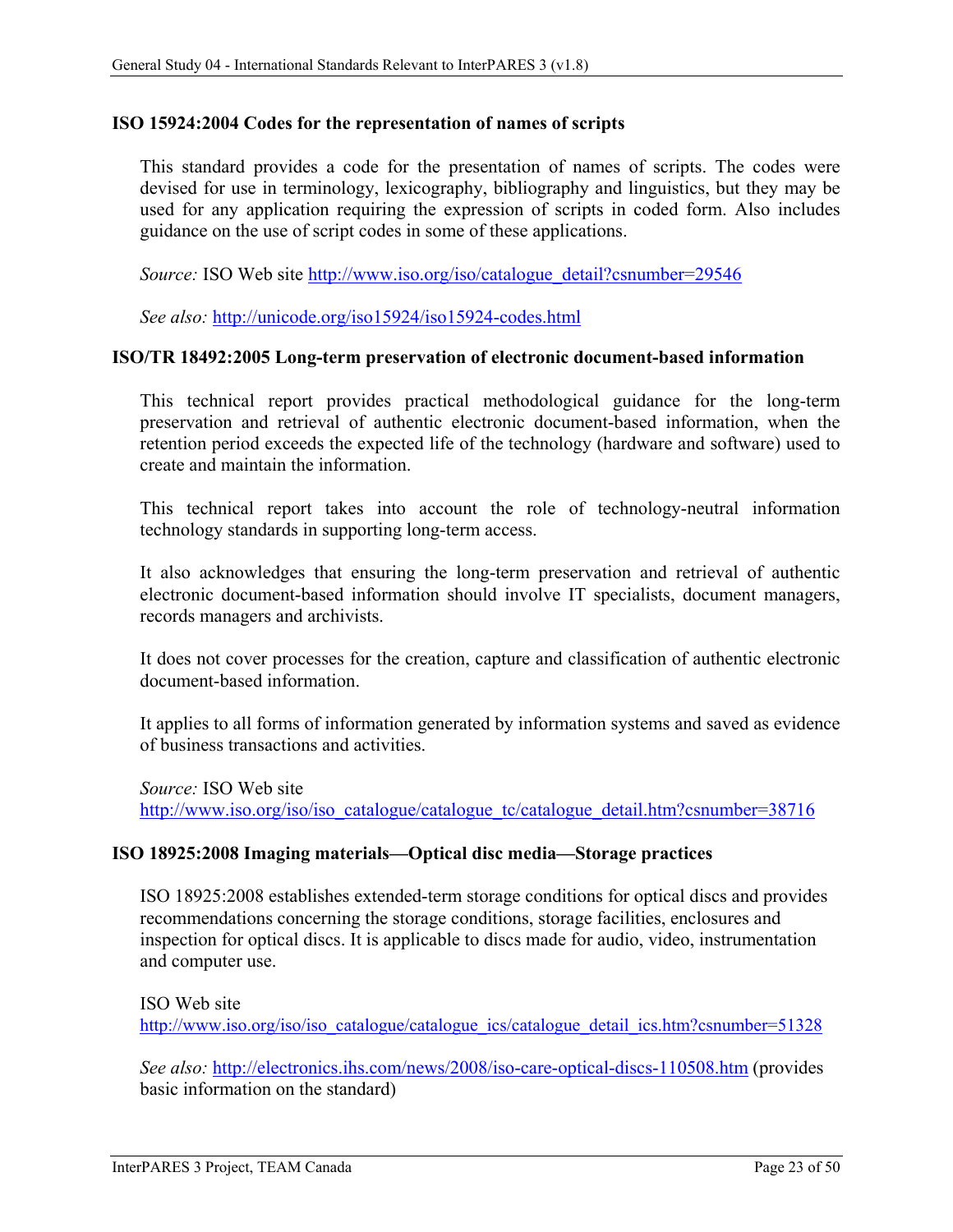### <span id="page-30-0"></span>**ISO 19005-1:2005 Document management—Electronic document file format for long-term preservation—Part 1: Use of PDF 1.4 (PDF/A-1)**

This standard specifies how to use the Portable Document Format (PDF) 1.4 for long-term preservation of digital documents. It is applicable to documents containing combinations of character, raster and vector data.

*Source:* ISO Web site [http://www.iso.org/iso/iso\\_catalogue/catalogue\\_tc/catalogue\\_detail.htm?csnumber=38920](http://www.iso.org/iso/iso_catalogue/catalogue_tc/catalogue_detail.htm?csnumber=38920)

*See also:* <http://www.digitalpreservation.gov/formats/fdd/fdd000125.shtml>

#### <span id="page-30-1"></span>**ISO 19115:2003 Geographic information—Metadata**

This standard defines the schema required for describing geographic information and services. It provides information about the identification, the extent, the quality, the spatial and temporal schema, spatial reference, and distribution of digital geographic data.

It is applicable to:

- the cataloguing of datasets, clearinghouse activities, and the full description of datasets; and
- geographic datasets, dataset series, and individual geographic features and feature properties.

It defines:

- mandatory and conditional metadata sections, metadata entities, and metadata elements;
- the minimum set of metadata required to serve the full range of metadata applications (data discovery, determining data fitness for use, data access, data transfer, and use of digital data);
- optional metadata elements—to allow for a more extensive standard description of geographic data, if required; and
- a method for extending metadata to fit specialized needs.

Although this standard is applicable to digital data, its principles can be extended to many other forms of geographic data such as maps, charts, and textual documents as well as nongeographic data.

*Source:* ISO Web site

[http://www.iso.org/iso/iso\\_catalogue/catalogue\\_tc/catalogue\\_detail.htm?csnumber=26020](http://www.iso.org/iso/iso_catalogue/catalogue_tc/catalogue_detail.htm?csnumber=26020)

This standard was developed by the geospatial community to address specific issues relating to both the description and the curation of spatial data. This complex metadata standard can be used for describing digital or physical objects or datasets which have a spatial dimension. There are over 400 elements in the Data Dictionary, which are divided into 14 metadata packages. Each package supports a particular function, some are specific to spatial data and some deal with general description and data curation issues. Abstract models written in UML (Unified Modeling Language) are provided for most of the packages to help the implementer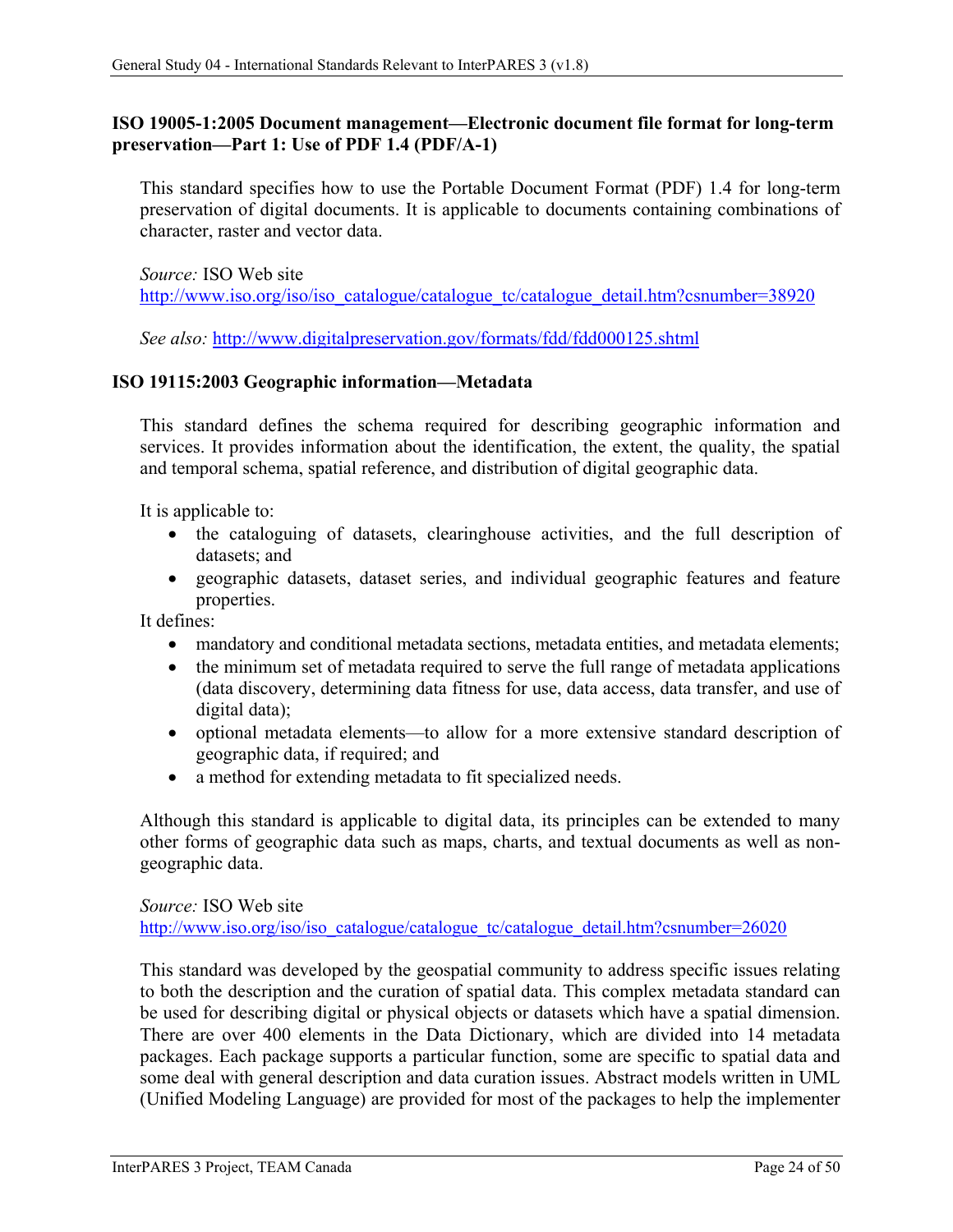understand how the elements interrelate. The standard also includes methodologies for creating application profiles, metadata extensions and hierarchical metadata and provides implementation examples. Geospatial professionals have developed a number of profiles of this standard to fit particular uses. One of these is UK GEMINI which defines an element set for discovery level metadata. It is also compliant with e-GMS and was developed collaboratively by the UK Association of Geographic Information (AGI) and the Cabinet Office e-Government Unit.

*Source:* Digital Curation Center (DCC) *Standards Watch* at <http://www.dcc.ac.uk/resource/standards-watch/what-are-metadata-standards>

#### <span id="page-31-0"></span>**ISO/TS 19139:2007 Geographic information—Metadata—XML schema implementation**

This technical specification defines Geographic MetaData XML (gmd) encoding, an XML Schema implementation derived from ISO 19115.

*Source:* ISO Web site [http://www.iso.org/iso/iso\\_catalogue/catalogue\\_tc/catalogue\\_detail.htm?csnumber=32557](http://www.iso.org/iso/iso_catalogue/catalogue_tc/catalogue_detail.htm?csnumber=32557)

### <span id="page-31-1"></span>**ISO/IEC 19757-2:2003 Information technology—Document Schema Definition Language (DSDL)—Part 2: Regular-grammar-based validation—RELAX NG**

This standard specifies RELAX NG, a schema language for XML. A RELAX NG schema specifies a pattern for the structure and content of an XML document. The pattern is specified by using a regular tree grammar. A RELAX NG schema is itself an XML document.

It also specifies when an XML document is a correct RELAX NG schema; and when an XML document is valid with respect to a correct RELAX NG schema.

*Source:* ISO Web site [http://www.iso.org/iso/iso\\_catalogue/catalogue\\_tc/catalogue\\_detail.htm?csnumber=37605](http://www.iso.org/iso/iso_catalogue/catalogue_tc/catalogue_detail.htm?csnumber=37605)

*See also:* <http://www.open-std.org/jtc1/sc34old/repository/0661.pdf>

#### <span id="page-31-2"></span>**ISO/IEC 19757-3:2006 Information technology—Document Schema Definition Languages (DSDL)—Part 3: Rule-based validation—Schematron**

This standard defines a set of Document Schema Definition Languages (DSDL) that can be used to specify one or more validation processes performed against Extensible Markup Language (XML) or Standard Generalized Markup Language (SGML) documents. (XML is an application profile SGML, ISO 8879:1986.)

It specifies Schematron, a rules-based schema language for XML. It establishes requirements for Schematron schemas and specifies when an XML document matches the patterns specified by a Schematron schema.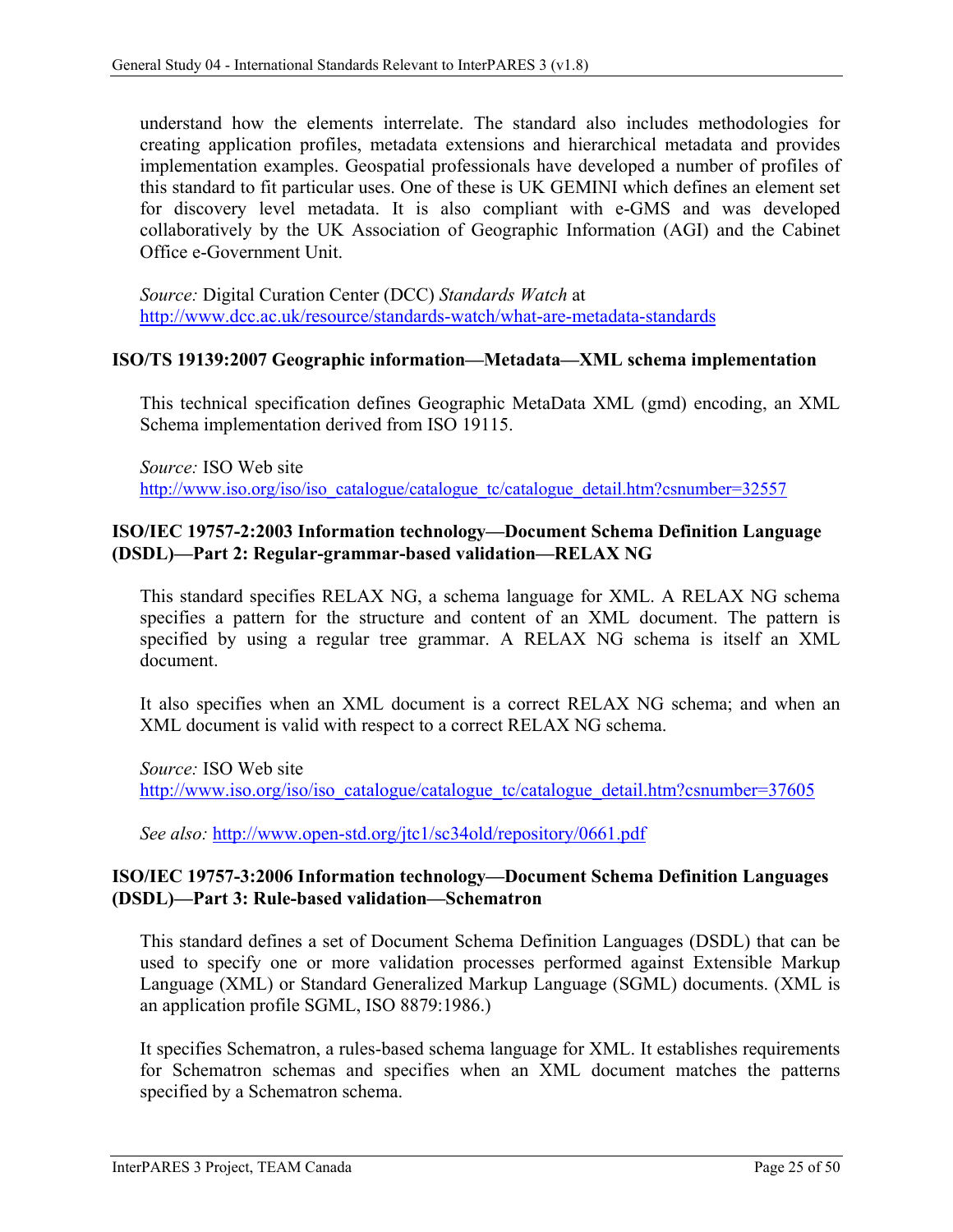*Source:* ISO Web site

[http://www.iso.org/iso/iso\\_catalogue/catalogue\\_tc/catalogue\\_detail.htm?csnumber=40833](http://www.iso.org/iso/iso_catalogue/catalogue_tc/catalogue_detail.htm?csnumber=40833)

### <span id="page-32-0"></span>**ISO/IEC 19757-4:2006 Information technology—Document Schema Definition Languages (DSDL)—Part 4: Namespace-based Validation Dispatching Language (NVDL)**

This standard specifies a Namespace-based Validation Dispatching Language (NVDL). An NVDL script controls the dispatching of elements or attributes in a given XML document to different validators, depending on the namespaces of the elements or attributes. An NVDL script also specifies which schemas are used by these validators. These schemas may be written in any schema languages, including those specified by ISO/IEC 19757.

*Source:*

[http://www.iso.org/iso/iso\\_catalogue/catalogue\\_tc/catalogue\\_detail.htm?csnumber=38615](http://www.iso.org/iso/iso_catalogue/catalogue_tc/catalogue_detail.htm?csnumber=38615)

### <span id="page-32-1"></span>**ISO 20652:2006 Space data and information transfer systems—Producer-archive interface—Methodology abstract standard**

This standard identifies, defines and provides structure to the relationships and interactions between an information producer and an archive. It defines the methodology for the structure of actions that are required from the initial time of contact between the producer and the archive until the objects of information are received and validated by the archive. These actions cover the first stage of the ingest process as defined in the open archival information system (OAIS) reference model (see ISO 14721). It describes parts of the functional entities administration ("negotiate submission agreement") and ingest ("receive submission" and "quality assurance").

*Source:* ISO Web site [http://www.iso.org/iso/iso\\_catalogue/catalogue\\_tc/catalogue\\_detail.htm?csnumber=39577](http://www.iso.org/iso/iso_catalogue/catalogue_tc/catalogue_detail.htm?csnumber=39577)

### <span id="page-32-2"></span>**ISO/IEC 21000-3:2003 Information technology—Multimedia framework (MPEG-21)— Part 3: Digital Item Identification**

This standard defines an open framework for multimedia delivery and consumption, with both the content creator and content consumer as focal points. The vision for MPEG-21 is to define a multimedia framework to enable transparent and augmented use of multimedia resources across a wide range of networks and devices used by different communities.

The basic architectural concept in MPEG-21 is the Digital Item. Digital Items are structured digital objects, including a standard representation and identification, and metadata. They are the basic unit of transaction in the MPEG-21 framework. Many MPEG-21 applications have the requirement to uniquely identify Digital Items.

This standard provides a simple but flexible mechanism to:

• uniquely identify Digital Items and parts thereof (including resources);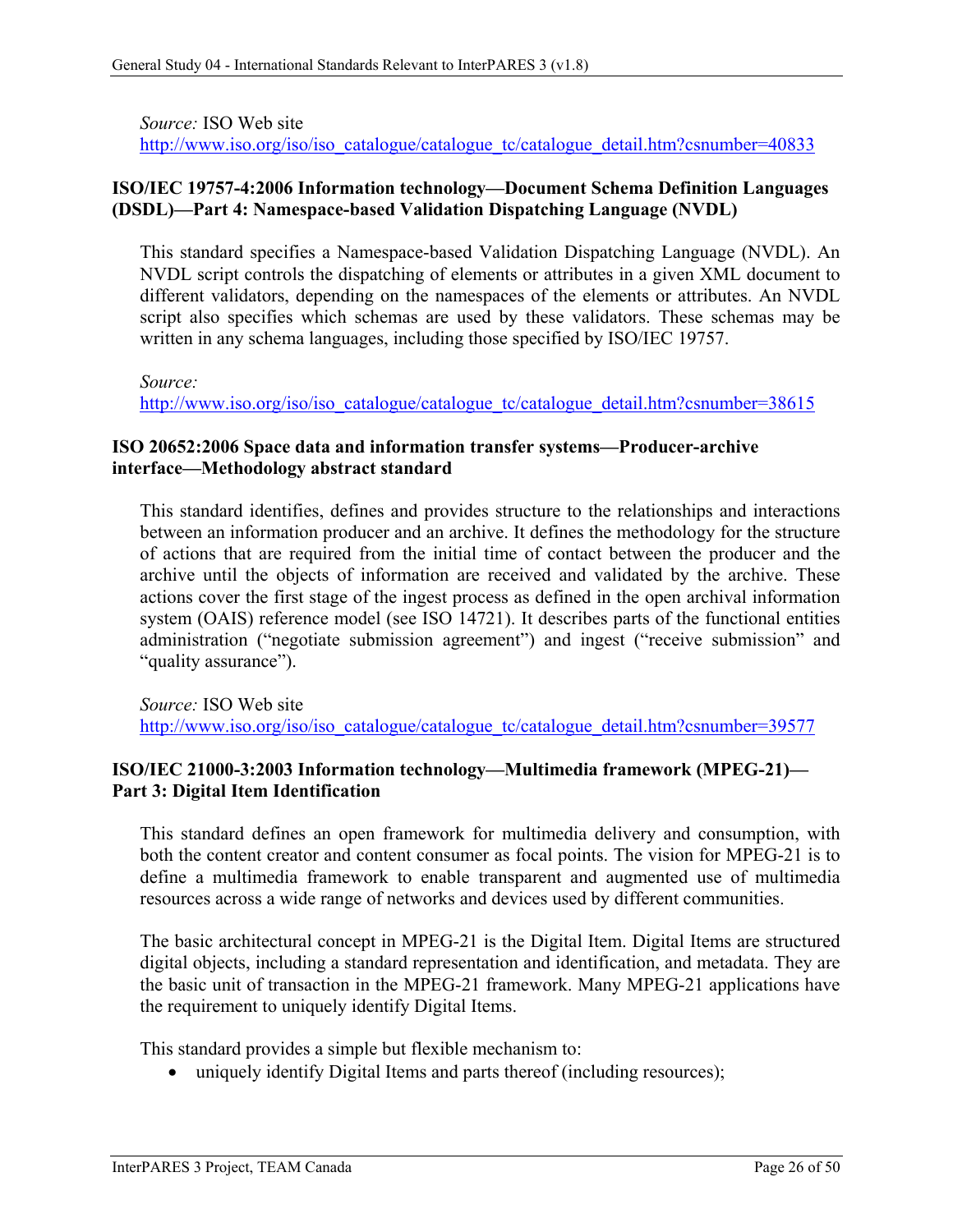- uniquely identify IP related to the Digital Items (and parts thereof), for example abstractions;
- uniquely identify Description Schemes; and
- use identifiers to link Digital Items with related information such as descriptive metadata (non-normative).

The DII specification does not specify new identification systems for the content elements for which identification and description schemes already exist and are in use.

Identifiers covered by this specification can be associated with Digital Items by including them in a specific place in the Digital Item Declaration (ISO/IEC 21000-2).

*Source:* ISO Web site [http://www.iso.org/iso/iso\\_catalogue/catalogue\\_tc/catalogue\\_detail.htm?csnumber=35367](http://www.iso.org/iso/iso_catalogue/catalogue_tc/catalogue_detail.htm?csnumber=35367)

### <span id="page-33-0"></span>**ISO/IEC 21000-6:2004 Information technology—Multimedia framework (MPEG-21)— Part 6: Rights Data Dictionary**

This standard describes a Rights Data Dictionary which comprises a set of clear, consistent, structured, integrated and uniquely identified terms to support the MPEG-21 Rights Expression Language (REL), ISO/IEC 21000-5. Annex A specifies the methodology for and structure of the RDD Dictionary, and specifies how further Terms may be defined under the governance of a Registration Authority, requirements for which are described in Annex C.

Taken together, these specifications and the RDD Dictionary and Database make up the RDD System. Use of the RDD System will facilitate the accurate exchange and processing of information between interested parties involved in the administration of rights in, and use of, Digital Items, and in particular it is intended to support ISO/IEC 21000-5 (REL). Clause 6 describes how ISO/IEC 21000-6:2004 relates to ISO/IEC 21000-5.

As well as providing definitions of terms for use in ISO/IEC 21000-5, the RDD System is designed to support the mapping of terms from different namespaces. Such mapping will enable the transformation of metadata from the terminology of one namespace (or Authority) into that of another namespace. Mapping, to ensure minimum ambiguity or loss of semantic integrity, will be the responsibility of the Registration Authority. Provision of automated term look-up is also a requirement.

The RDD Dictionary is a prescriptive dictionary, in the sense that it defines a single meaning for a term represented by a particular RddAuthorized TermName, but it is also inclusive in that it can recognize the prescription of other Headwords and definitions by other Authorities and incorporates them through mappings. The RDD Dictionary also supports the circumstance that the same name may have different meanings under different Authorities. ISO/IEC 21000-6:2004 describes audit provisions so that additions, amendments and deletions to Terms and their attributes can be tracked.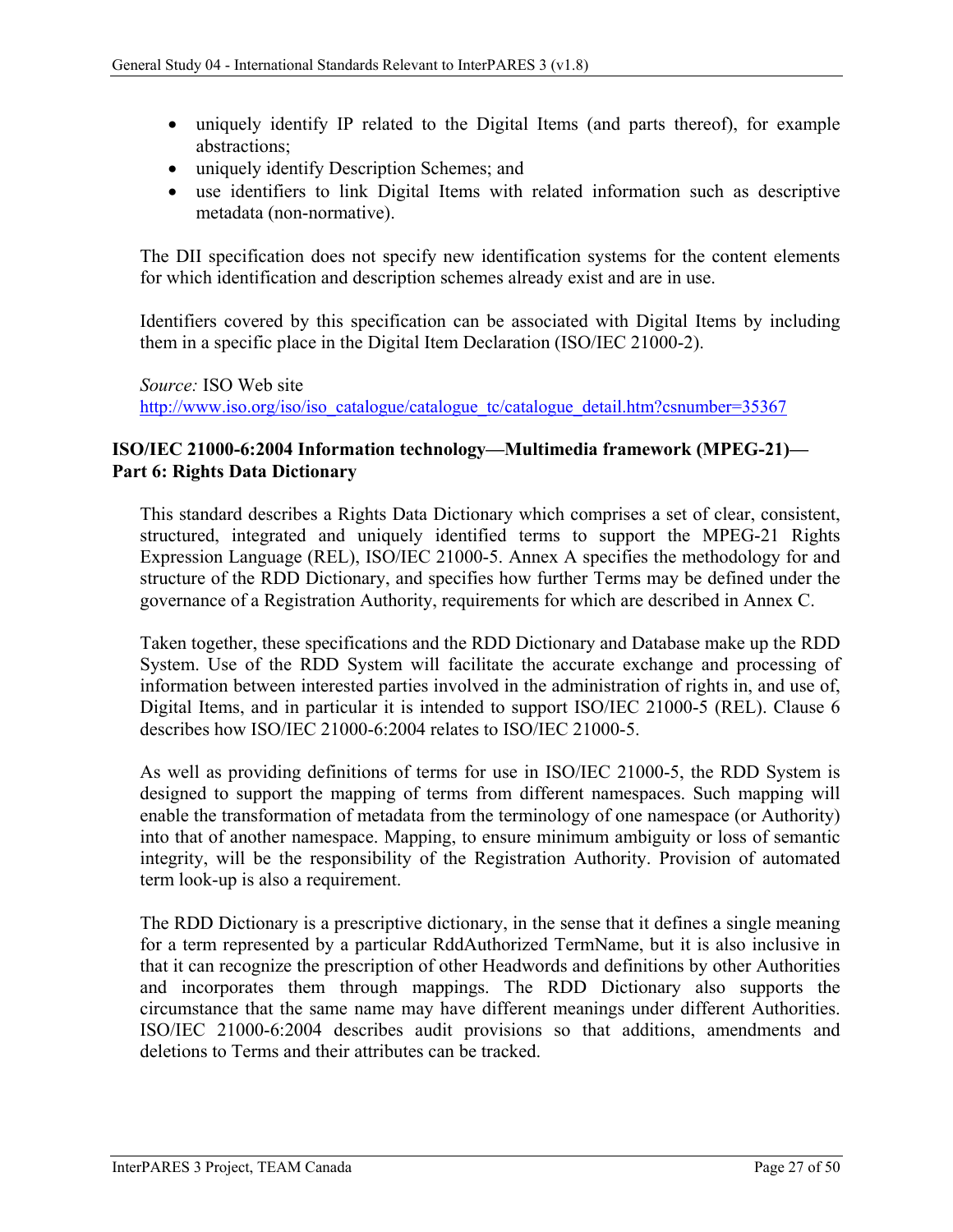Recognizes legal definitions as and only as Terms from other Authorities that can be mapped into the RDD Dictionary. Therefore Terms that are directly authorized by the RDD Registration Authority neither define nor prescribe intellectual property rights or other legal entities.

*Source:* ISO Web site [http://www.iso.org/iso/iso\\_catalogue/catalogue\\_tc/catalogue\\_detail.htm?csnumber=36096](http://www.iso.org/iso/iso_catalogue/catalogue_tc/catalogue_detail.htm?csnumber=36096)

### <span id="page-34-0"></span>**ISO 21127:2006 Information and documentation—A reference ontology for the interchange of cultural heritage information**

This standard establishes guidelines for the exchange of information between cultural heritage institutions. In simple terms this can be defined as the curated knowledge of museums.

A more detailed definition can be articulated by defining both the intended scope, a broad and maximally inclusive definition of general principles, and the practical scope, which is defined by reference to a set of specific museum documentation standards and practices.

The intended scope of this standard is defined as the exchange and integration of heterogeneous scientific documentation relating to museum collections. This definition requires further elaboration:

- The term "scientific documentation" is intended to convey the requirement that the depth and quality of descriptive information that can be handled by ISO 21127:2006 need be sufficient for serious academic research. This does not mean that information intended for presentation to members of the general public is excluded, but rather that ISO 21127:2006 is intended to provide the level of detail and precision expected and required by museum professionals and researchers in the field.
- The term "museum collections" is intended to cover all types of material collected and displayed by museums and related institutions, as defined by ICOM. This includes collections, sites, and monuments relating to fields such as social history, ethnography, archaeology, fine and applied arts, natural history, history of sciences and technology.
- The documentation of collections includes the detailed description of individual items within collections, groups of items and collections as a whole. ISO 21127:2006 is specifically intended to cover contextual information (i.e., the historical, geographical, and theoretical background that gives museum collections much of their cultural significance and value).
- The exchange of relevant information with libraries and archives, and harmonization with their models, falls within the intended scope of ISO 21127:2006.
- Information required solely for the administration and management of cultural institutions, such as information relating to personnel, accounting, and visitor statistics, falls outside the intended scope of ISO 21127:2006.

The practical scope of this standard is the set of reference standards for museum documentation that have been used to guide and validate its development. It covers the same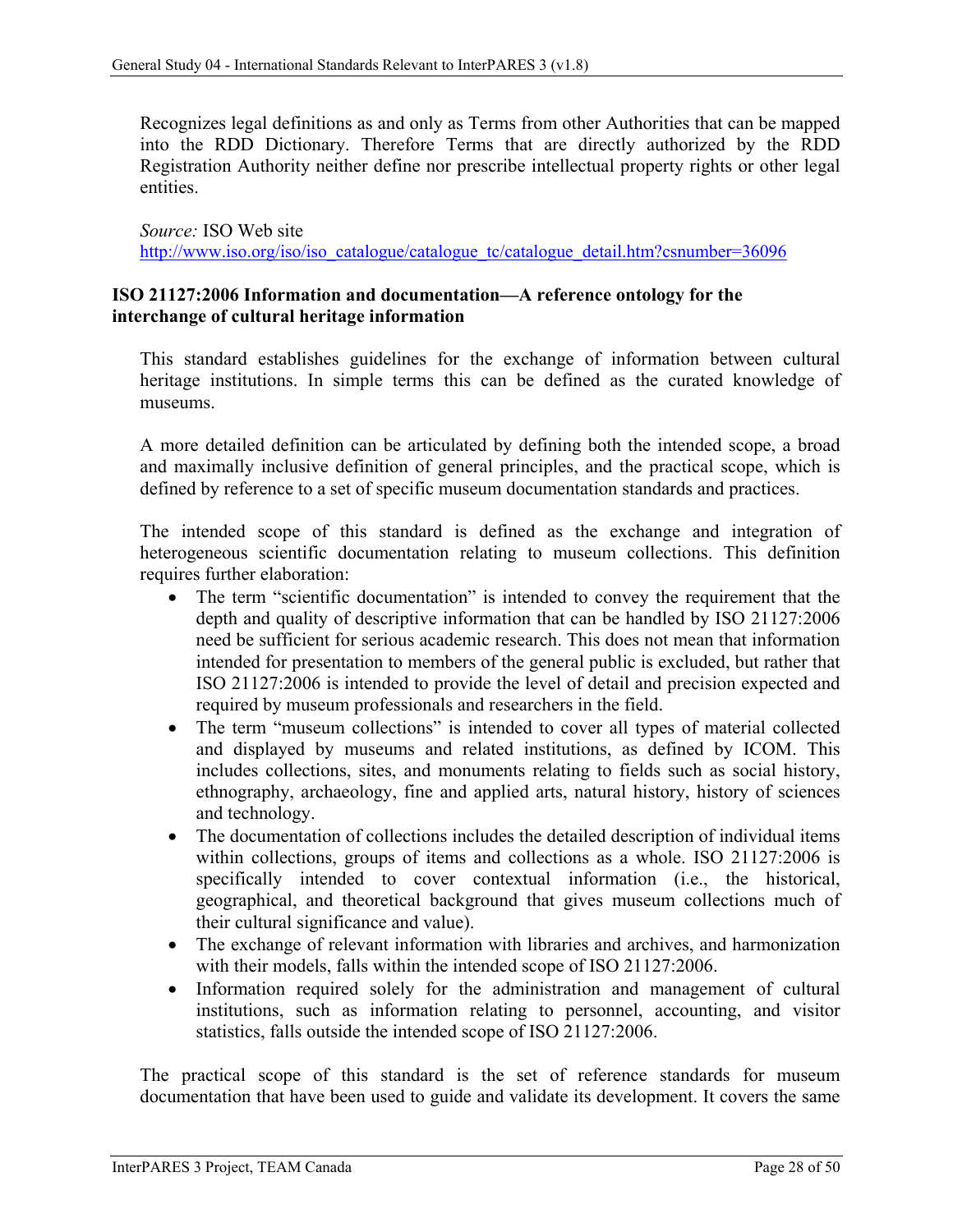domain of discourse as the union of these reference documents; this means that data correctly encoded according to any of these reference documents can be expressed in a compatible form, without any loss of meaning.

*Source:* ISO Web site [http://www.iso.org/iso/iso\\_catalogue/catalogue\\_tc/catalogue\\_detail.htm?csnumber=34424](http://www.iso.org/iso/iso_catalogue/catalogue_tc/catalogue_detail.htm?csnumber=34424)

*See also:* [http://cidoc.icom.museum/standard\\_crm%28en%29%28E1%29.xml](http://cidoc.icom.museum/standard_crm%28en%29%28E1%29.xml)

### <span id="page-35-0"></span>**ISO 22310:2006 Information and documentation—Guidelines for standards drafters for stating records management requirements in standards**

This standard allows the appropriate incorporation of records requirements, according to ISO 15489-1, ISO/TR 15489-2 and 23081-1, which are applicable to all standards that require the creation and retention of records, into other standards. It also highlights the different elements that need to be considered as components of a comprehensive records management framework.

This guidance is in addition to the procedures for technical work and the methodology for the development of International Standards established by the ISO/IEC Directives.

This standard is intended for use by all ISO bodies involved in the development of records management or documentation requirements in standards. It can also be used by non-ISO standards development organizations at the international, regional or national level, which are considering or are in the process of developing records management requirements in standards and/or comparable documents.

*Source:* ISO Web site [http://www.iso.org/iso/iso\\_catalogue/catalogue\\_tc/catalogue\\_detail.htm?csnumber=40899](http://www.iso.org/iso/iso_catalogue/catalogue_tc/catalogue_detail.htm?csnumber=40899)

### <span id="page-35-1"></span>**ISO/IEC 23001-1:2006 Information technology—MPEG systems technologies—Part 1: Binary MPEG format for XML**

This standard provides a standardized set of generic technologies for encoding XML documents. It addresses a broad spectrum of applications and requirements by providing generic methods for transmitting and compressing XML documents.

It also provides a specification that gives rules for the preparation of XML documents for efficient transport and storage, and enables the development of ISO/IEC 23001-1 terminals to receive, decode and assemble possibly partitioned and compressed XML documents.

The binary MPEG format for XML relies on schema knowledge between encoder and decoder in order to reach high compression efficiency, while providing fragmentation mechanisms for ensuring transmission and processing flexibility. Also defines means to compile and transmit schema knowledge information to enable the decoding of compressed XML documents without a priori schema knowledge at the receiving terminal.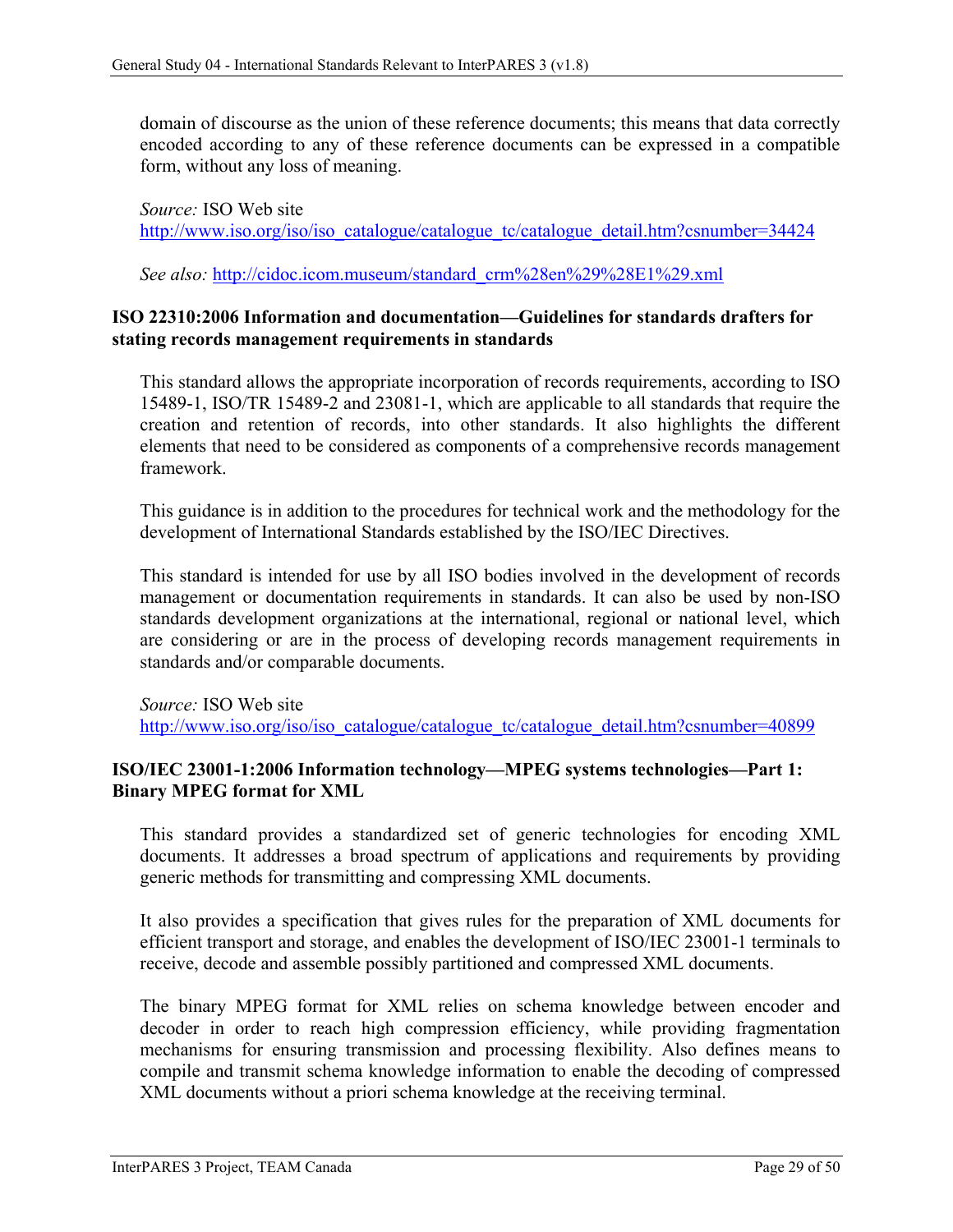The binary MPEG format for XML is described in four main sections:

- System Architecture presents the architecture of an ISO/IEC 23001-1-compliant terminal and general characteristics of an ISO/IEC 23001-1 decoder, such as decoder behaviour.
- Binary Format specifies binary syntax and associated semantics of the structural elements. In particular, this section describes the structure of a binary access unit.
- Binary Fragment Update Payload specifies binary syntax and associated semantics of the payload content. In particular, this section describes the decoding process of complex Type content using finite state automaton decoders.
- Advanced Optimized Decoders describes the mechanisms for decoding simple types of an XML document using advanced optimised decoders.

The binary format for XML described in this specification can be used for encoding MPEG-7 and MPEG-21 descriptions, as specified in ISO/IEC 15938-1 (MPEG-7 Systems) and 21000- 16 (MPEG-21 Binary Format), respectively.

*Source:* ISO Web site

[http://www.iso.org/iso/iso\\_catalogue/catalogue\\_tc/catalogue\\_detail.htm?csnumber=35417](http://www.iso.org/iso/iso_catalogue/catalogue_tc/catalogue_detail.htm?csnumber=35417)

### <span id="page-36-0"></span>**ISO 23081-1:2006 Information and documentation—Records management processes— Metadata for records—Part 1: Principles**

This standard covers the principles that underpin and govern records management metadata. These principles apply through time to:

- records and their metadata:
- all processes that affect them;
- any system in which they reside;
- any organization that is responsible for their management.

This standard revises: ISO/TS 23081-1:2004.

*Source:* ISO Web site [http://www.iso.org/iso/iso\\_catalogue/catalogue\\_tc/catalogue\\_detail.htm?csnumber=40832](http://www.iso.org/iso/iso_catalogue/catalogue_tc/catalogue_detail.htm?csnumber=40832)

#### <span id="page-36-1"></span>**ISO/TS 23081-2:2007 Information and documentation—Records management processes— Metadata for records—Part 2: Conceptual and implementation issues**

This technical specification establishes a framework for defining metadata elements consistent with the principles and implementation considerations outlined in ISO 23081- 1:2006. The purpose of this framework is to:

- enable standardized description of records and critical contextual entities for records;
- provide common understanding of fixed points of aggregation to enable interoperability of records, and information relevant to records, between organizational systems; and
- enable re-use and standardization of metadata for managing records over time, space and applications.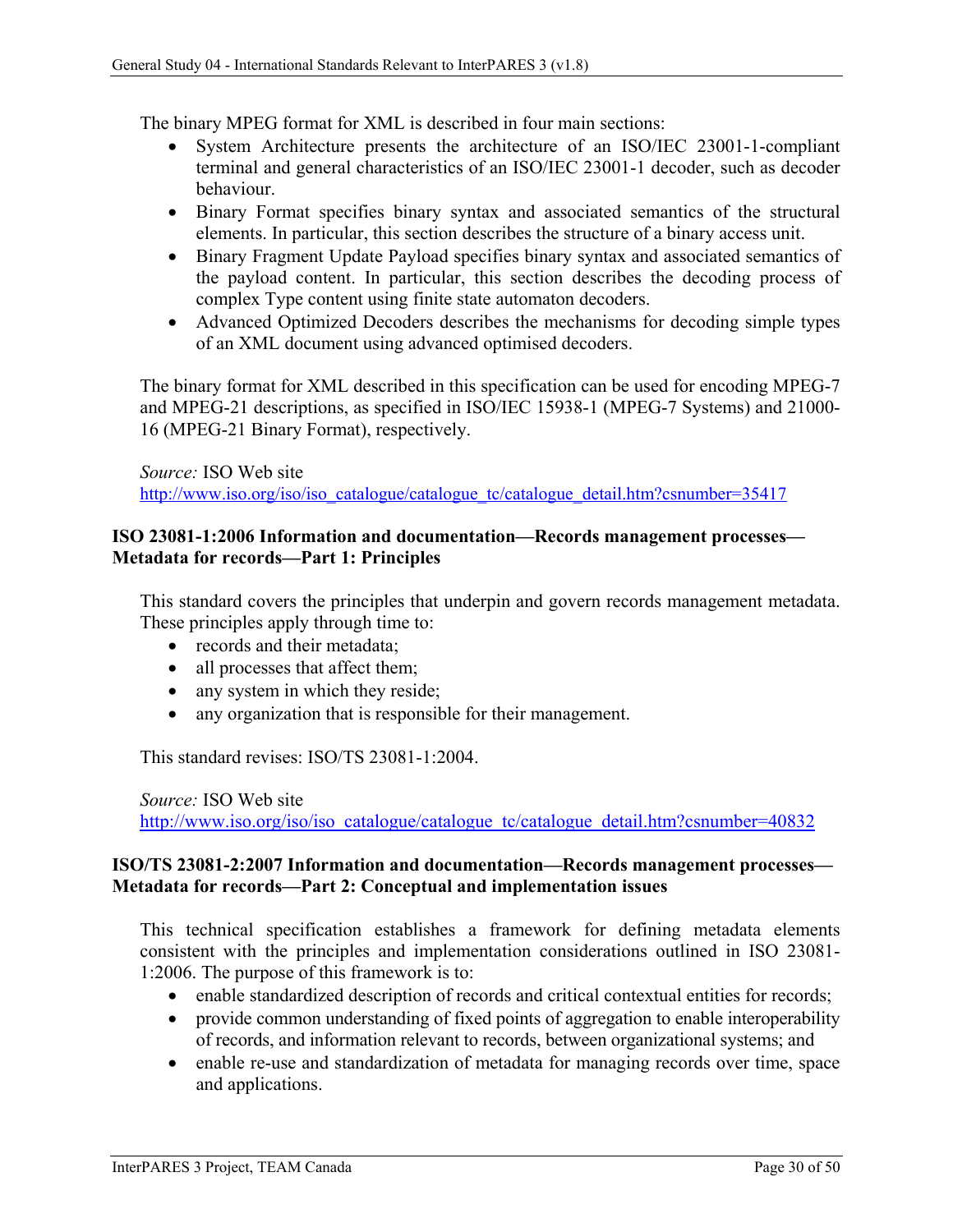It further identifies some of the critical decision points that need to be addressed and documented to enable implementation of metadata for managing records. It aims to:

- identify the issues that need to be addressed in implementing metadata for managing records;
- identify and explain the various options for addressing the issues; and
- identify various paths for making decisions and choosing options in implementing metadata for managing records.

This technical specification is revised by: **ISO/DIS 23081-2:2009 Information and documentation—Records management processes for Metadata—Part 2: Conceptual and implementation issues**.

*Source:* ISO Web site [http://www.iso.org/iso/iso\\_catalogue/catalogue\\_tc/catalogue\\_detail.htm?csnumber=43390](http://www.iso.org/iso/iso_catalogue/catalogue_tc/catalogue_detail.htm?csnumber=43390)  $\&$ [http://www.iso.org/iso/iso\\_catalogue/catalogue\\_ics/catalogue\\_detail\\_ics.htm?csnumber=50863](http://www.iso.org/iso/iso_catalogue/catalogue_ics/catalogue_detail_ics.htm?csnumber=50863)

### <span id="page-37-0"></span>**ISO/IEC 26300:2006 Information technology—Open Document Format for Office Applications (OpenDocument) v1.0**

This standard defines an XML schema for office applications and its semantics. The schema is suitable for office documents, including text documents, spreadsheets, charts and graphical documents like drawings or presentations, but is not restricted to these kinds of documents.

It provides for high-level information suitable for editing documents. It defines suitable XML structures for office documents and is friendly to transformations using XSLT or similar XML-based tools.

This standard first provides an introduction to the OpenDocument format and explains the structure of documents that conform to the OpenDocument specification. It describes the metainformation that can be contained in such documents, and their text and paragraph content. Text Fields and text indices are described.

This standard also describes the table content of a document in OpenDocument format, its graphical content, its chart content and its form content. It also describes content that is common to all documents. It describes the integration of SMIL animation markup into the OpenDocument schema. It explains style information content and specifies formatting properties that can be used within styles. The data types used by the OpenDocument schema are described. The OpenDocument format makes use of a package concept; these packages are described.

*Source:* ISO Web site [http://www.iso.org/iso/iso\\_catalogue/catalogue\\_tc/catalogue\\_detail.htm?csnumber=43485\)](http://www.iso.org/iso/iso_catalogue/catalogue_tc/catalogue_detail.htm?csnumber=43485)

### <span id="page-37-1"></span>**ISO/WD 26324 Information and documentation—Digital object identifier system**

The Document Object Identifier (DOI) system is currently being standardised through ISO. It is expected that the process will be finalised during 2008.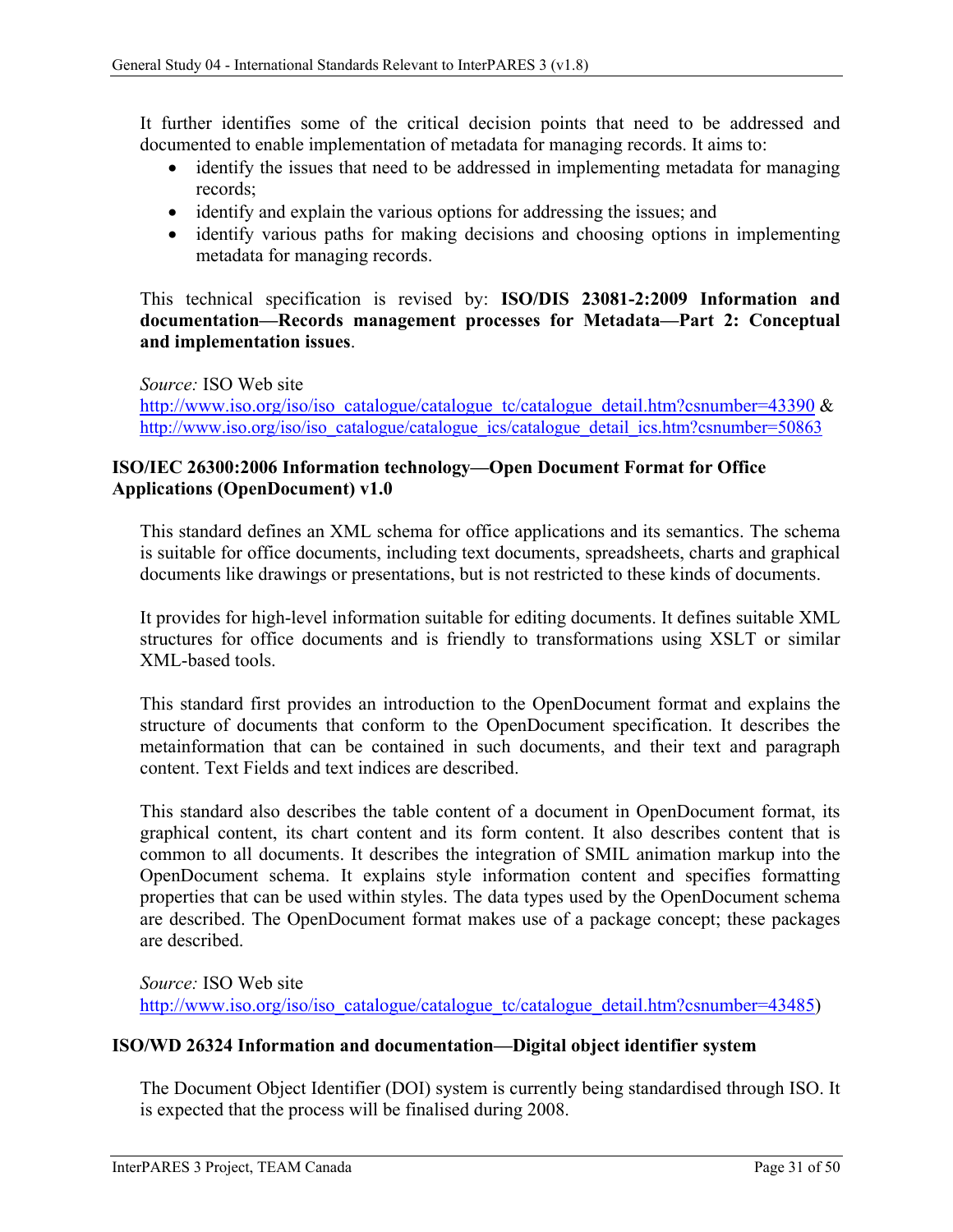### *Source:* ISO Web site

[http://www.iso.org/iso/iso\\_catalogue/catalogue\\_tc/catalogue\\_detail.htm?csnumber=43506](http://www.iso.org/iso/iso_catalogue/catalogue_tc/catalogue_detail.htm?csnumber=43506) and the DOI Web site [http://www.doi.org/about\\_the\\_doi.html#standards](http://www.doi.org/about_the_doi.html#standards)

### <span id="page-38-0"></span>**ISO/IEC 27001:2005 Information technology—Security techniques—Information security management systems—Requirements**

This standard covers all types of organizations (e.g., commercial enterprises, government agencies, not-for profit organizations). It specifies the requirements for establishing, implementing, operating, monitoring, reviewing, maintaining and improving a documented Information Security Management System within the context of the organization's overall business risks. It also specifies requirements for the implementation of security controls customized to the needs of individual organizations or parts thereof.

This standard is designed to ensure the selection of adequate and proportionate security controls that protect information assets and give confidence to interested parties.

It is intended to be suitable for several different types of use, including the following:

- use within organizations to formulate security requirements and objectives;
- use within organizations as a way to ensure that security risks are cost effectively managed;
- use within organizations to ensure compliance with laws and regulations;
- use within an organization as a process framework for the implementation and management of controls to ensure that the specific security objectives of an organization are met;
- definition of new information security management processes;
- identification and clarification of existing information security management processes;
- use by the management of organizations to determine the status of information security management activities;
- use by the internal and external auditors of organizations to determine the degree of compliance with the policies, directives and standards adopted by an organization;
- use by organizations to provide relevant information about information security policies, directives, standards and procedures to trading partners and other organizations with whom they interact for operational or commercial reasons;
- implementation of business-enabling information security; and
- use by organizations to provide relevant information about information security to customers.

*Source:* ISO Web site [http://www.iso.org/iso/catalogue\\_detail?csnumber=42103](http://www.iso.org/iso/catalogue_detail?csnumber=42103)

### <span id="page-38-1"></span>**ISO/IEC 27002:2005 Information technology—Security techniques—Code of practice for information security management**

This standard comprises ISO/IEC 17799:2005 and ISO/IEC 17799:2005/Cor.1:2007. Its technical content is identical to that of ISO/IEC 17799:2005. ISO/IEC 17799:2005/Cor.1:2007 changes the reference number of the standard from 17799 to 27002.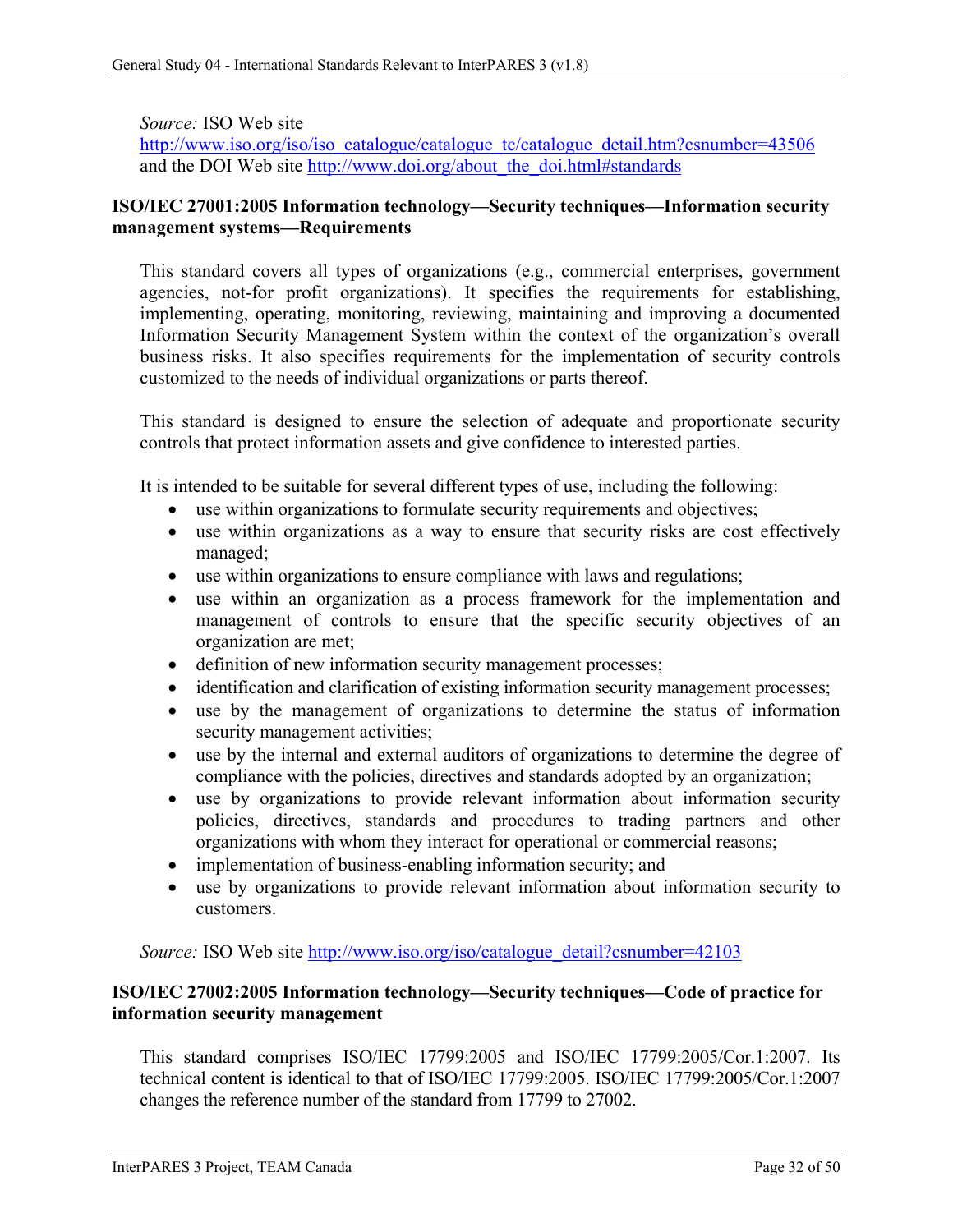It establishes guidelines and general principles for initiating, implementing, maintaining, and improving information security management in an organization. The objectives outlined provide general guidance on the commonly accepted goals of information security management. Contains best practices of control objectives and controls in the following areas of information security management:

- security policy;
- organization of information security;
- asset management;
- human resources security;
- physical and environmental security;
- communications and operations management;
- access control;
- information systems acquisition, development and maintenance;
- information security incident management;
- business continuity management; and
- compliance.

The control objectives and controls in this standard are intended to be implemented to meet the requirements identified by a risk assessment. It is intended as a common basis and practical guideline for developing organizational security standards and effective security management practices, and to help build confidence in inter-organizational activities.

*Source:* ISO Web site [http://www.iso.org/iso/iso\\_catalogue/catalogue\\_ics/catalogue\\_detail\\_ics.htm?csnumber=50297](http://www.iso.org/iso/iso_catalogue/catalogue_ics/catalogue_detail_ics.htm?csnumber=50297)

### <span id="page-39-0"></span>**ISO/IEC 27006:2007 Information technology—Security techniques—Requirements for bodies providing audit and certification of information security management systems**

This standard specifies requirements and provides guidance for bodies providing audit and certification of an information security management system (ISMS), in addition to the requirements contained within ISO/IEC 17021 and ISO/IEC 27001. It is primarily intended to support the accreditation of certification bodies providing ISMS certification.

The requirements contained in this standard need to be demonstrated in terms of competence and reliability by any body providing ISMS certification, and the guidance contained in ISO/IEC 27006:2007 provides additional interpretation of these requirements for any body providing ISMS certification.

*Source:* ISO Web site [http://www.iso.org/iso/iso\\_catalogue/catalogue\\_tc/catalogue\\_detail.htm?csnumber=42505](http://www.iso.org/iso/iso_catalogue/catalogue_tc/catalogue_detail.htm?csnumber=42505)

#### <span id="page-39-1"></span>**2.3 Standards by Other International Organizations**

*Note: Listed in alphabetical order.*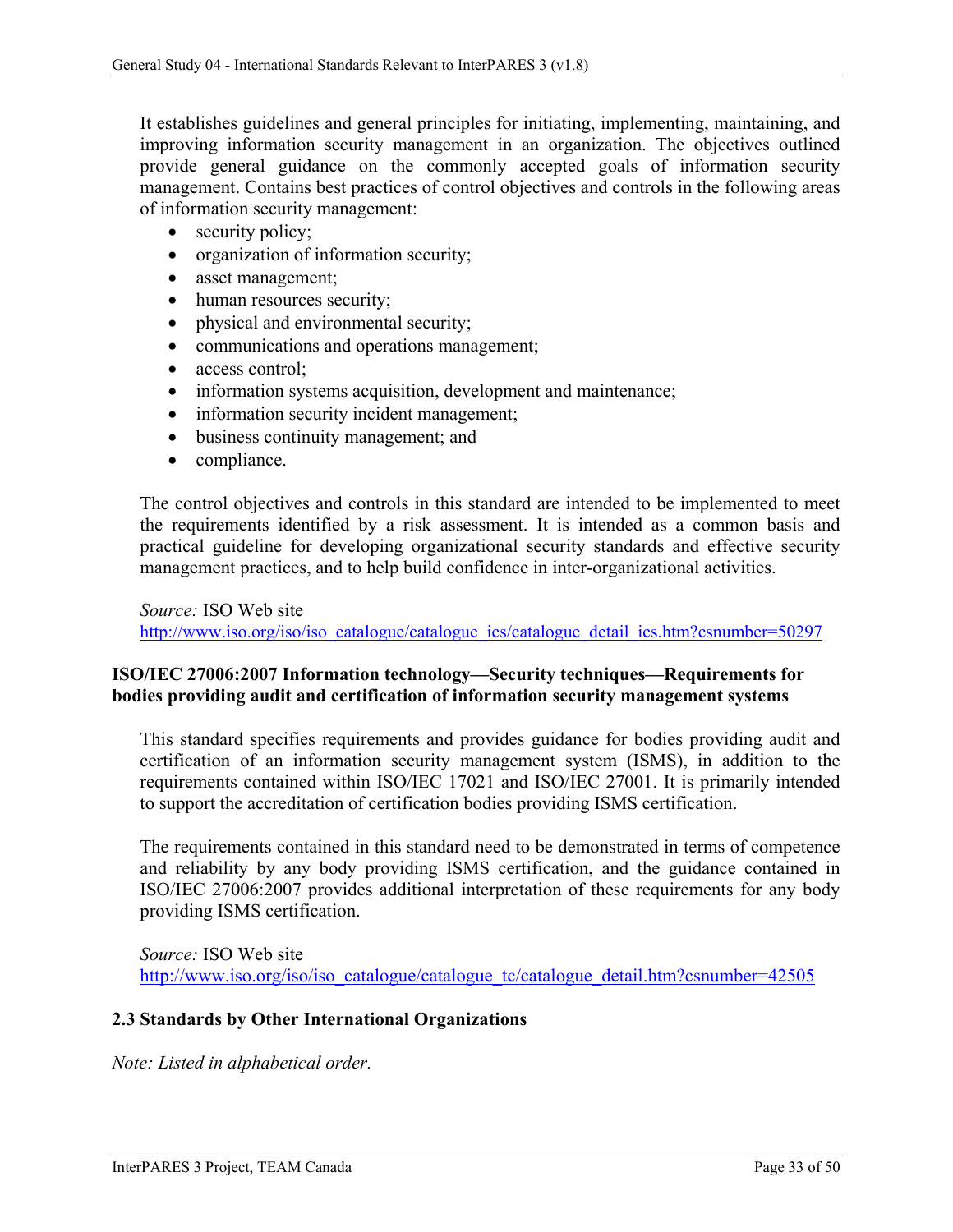#### <span id="page-40-0"></span>**Adobe Developers Association. Tagged Image File Format (TIFF) Revision 6.0**

This document describes TIFF, a tag-based file format for storing and interchanging raster images.

TIFF describes image data that typically comes from scanners, frame grabbers, and paintand photo-retouching programs.

TIFF is not a printer language or page description language. The purpose of TIFF is to describe and store raster image data.

A primary goal of TIFF is to provide a rich environment within which applications can exchange image data. This richness is required to take advantage of the varying capabilities of scanners and other imaging devices.

Although TIFF is a rich format, it can easily be used for simple scanners and applications as well because the number of required fields is small.

TIFF is capable of describing bilevel, grayscale, palette-color, and full-color image data in several color spaces.

TIFF includes a number of compression schemes that allow developers to choose the best space or time tradeoff for their applications.

TIFF is not tied to specific scanners, printers, or computer display hardware.

TIFF is portable. It does not favour particular operating systems, file systems, compilers, or processors.

TIFF is designed to be extensible—to evolve gracefully as new needs arise.

TIFF allows the inclusion of an unlimited amount of private or special-purpose information.

TIFF will be enhanced on a continuing basis as new imaging needs arise. A high priority has been given to structuring TIFF so that future enhancements can be added without causing unnecessary hardship to developers.

*Source:* Adobe site<http://partners.adobe.com/public/developer/en/tiff/TIFF6.pdf>

### <span id="page-40-1"></span>**AIIM (Enterprise Content Management Association). Analysis, Selection, and Implementation Guidelines Associated with Electronic Document Management Systems (EDMS), 2007**

(full text at [http://www.aiim.org/documents/standards/arp1-2007.pdf\)](http://www.aiim.org/documents/standards/arp1-2007.pdf)

This industry recommended practice presents a set of procedures and activities that should be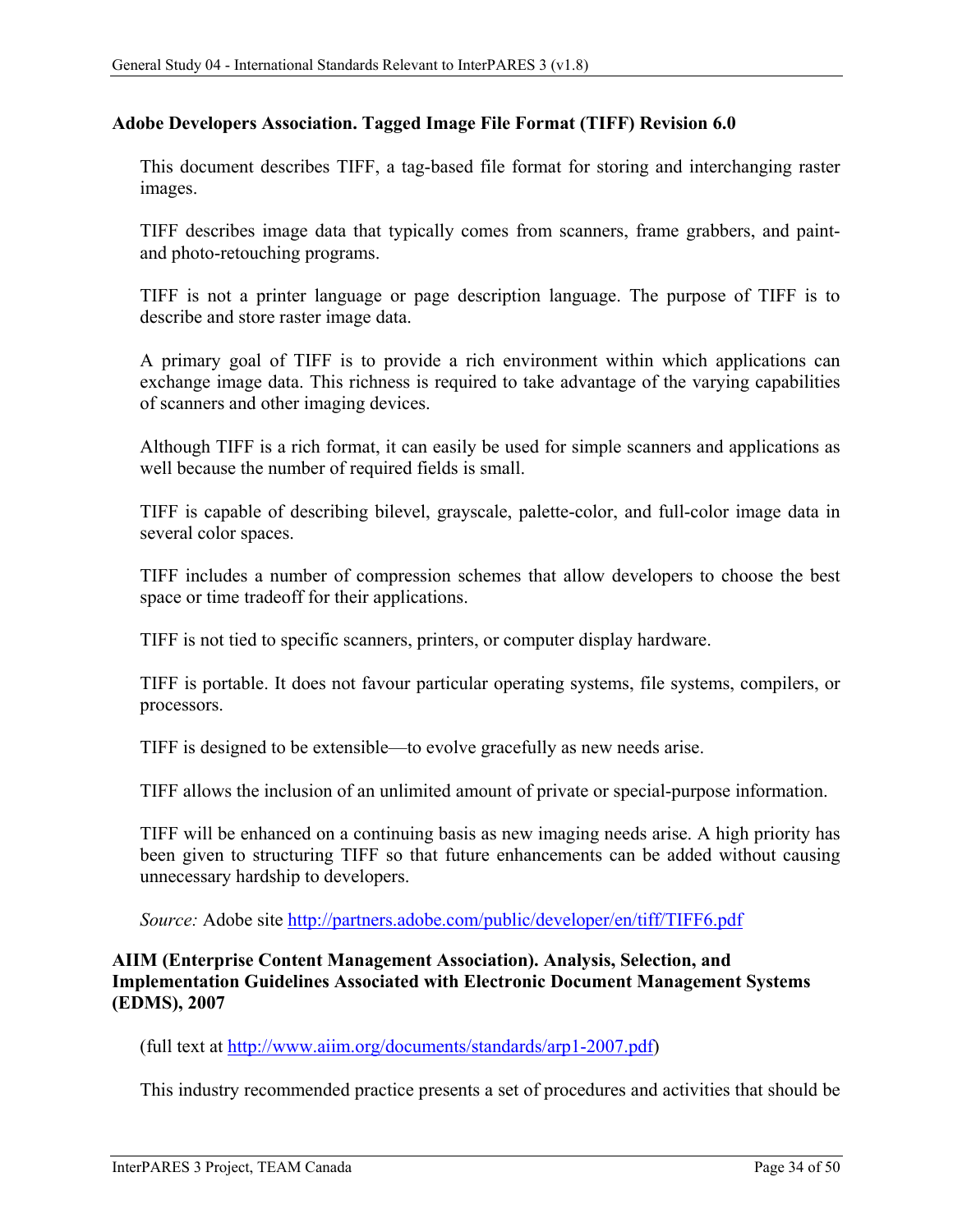considered and/or performed during all aspects of analyzing, selecting, and implementing electronic document management systems. This document provides a categorization of relevant national and international standards and reports, enabling users and organizations to quickly identify and locate required information for all aspects of the EDMS project.

*Source:* "Abstract"

### <span id="page-41-0"></span>**AIIM (Association for Information and Image Management) Document Management Alliance (DMA) 1.0 Specification**

DMA 1.0, the most significant electronic document management standards, is a technical standard that outlined the software interfaces required to support interoperability among proprietary electronic document management software systems from different vendors. The standard defines requirements for both client and server sides of computing infrastructures and addresses Internet/ intranet architectures. Because it supports international multilanguage conventions, it is also language-independent. DMA 1.0 was a milestone in the development of electronic document management technologies and their global deployment.

*Source:* Stephens, David O. [http://www.allbusiness.com/professional-scientific/management](http://www.allbusiness.com/professional-scientific/management-consulting-services/541806-1.html)[consulting-services/541806-1.html](http://www.allbusiness.com/professional-scientific/management-consulting-services/541806-1.html)

The Document Management Alliance (DMA) is an AIIM Task Force with the charter to develop a uniform programming model enabling enterprise-wide interoperability among document-oriented application programs and document management systems (DM systems) from different vendors. The primary product of DMA is a specification for an integration model and interfaces by which applications and services from a rich variety of sources can integrate into a document-management solution. The members of DMA include a diverse group of DMS vendor companies, end user companies, governmental agencies, industry analysts and consultants, and industry press.

The DMA Task Force and the DMA architecture exist because of a shared vision among users and vendors of document management systems. The DMA vision is best described as a software architecture that allows unification of all document management systems and document-aware application programs in an enterprise, regardless of vendor, hardware platform, or software platform, into one seamless document management system spanning the enterprise. This vision rewards users with uniform access to any document, any format, anywhere across an enterprise, despite the existence of "islands of information"—that is, despite separate departmental document management systems and document-aware applications from different vendors which do not work together in the absence of the unifying architecture specified by DMA.

The DMA vision is realized in this specification as an object-oriented programming framework that document management vendors, integrators, and developers can use to provide their customers and users with the following capabilities:

- uniform access to any document, anywhere in an enterprise;
- self-describing systems and documents for ease of setup and configuration;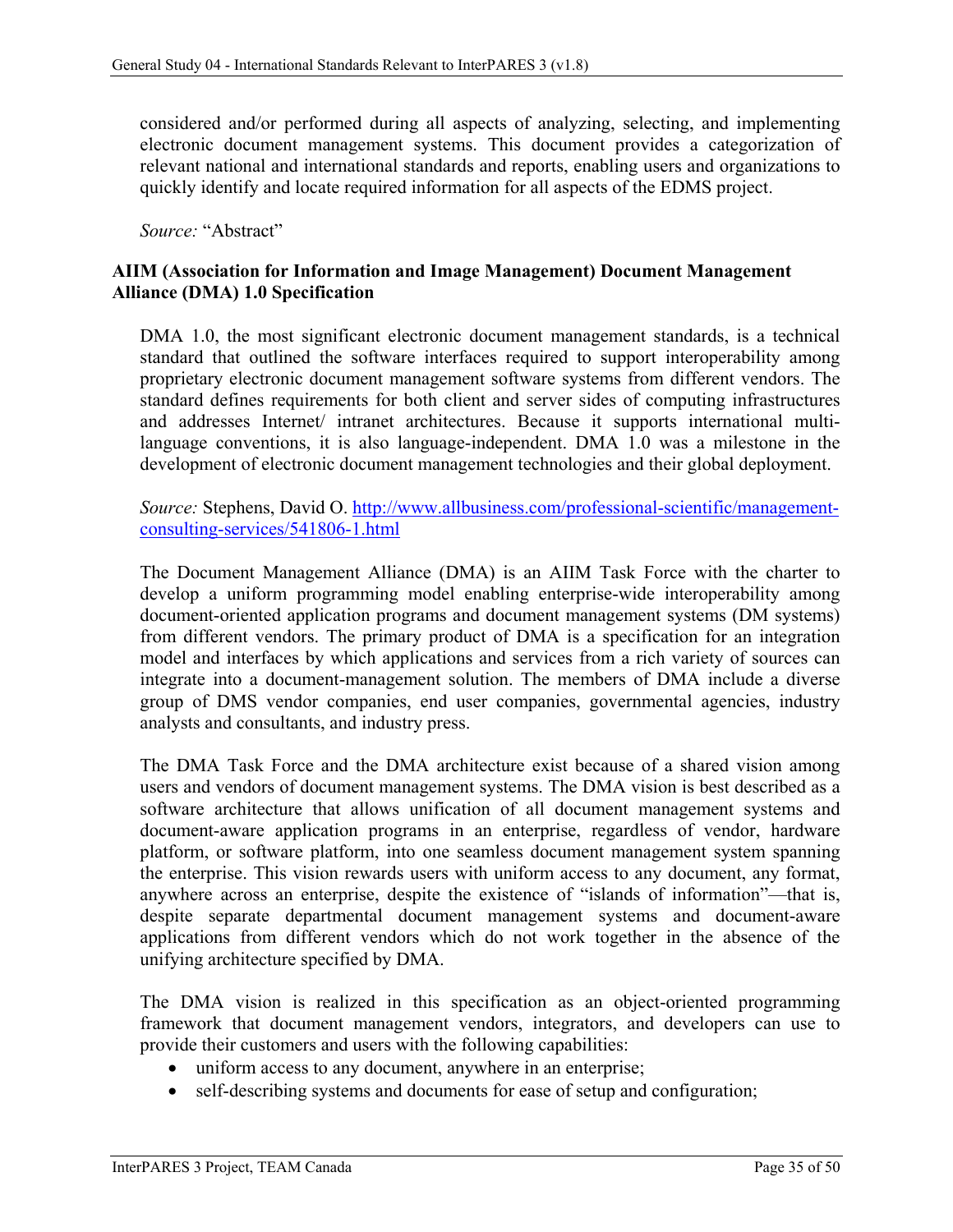- scalable document management solutions from legacy systems to fully-featured, state-of-the-art document management systems;
- expanded collaboration opportunities; and
- high-level integration of services and applications.

*Source:* DMA<http://dmatech.info/dma1.0-7/>

### <span id="page-42-0"></span>**AIIM (Association for Information and Image Management) Open Document Management API (ODMA)**

The ODMA simplifies integration and interoperability of standard desktop applications with document management systems. Using ODMA, desktop applications access and manipulate documents carried in document management systems as easily as if they are residing in the locally-accessible file system.

#### *Source:* ODMA Web site<http://odma.info/>

Its main difference from the DMA standard mentioned above is that it is client side only. Since its issuance, ODMA has enjoyed widespread adoption by vendors in the electronic document management community.

*Source:* Stephens, David O. [http://www.allbusiness.com/professional-scientific/management](http://www.allbusiness.com/professional-scientific/management-consulting-services/541806-1.html)[consulting-services/541806-1.html](http://www.allbusiness.com/professional-scientific/management-consulting-services/541806-1.html)

### <span id="page-42-1"></span>**IEEE (Institute of Electrical and Electronics Engineers) LTSC (Learning Technology Standards Committee)—LOM (Learning Object Metadata)**

This standard will specify the syntax and semantics of Learning Object Metadata, defined as the attributes required to fully/adequately describe a Learning Object. Learning Objects are defined here as any entity, digital or non-digital, which can be used, re-used or referenced during technology supported learning. Examples of technology supported learning include computer-based training systems, interactive learning environments, intelligent computeraided instruction systems, distance learning systems, and collaborative learning environments. Examples of Learning Objects include multimedia content, instructional content, learning objectives, instructional software and software tools, and persons, organizations, or events referenced during technology supported learning. The Learning Object Metadata standards will focus on the minimal set of attributes needed to allow these Learning Objects to be managed, located, and evaluated. The standards will accommodate the ability for locally extending the basic fields and entity types, and the fields can have a status of obligatory (must be present) or optional (maybe absent). Relevant attributes of Learning Objects to be described include type of object, author, owner, terms of distribution, and format. Where applicable, Learning Object Metadata may also include pedagogical attributes such as; teaching or interaction style, grade level, mastery level, and prerequisites. It is possible for any given Learning Object to have more than one set of Learning Object Metadata. The standard will support security, privacy, commerce, and evaluation, but only to the extent that metadata fields will be provided for specifying descriptive tokens related to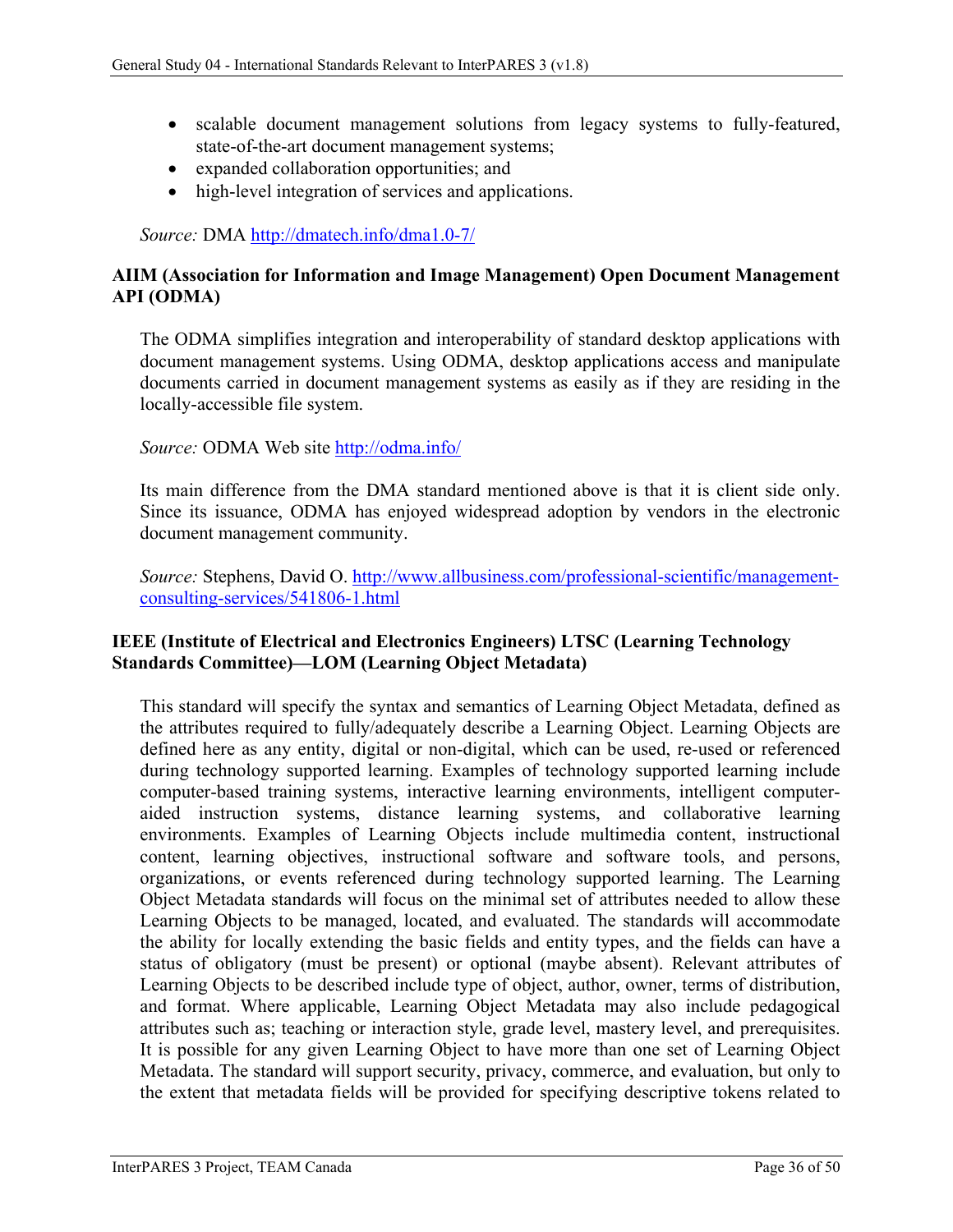these areas; the standard will NOT concern itself with how these features are implemented. We expect these standards will conform to, integrate with, or reference existing open standards and existing work in related areas. For example core Attributes of Learning Objects will be coordinated with or may simply defer to, the efforts to standardize content objects in general.

*Source:* IEEE Web site<http://ltsc.ieee.org/wg12/index.html>

### <span id="page-43-0"></span>**ARMA International. Vital Records: Identifying, Managing, and Recovering Business-Critical Records**

This American National Standards Institute (ANSI) standard (ANSI/ARMA 5-2003) sets the requirements for establishing a vital records program. It includes requirements for:

- identifying and protecting vital records;
- assessing and analyzing their vulnerability; and
- determining the impact of their loss on the organization.

Prepared for the use and guidance of those charged with planning, surveying, classifying, retaining, and protecting vital records, this publication also includes salvage information for various media and sample records classification chart, vital records schedule, and risk assessment site survey. (It supersedes the 1993 Vital Records guideline, ARMA Catalogue  $#$ A4543.)

*Source:* ARMA site<https://www.arma.org/bookstore/productdetail.cfm?ProductID=1276>

### <span id="page-43-1"></span>**ARMA International. Requirements for Managing Electronic Messages as Records**

This American national standard defines requirements for developing a corporate policy for managing information content in any type of text-based electronic message or communication such as e-mail or instant messaging. It also includes recommended provisions for an electronic message records management policy useful throughout the lifecycle from message creation to final destruction or disposition.

ANSI/ARMA 9-2004 approved as American National Standards Institute (ANSI) standard on Oct. 7, 2004.

(*Note: this standard is selected because of the ARMA's international constitution*).

*Source:* ARMA site [https://www.arma.org/bookstore/productdetail.cfm?ProductID=1499\)](https://www.arma.org/bookstore/productdetail.cfm?ProductID=1499)

### <span id="page-43-2"></span>**ARMA International Standards Development Committee Task Force. Procedures and Issues for Managing Electronic Messages as Records**

This technical report (ANSI/ARMA TR-02-2007) will be of great value to those who must deal with practical managerial issues typically confronted during the implementation and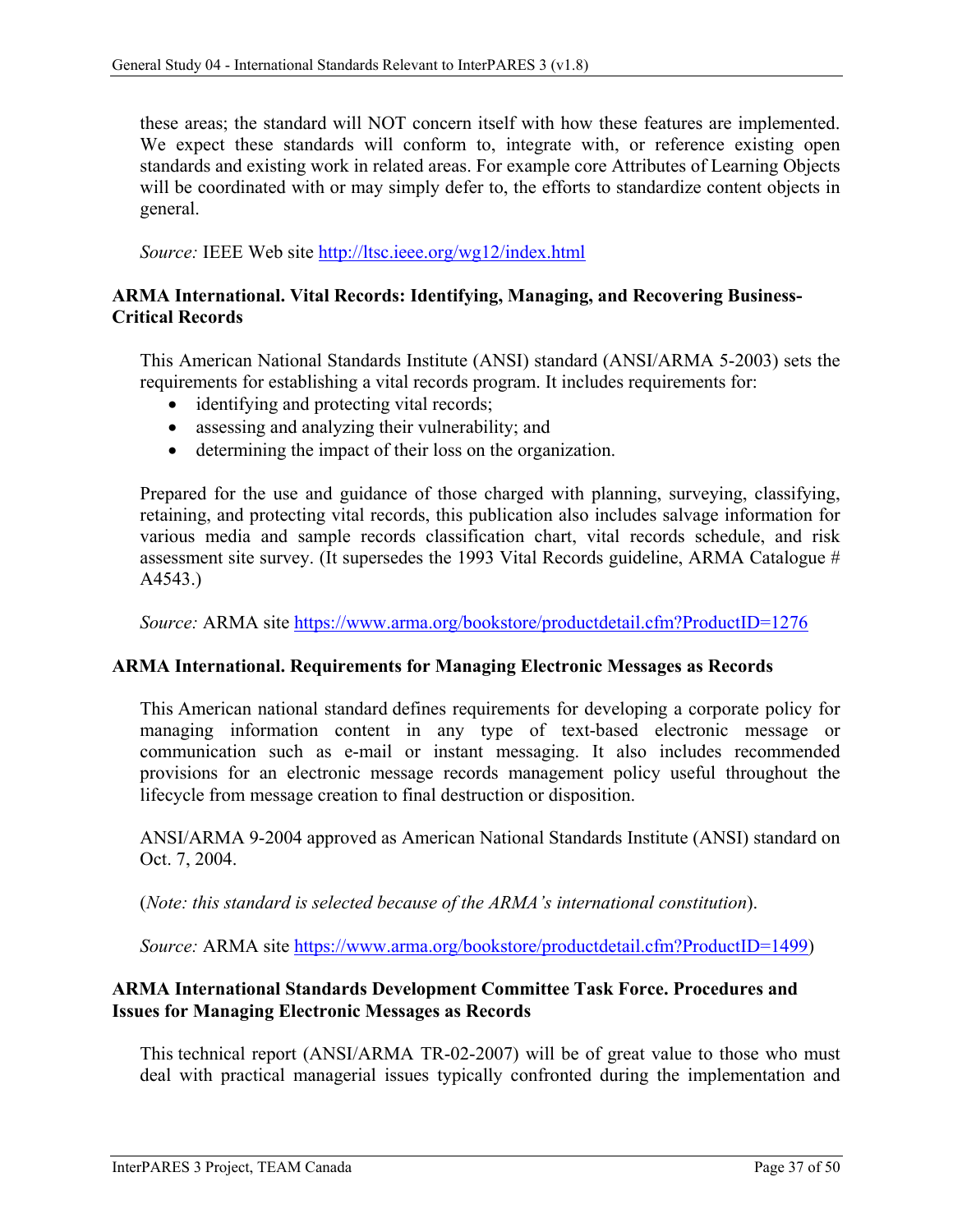management of any text-based electronic messaging system or communication, such as email or instant messaging (but excluding voice mail).

Although it was developed as an implementation guideline for ANSI/ARMA 9-2004 standard, *Requirements for Managing Electronic Messages as Records*, users also will find it a useful companion resource to ISO, ANSI, DoD, and other standards.

The technical report addresses privacy, confidentiality, security, electronic message policy compliance, appropriate use, legal considerations, and disaster recovery.

Additional content includes metadata requirements and procedures for handling attachments, drafts, copies, duplicates, appraisal and classification, preservation, and disposition or destruction of electronic messages classified as records. Systems support staff will find the model audit checklist a useful tool to evaluate an electronic message management program.

*ANSI/ARMA TR-02-2007 approved as a technical report by the American National Standards Institute August 26, 2007.*

*Source:* ARMA site<http://www.arma.org/bookstore/productdetail.cfm?ProductID=2268>

### <span id="page-44-0"></span>**ARMA International Standards Development Committee Task Force. The Digital Records Conversion Process: Program Planning, Requirements, Procedures**

This ANSI/ARMA standard provides requirements for ensuring that electronic records remain authentic and trustworthy as they are converted from one digital recordkeeping system to another. Though it does not address digital preservation, there is a substantial link between conversion and digital preservation, as many preservation strategies involve some type of conversion process.

Part I of the standard addresses the decisions relating to program planning and recordkeeping issues. Part II discusses the actual conversion process.

Appended are tables, a template that draws together recordkeeping requirements, the risks/drivers impinging on the process, the controls, and the stages of the conversion process, and other tools designed to aid records professionals and others assigned the conversion task.

Using this standard in conjunction with the international standard *ISO 14721:2003, Space data and information transfer systems—Open archival information system—Reference model* will provide substantial background and contextual information to better inform the issues addressed in the standard.

*Source:* <http://www.arma.org/bookstore/productdetail.cfm?ProductID=2228>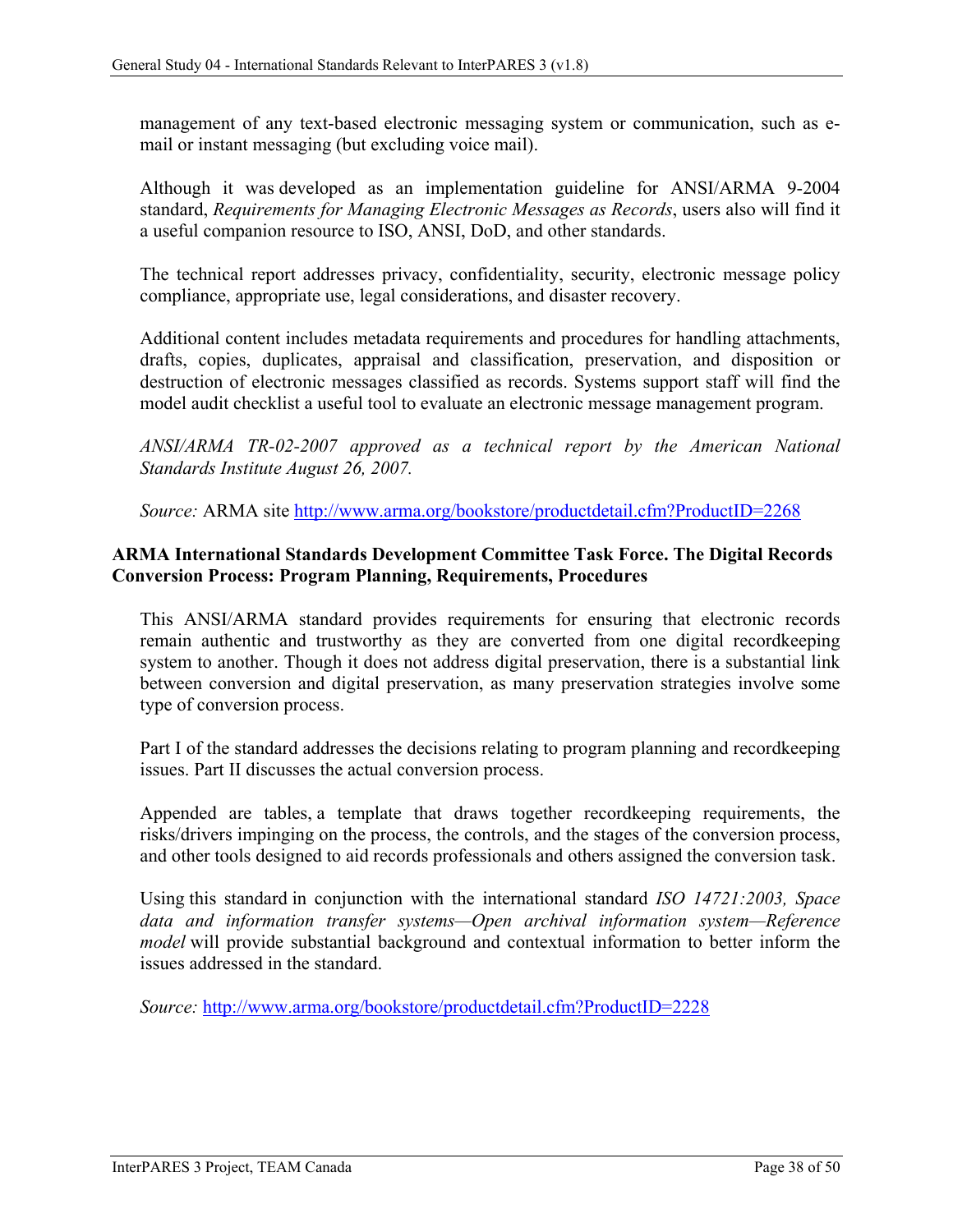### <span id="page-45-0"></span>**ARMA International Standards Task Force. Establishing Alphabetic, Numeric, Subject Filing Systems**

This standard is intended to aid in the selection and application of a filing system that will enable users to retrieve information when needed. It describes three principal systems: alphabetic filing, subject filing, and numeric filing. In addition, it contains standard rules for indexing alphabetic data.

Used correctly, this standard will establish a uniform files classification system that makes sense to the users while identifying and preserving a set order of records. Three informative appendices include instructions for indexing, factors to consider when using automated indexing systems, and exceptions for alphabetic indexing.

*Note: This consolidated standard replaces the Alphabetic Filing Rules standard*.

*Source:* ARMA Web site <https://www.arma.org/bookstore/productdetail.cfm?ProductID=1519>

### <span id="page-45-1"></span>**ARMA International Standards Task Force. Revised Framework for Integration of EDMS & ERMS Systems (ANSI/AIIM/ARMA TR48-2006)**

This technical report defines, describes, and differentiates the two most common types of information systems used to manage electronic document-based information using current technology—electronic document management systems (EDMS) and electronic records management systems (ERMS)—and provides a framework for their integration.

It presents an integrated EDMS/ERMS top-level reference model and describes general approaches to implementing the model. The report also includes a bibliography, references, acronyms, and definitions.

Revisions for this 2006 publication consist principally of changes to the parts of Sections 7 and 9 pertaining to metadata.

The following topics are beyond the scope of this report:

- functional requirements for systems development. Organizations developing an integrated EDMS/ERMS will need to address the regulatory environment in which they operate;
- specific integration requirements between ERMS and other EDMS components of the ECM environment;
- recommended specific technical standards;
- recommended policy, procedure, or best practice;
- any new technical standards;
- specific technical architectures (e.g., client/server or N-tier); and
- archival management of records (this report reaches only to the point of transfer of records to archives).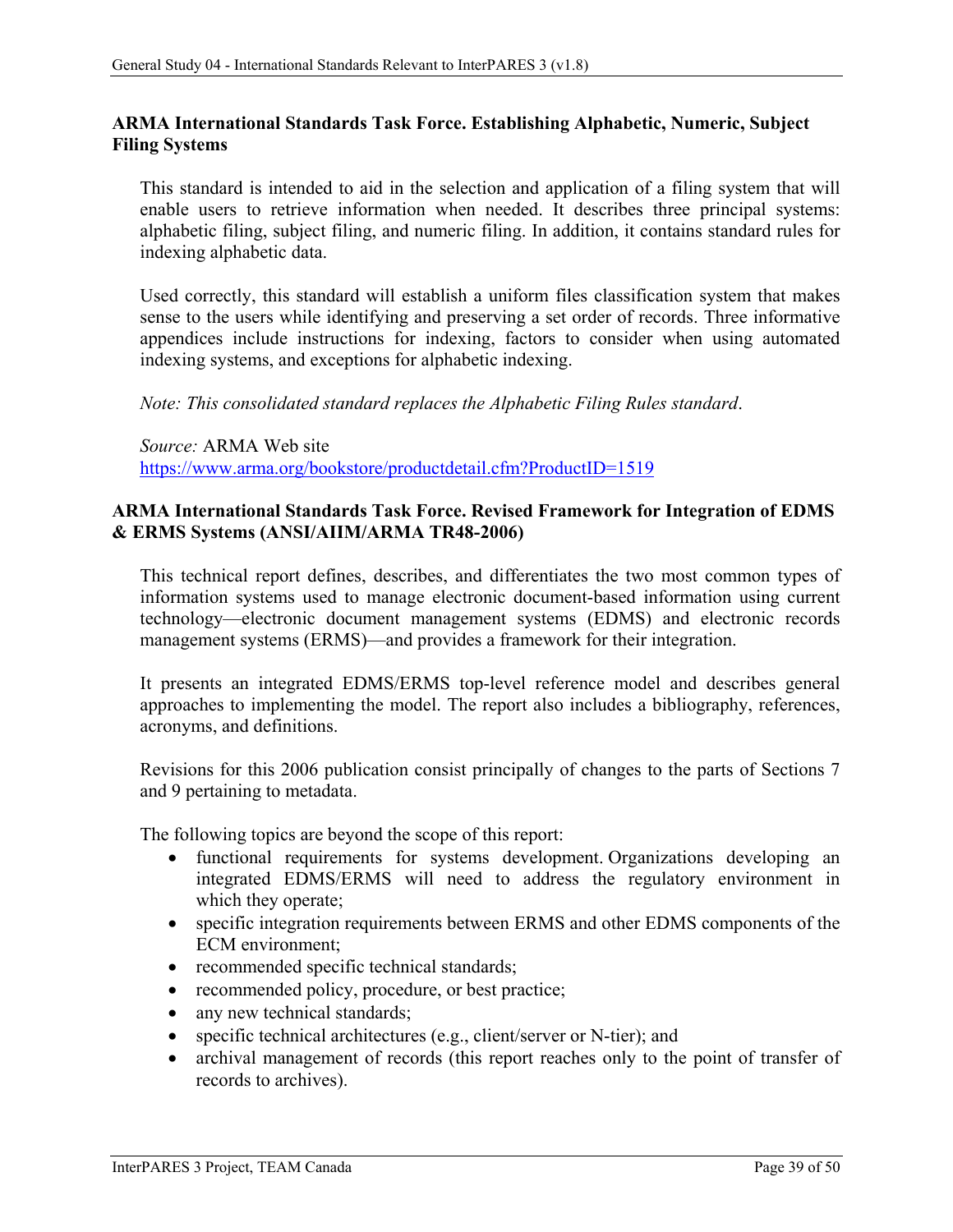In summary, the implementation approaches are general, high-level, and independent of technical implementation.

*Source:* ARMA Web site <http://www.arma.org/bookstore/productdetail.cfm?ProductID=1479>

### <span id="page-46-0"></span>**ARMA International Standards Task Force. Retention Management for Records and Information**

This standard provides guidance for establishing and operating a retention and disposition program as a component of a complete records and information management program. It covers general principles, including the following:

- authority and responsibility;
- identifying and classifying records for retention purposes; and
- principles for determining retention periods for all records on all media and in all formats.

When implemented, the information retention and disposition program will help ensure compliance with operational, legal/regulatory, fiscal, archival, and other requirements by defining:

- periods of time for which records are to be maintained;
- appropriate methods for disposition of records; and
- measures to be taken when disposition must be suspended.

*Source:* ARMA Web site

<https://www.arma.org/bookstore/productdetail.cfm?ProductID=1529>

#### <span id="page-46-1"></span>**IETF (The Internet Engineering Task Force) RFC 2821 Simple Mail Transfer Protocol**

The IETF is a large open international community of network designers, operators, vendors, and researchers concerned with the evolution of the Internet architecture and the smooth operation of the Internet. It is open to any interested individual.

The objective of the Simple Mail Transfer Protocol (SMTP) is to transfer mail reliably and efficiently.

SMTP is independent of the particular transmission subsystem and requires only a reliable ordered data stream channel. While this document specifically discusses transport over TCP, other transports are possible.

An important feature of SMTP is its capability to transport mail across networks, usually referred to as "SMTP mail relaying". A network consists of the mutually-TCP-accessible hosts on the public Internet, the mutually-TCP-accessible hosts on a firewall-isolated TCP/IP Intranet, or hosts in some other LAN or WAN environment utilizing a non-TCP transportlevel protocol. Using SMTP, a process can transfer mail to another process on the same network or to some other network via a relay or gateway process accessible to both networks.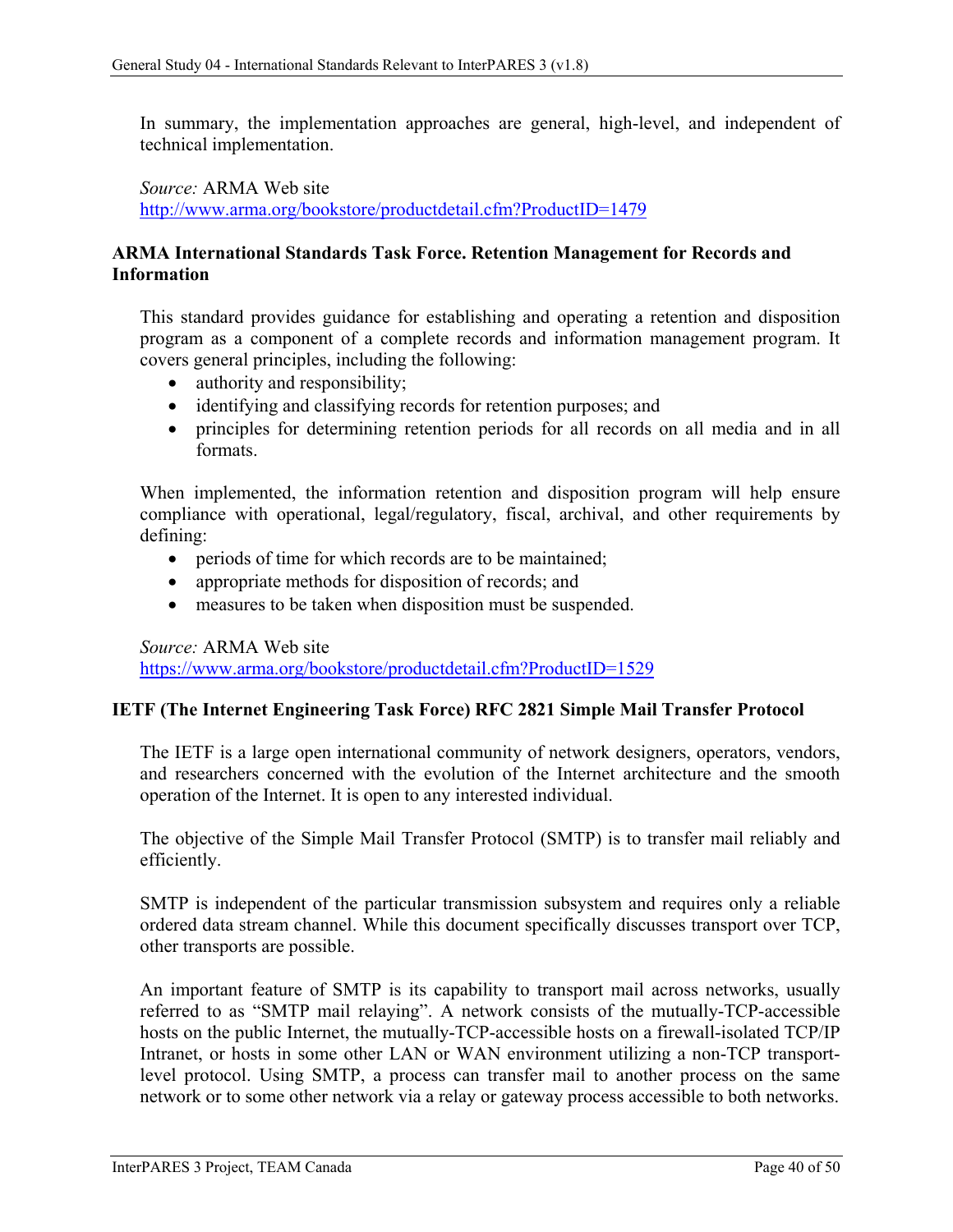In this way, a mail message may pass through a number of intermediate relay or gateway hosts on its path from sender to ultimate recipient. The Mail eXchanger mechanisms of the domain name system are used to identify the appropriate next-hop destination for a message being transported.

Source: IETF Web site<http://www.apps.ietf.org/rfc/rfc2821.html>

### <span id="page-47-0"></span>**IETF (The Internet Engineering Task Force) RFC 2822 Internet Message Format**

This standard specifies a syntax for text messages that are sent between computer users, within the framework of "electronic mail" messages. This standard supersedes the one specified in Request For Comments (RFC) 822, "Standard for the Format of ARPA Internet Text Messages," updating it to reflect current practice and incorporating incremental changes that were specified in other RFCs.

This standard specifies a syntax only for text messages. In particular, it makes no provision for the transmission of images, audio, or other sorts of structured data in electronic mail messages. There are several extensions published, such as the MIME document series, which describe mechanisms for the transmission of such data through electronic mail, either by extending the syntax provided here or by structuring such messages to conform to this syntax. Those mechanisms are outside of the scope of this standard.

In the context of electronic mail, messages are viewed as having an envelope and contents. The envelope contains whatever information is needed to accomplish transmission and delivery. The contents comprise the object to be delivered to the recipient. This standard applies only to the format and some of the semantics of message contents. It contains no specification of the information in the envelope.

However, some message systems may use information from the contents to create the envelope. It is intended that this standard facilitate the acquisition of such information by programs.

This specification is intended as a definition of what message content format is to be passed between systems. Though some message systems locally store messages in this format (which eliminates the need for translation between formats) and others use formats that differ from the one specified in this standard, local storage is outside of the scope of this standard.

Note: This standard is not intended to dictate the internal formats used by sites, the specific message system features that they are expected to support, or any of the characteristics of user interface programs that create or read messages. In addition, this standard does not specify an encoding of the characters for either transport or storage; that is, it does not specify the number of bits used or how those bits are specifically transferred over the wire or stored on disk.

### <span id="page-47-1"></span>**ITU (International Telecommunication Union) X.667: 2004 Information technology—Open Systems Interconnection—Procedures for the operation of OSI Registration Authorities:**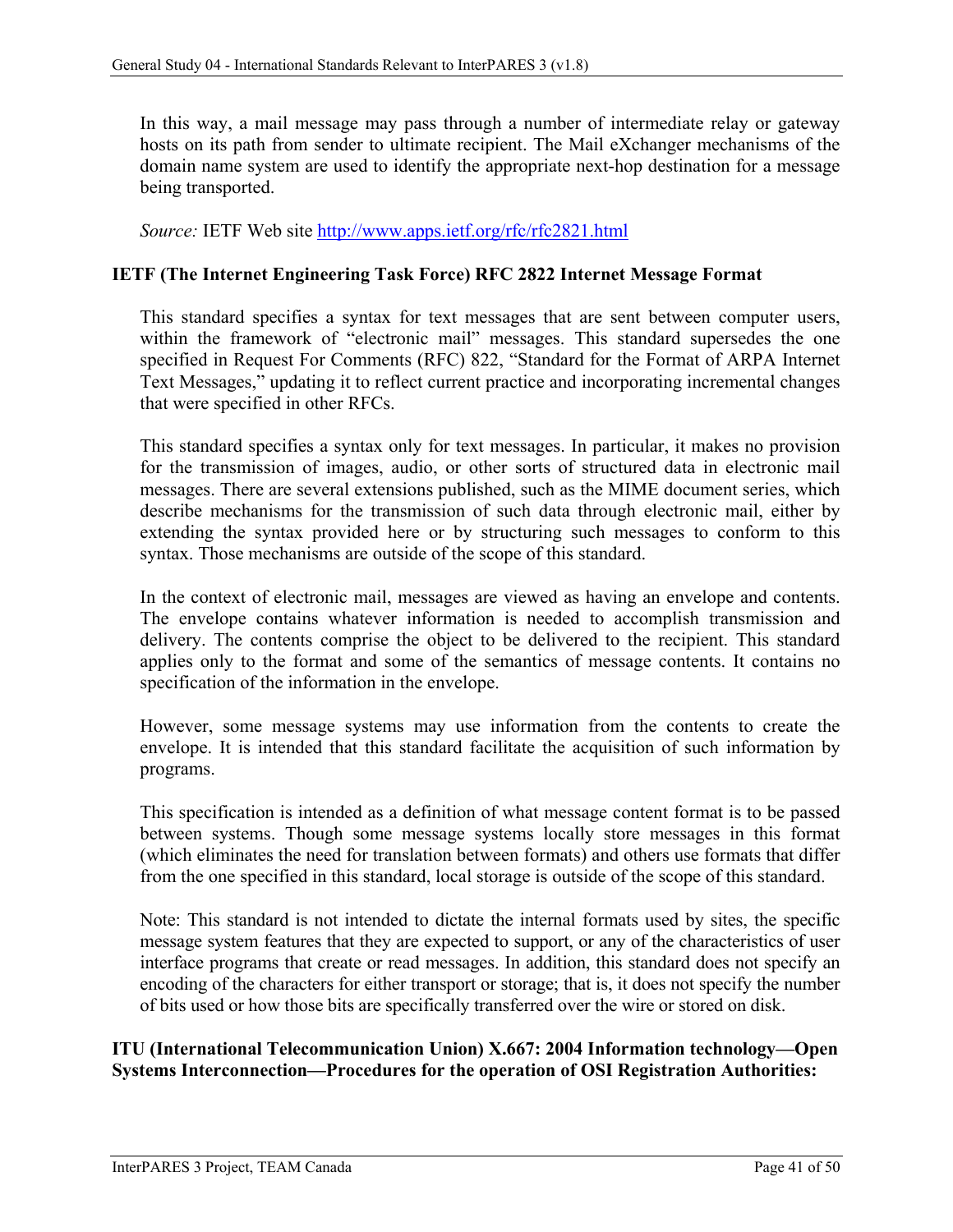### **Generation and registration of Universally Unique Identifiers (UUIDs) and their use as ASN.1 object identifier components**

The ITU is the United Nations specialized agency in the field of telecommunications. The ITU Telecommunication Standardization Sector (ITU-T) is a permanent organ of ITU. ITU-T is responsible for studying technical, operating and tariff questions and issuing Recommendations on them with a view to standardizing telecommunications on a worldwide basis. In some areas of information technology which fall within ITU-T's purview, the necessary standards are prepared on a collaborative basis with ISO and IEC.

This Recommendation | International Standard specifies the format and generation rules that enable users to produce 128-bit identifiers that are either guaranteed to be globally unique, or are globally unique with a high probability.

The UUIDs generated in conformance with this Recommendation | International Standard are suitable either for transient use, with generation of a new UUID every 100 nanoseconds, or as persistent identifiers.

This Recommendation | International Standard specifies the procedures for the operation of a Web-based Registration Authority for UUIDs.

This Recommendation | International Standard also specifies and allows the use of UUIDs (registered or not registered) to form a URN (Uniform Resource Name).

*Source:* "Introduction" and "Scope" in full text of the standard available at <http://www.itu.int/ITU-T/studygroups/com17/oid/X.667-E.pdf>

### <span id="page-48-0"></span>**ITU (International Telecommunication Union) X.509 : Information technology—Open Systems Interconnection—The Directory: Public-key and attribute certificate frameworks**

The ITU is the United Nations Specialized Agency in the field of telecommunications. The ITU Telecommunication Standardization Sector (ITU-T) is a permanent organ of the ITU. The ITU-T is responsible for studying technical, operating and tariff questions and issuing Recommendations on them with a view to standardizing telecommunications on a worldwide basis.

This Recommendation | International Standard defines a framework for public-key certificates and attribute certificates.

These frameworks may be used by other standards bodies to profile their application to Public Key Infrastructures (PKI) and Privilege Management Infrastructures (PMI). Also, this Recommendation | International Standard defines a framework for the provision of authentication services by Directory to its users. It describes two levels of authentication: simple authentication, using a password as a verification of claimed identity; and strong authentication, involving credentials formed using cryptographic techniques. While simple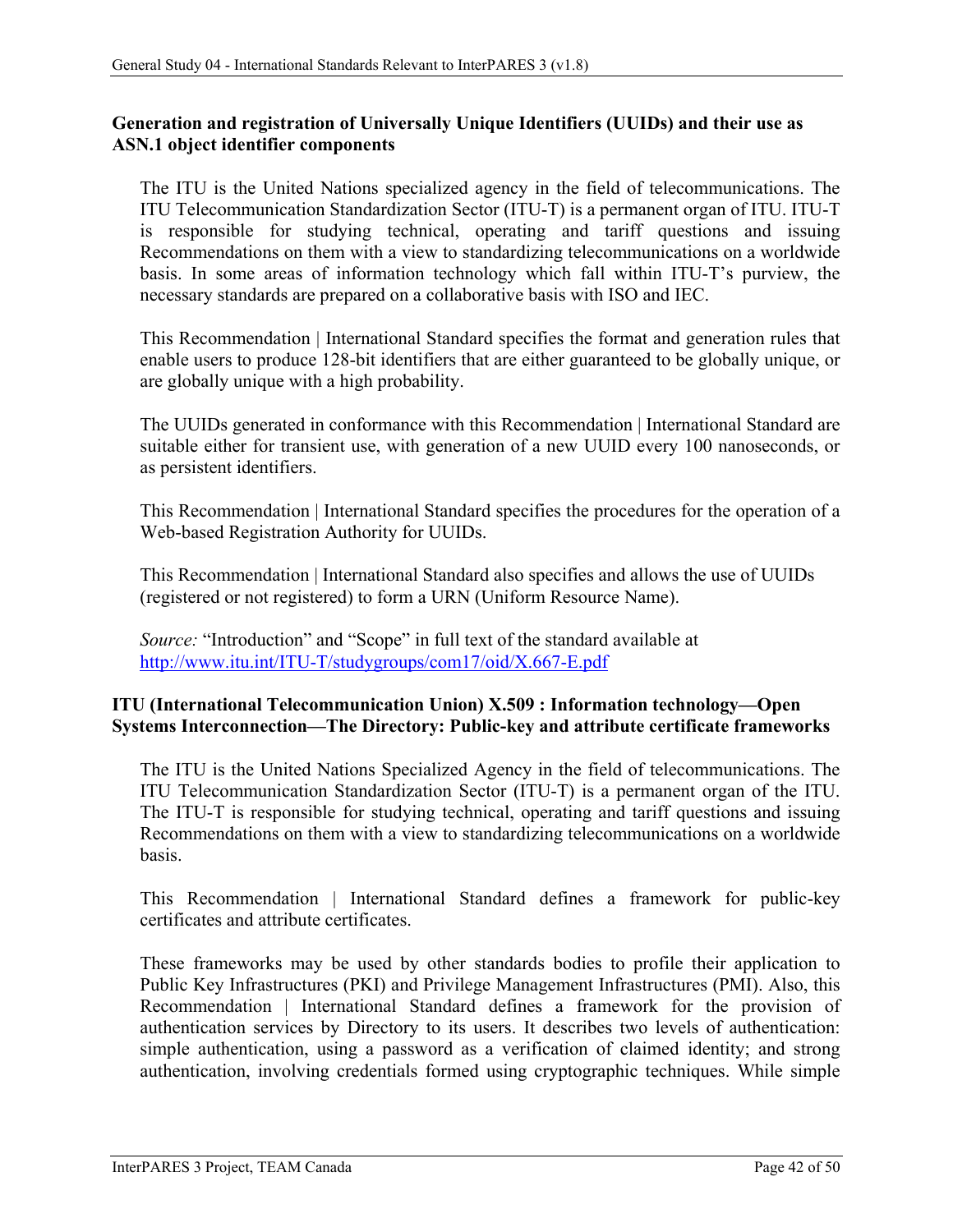authentication offers some limited protection against unauthorized access, only strong authentication should be used as the basis for providing secure services.

*Source:* ITU Web site<http://www.itu.int/rec/T-REC-X.509-200003-I/en>

### <span id="page-49-0"></span>**European Commission. MoReq2 Specification (Model Requirements for the Management of Electronic Records: Update and Extension) 2008**

(full text at http://www.moreq2.eu/)

MoReq2 was prepared for the European Commission by Serco Consulting with financing from the European Union's IDABC programme. The development process was overseen by the European Commission working closely with the DLM Forum and drafts were reviewed by DLM Forum experts at key stages in the development. These reviews were in addition to input and review by dozens of users, consultants, suppliers, academics and professional bodies from around the globe, giving MoReq2 an unprecedented level of authority. As such MoReq2 will be of great value to all those involved in the management of electronic records in Europe and around the world.

This new version of MoReq, called MoReq2, addresses the impacts of that technological change. It also takes account of new standards and best practice that have been developed over the last several years. Accordingly, it is written as an evolutionary update of the original MoReq.

MoReq2 for the first time also allows for a software testing regime to be implemented. It is written specifically to support the execution of independent compliance testing and a suite of compliance tests has been developed and published in parallel with the model requirements themselves. The need for rigorously-worded, testable, requirements has led to many changes of wording and expression in MoReq2.

The years of experience in using and applying MoReq has pointed out the need for national variations, to take into account different national languages, legislation, regulations, and record keeping traditions. For this reason, MoReq2 introduces for the first time a moderated mechanism—called "chapter zero"—to allow member states to add their unique national requirements.

*Source: MoReq2 Preface*, p. 1.

### <span id="page-49-1"></span>**National Information Standards Organization (NISO). ANSI/NISO Z39.84-2000 Syntax for the Digital Object Identifier**

This standard defines the syntax for a character string called the Digital Object Identifier (DOI). This standard is limited to defining the syntax of the DOI character string. Policies governing the assignment and use of DOIs are determined by the International DOI Foundation (IDF) and are outside the scope of this document.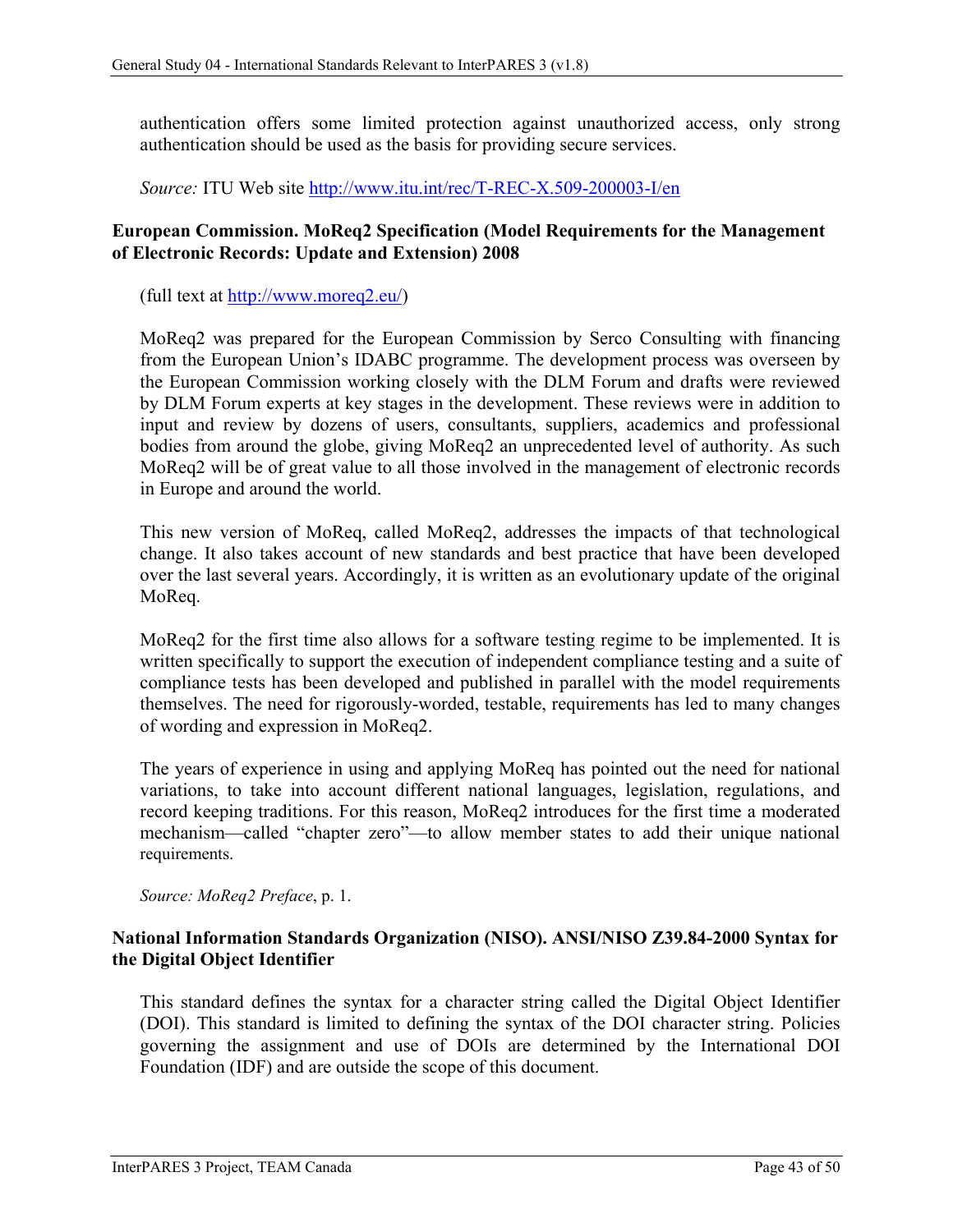*Note: This standard is becoming ISO/WD 26324.*

*Source:* DOI Web site http://www.doi.org/handbook 2000/appendix 1.html;

### <span id="page-50-0"></span>**NISO (National Information Standards Organization)/AIIM (Association for Information and Image Management) Z39.87-2002 Technical Metadata for Digital Still Images**

The purpose of this data dictionary is to define a standard set of metadata elements for digital images. Standardizing the information allows users to develop, exchange, and interpret digital image files. The dictionary has been designed to facilitate interoperability between systems, services, and software as well as to support the long-term management of and continuing access to digital image collections.

This data dictionary presents a comprehensive list of technical data elements relevant to the management of digital still images. In this context, "management" refers to the tasks and operations needed to support image quality assessment and image data processing throughout the image life cycle. "Quality assessment" is defined broadly, as it refers both to machine operations and curatorial evaluations.

Technical metadata have been identified to "anchor" meaningful attributes of image quality that can be measured objectively, such as detail, tone, color, and size.

This standard frequently refers to images maintained in TIFF (Tagged Image File Format). The TIFF format is a highly flexible and platform-independent format that is supported by numerous image processing applications. The TIFF specification is publicly available to all users. The structure of the header includes a rich set of technical information important for long-term retention such as for colorimetry, calibration, gamut tables, etc. The information is also very useful for remote sensing and multispectral applications. The repeated references to and examples citing the TIFF format within this standard can be extended to other file formats. The technical dictionary indicates the information and metadata all image files should contain as well as additional information related to image production.

*Source:* "Purpose and Scope" in full text, available at [http://www.niso.org/standards/resources/Z39\\_87\\_trial\\_use.pdf](http://www.niso.org/standards/resources/Z39_87_trial_use.pdf)

### <span id="page-50-1"></span>**W3C XML Key Management Specification (XKMS)**

This document specifies protocols for distributing and registering public keys, suitable for use in conjunction with the proposed standard for XML Signature [XML-SIG] developed by the World Wide Web Consortium (W3C) and the Internet Engineering Task Force (IETF) and an anticipated companion standard for XML encryption. The XML Key Management Specification (XKMS) comprises two parts: the XML Key Information Service Specification (X-KISS) and the XML Key Registration Service Specification (X-KRSS).

*Source:* W3C Web site<http://www.w3.org/TR/xkms/>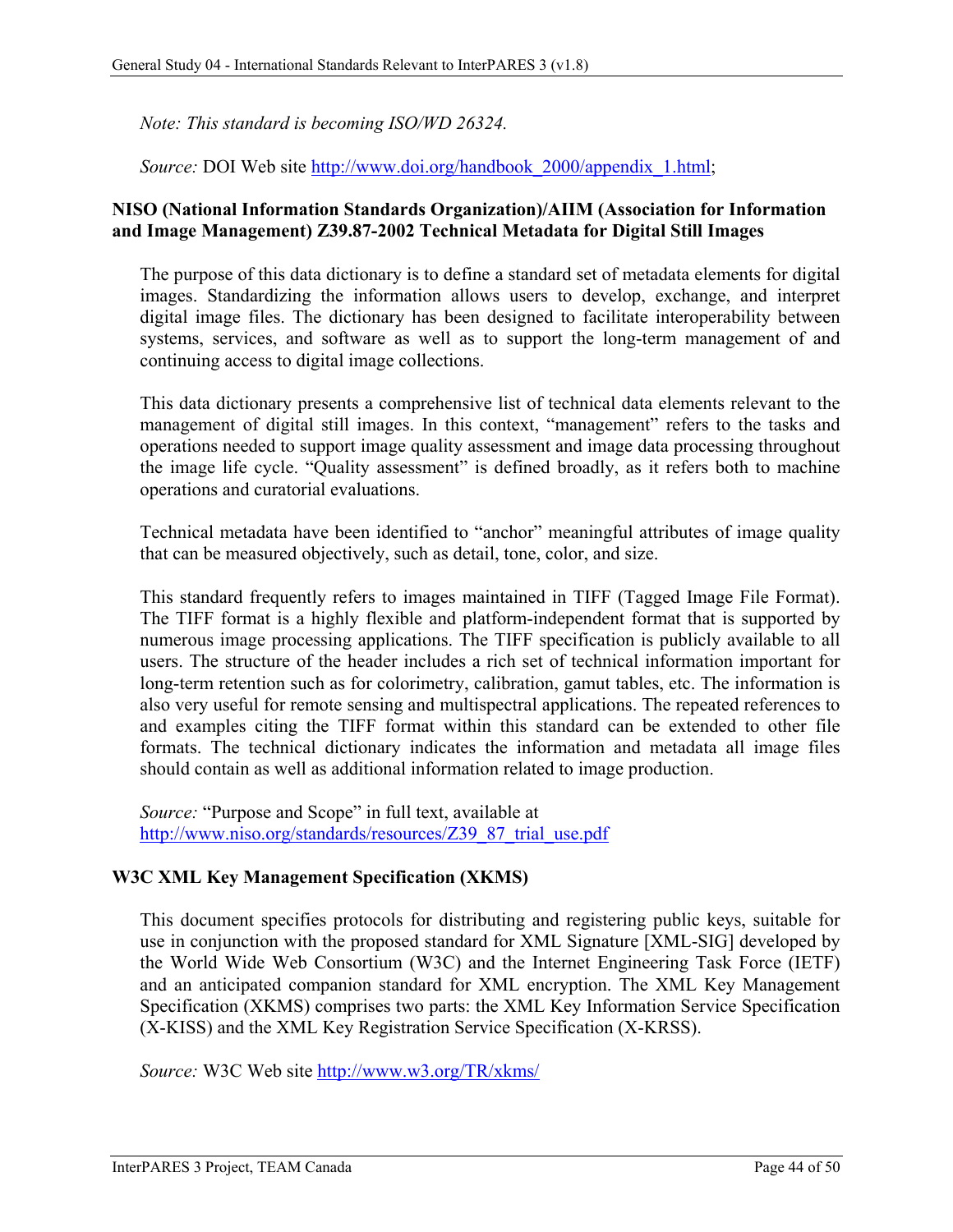### <span id="page-51-0"></span>**W3C Extensible Markup Language (XML) 1.0 (Fourth Edition)**

The Extensible Markup Language (XML) is a subset of SGML that is completely described in this document. Its goal is to enable generic SGML to be served, received, and processed on the Web in the way that is now possible with HTML. XML has been designed for ease of implementation and for interoperability with both SGML and HTML.

*Source:* W3C Web site<http://www.w3.org/TR/REC-xml/>

### <span id="page-51-1"></span>**W3C RDF/XML Syntax Specification (Revised) 2004**

The Resource Description Framework (RDF) is a general-purpose language for representing information in the Web.

This document defines an [XML](http://www.w3.org/TR/2000/REC-xml-20001006) syntax for RDF called RDF/XML in terms of [Namespaces in](http://www.w3.org/TR/1999/REC-xml-names-19990114/)  [XML,](http://www.w3.org/TR/1999/REC-xml-names-19990114/) the [XML Information Set](http://www.w3.org/TR/2001/REC-xml-infoset-20011024/) and [XML Base.](http://www.w3.org/TR/2001/REC-xmlbase-20010627/) The [formal grammar](http://www.w3.org/TR/rdf-syntax-grammar/#section-Infoset-Grammar) for the syntax is annotated with actions generating triples of the [RDF graph](http://www.w3.org/TR/2004/REC-rdf-concepts-20040210/#dfn-rdf-graph) as defined in [RDF Concepts and](http://www.w3.org/TR/2004/REC-rdf-concepts-20040210/)  [Abstract Syntax.](http://www.w3.org/TR/2004/REC-rdf-concepts-20040210/) it has been reviewed by W3C Members and other interested parties, and it has been endorsed by the Director as a [W3C Recommendation.](http://www.w3.org/2003/06/Process-20030618/tr.html#RecsW3C) W3C's role in making the Recommendation is to draw attention to the specification and to promote its widespread deployment. This enhances the functionality and interoperability of the Web.

This is one document in a [set of six](http://www.w3.org/TR/2004/REC-rdf-concepts-20040210/#section-Introduction) [\(Primer,](http://www.w3.org/TR/2004/REC-rdf-primer-20040210/) [Concepts,](http://www.w3.org/TR/2004/REC-rdf-concepts-20040210/) [Syntax,](http://www.w3.org/TR/2004/REC-rdf-syntax-grammar-20040210/) [Semantics,](http://www.w3.org/TR/2004/REC-rdf-mt-20040210/) [Vocabulary,](http://www.w3.org/TR/2004/REC-rdf-schema-20040210/) and [Test Cases\)](http://www.w3.org/TR/2004/REC-rdf-testcases-20040210/) intended to jointly replace the original Resource Description Framework specifications, [RDF Model and Syntax \(1999 Recommendation\)](http://www.w3.org/TR/1999/REC-rdf-syntax-19990222/) and [RDF Schema \(2000](http://www.w3.org/TR/2000/CR-rdf-schema-20000327/)  [Candidate Recommendation\).](http://www.w3.org/TR/2000/CR-rdf-schema-20000327/)

### <span id="page-51-2"></span>**3. Sources Consulted**

*Note: In cases where summaries or abstracts are available for the sources consulted, they are provided to help clarify the inclusion of the relevant standards in this report.*

- Archives and Records Association of New Zealand, "Select List of National and International Standards relating to Records & Archives." <http://www.aranz.org.nz/Site/resources/standards.aspx>
- ARMA International, "Standards/Best Practices." <http://www.arma.org/standards/index.cfm>

Brumm, Eugenia K. (1995), "Managing records for ISO 9000 compliance," *Quality Progress* 28(1): 73–78.

All activities that affect quality, including developing a quality plan, product design, processing materials, manufacturing and distribution, must be recorded. It is the only requirement in the ISO 9000 series of standards that must be adhered to in every facet and activity. If there is a link throughout the standards, it is the emphasis on recording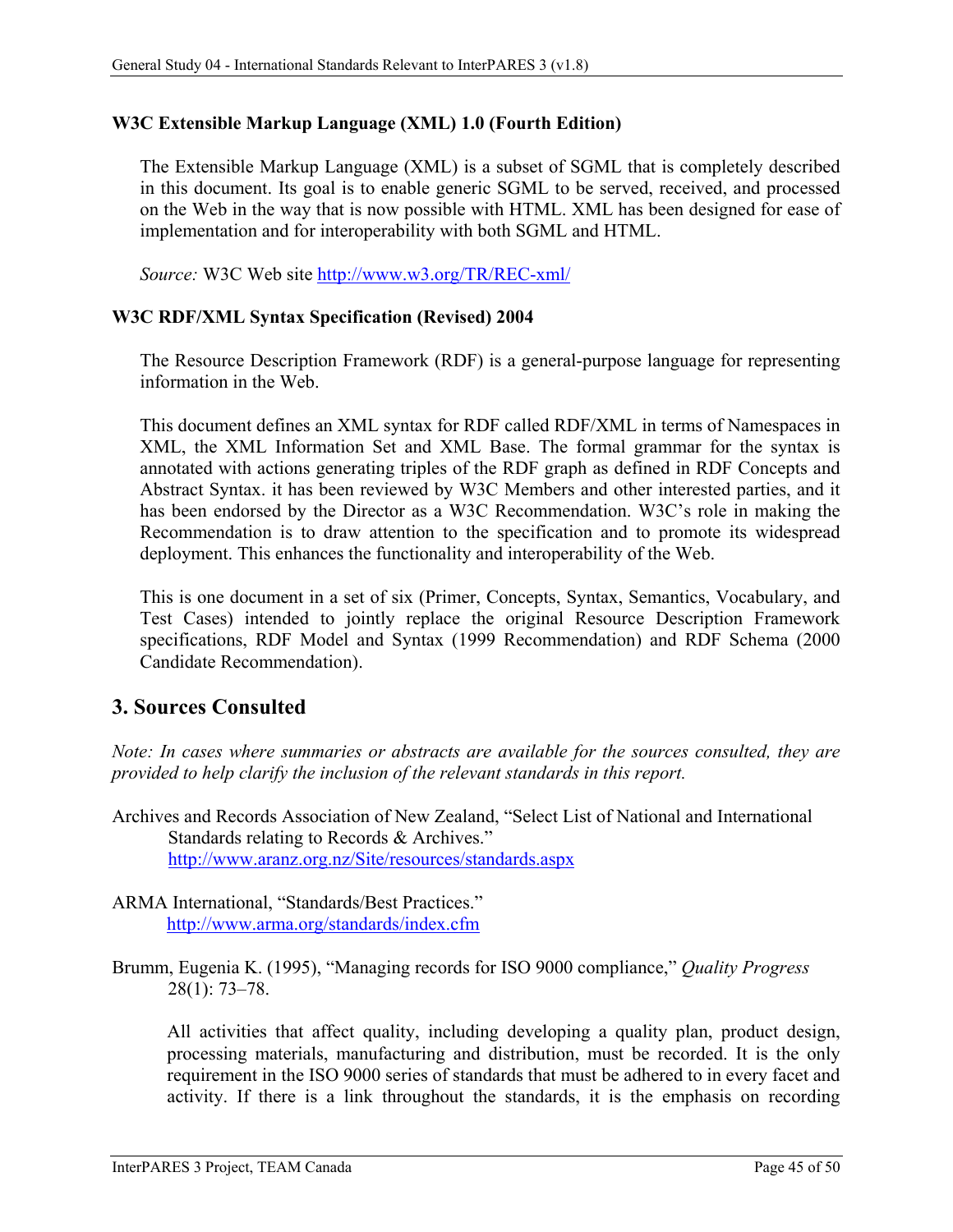information that pertains to all quality aspects. Often, the only evidence of product quality is in the records. Many decisions regarding product quality are based solely on data. In most cases, the state of the records will reflect the state of the quality system and product, because records reflect the level and depth of control and order that exist in the quality system. A records management program (RMP) forms the foundation for successful compliance with ISO 9000 records requirements. The standards' concise statements that list elements pertaining to records actually contain major components of a complete RMP, each of which can take several years to develop and implement. Grounded in orderly methods and proven approaches, records management provides a recipe for what to do, how to do it, and where to begin.

Calder, Alan, *Information Security Based on ISO 27001/ISO 17799: A Management Guide* (Van Haren Publishing, 2006).

The ISO/IEC 17799:2000 Code of Practice was intended to provide a framework for international best practice in Information Security Management and systems interoperability. It also provided guidance on how to implement an ISMS that would be capable of certification, and to which an external auditor could refer. However, it did not provide the basis for an international certification scheme. Only BS 7799-2, and now ISO 27001, can do that. ISO 17799 also provides substantial implementation guidance on how individual controls should be approached. Anyone implementing an ISO 27001 ISMS will need to acquire and study copies of both ISO 27001 and ISO 17799. ISO 27001 mandates the use of ISO 17799 as a source of guidance on controls, control selection and control implementation.

- Digital Curation Center (DCC) (2006), "What are Metadata Standards?" <http://www.dcc.ac.uk/resource/standards-watch/what-are-metadata-standards/>
- Duff, Wendy and Sue McKemmish (2000), "Metadata & ISO 9000 Compliance," *Information Management Journal* 34(1): 4–12.

Advances in technology have changed organizations and altered the role of records managers. International standards such as the ISO 9000 suite highlight the essential role that records and metadata play in the operation of a quality company. Systems must be designed to create the appropriate metadata to ensure they comply with recordkeeping requirements, particularly those identified by records management standards such as AS 4390 and the proposed international standard, which provide benchmarks for recordkeeping best practice. In deciding what metadata to capture, organizations should consider the cost of meeting the requirements of the ISO 9000 guidelines and any related records management best-practice standards—along with the possible risks of not meeting these requirements.

Hofman, Hans, "The use of standards and models," in *Managing Electronic Records*, Julie McLeod and Catherine Hare, eds. (London: Facet publishing, 2005), 18–33.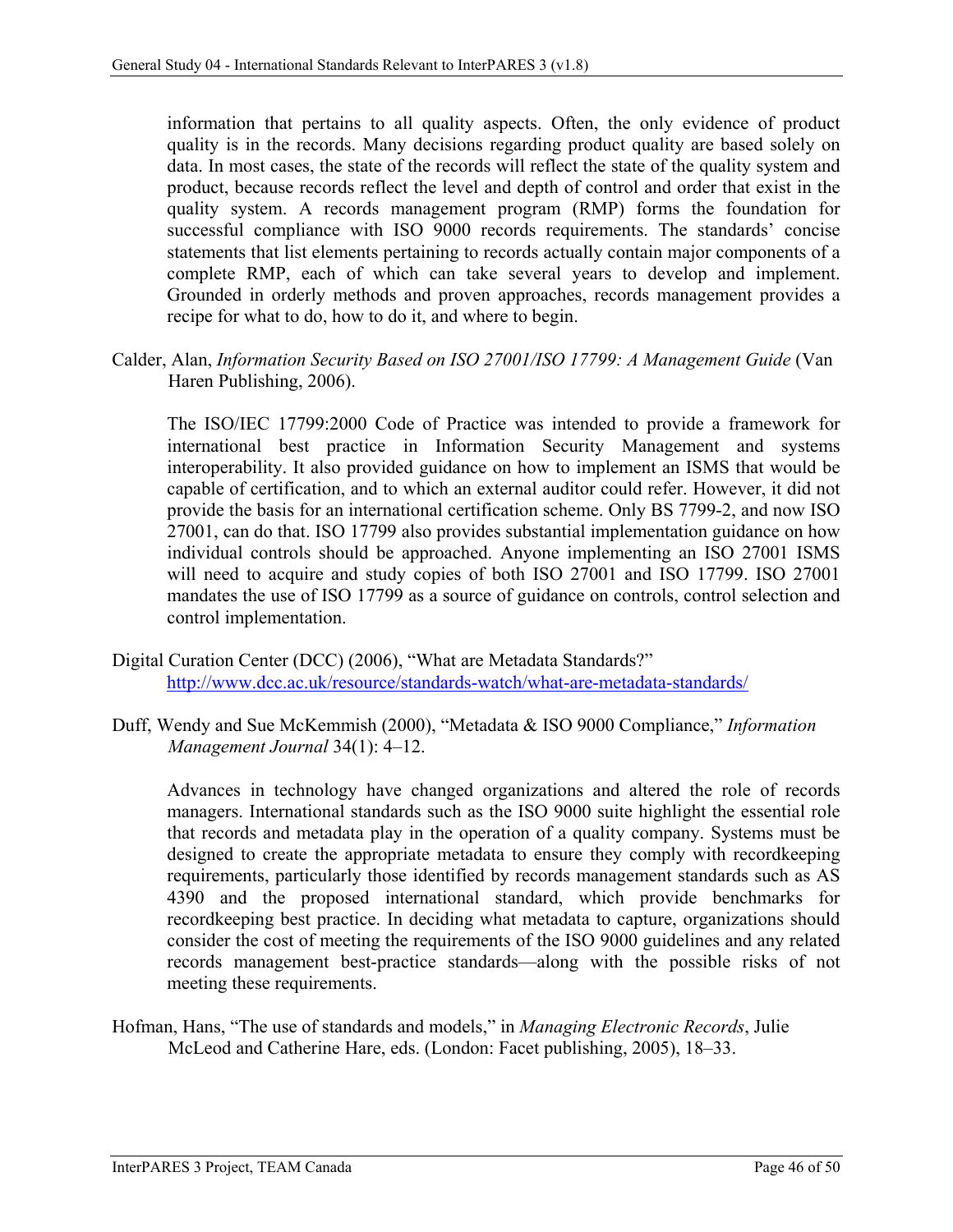- International Council on Archives (ICA), "Standards." [http://www.ica.org/en/standards.](http://www.ica.org/en/standards)
- International Organization for Standardization (ISO) Web site <http://www.iso.org/iso/home.htm>
- Jeffrey-Cook, Richard, "Applying ISO27001 and risk assessment to records management," workshop presented at the Records Management Society, 11th Annual Conference "Records Management: The State of Art" 20-22 April 2008. Edinburgh, Scotland. <http://www.rms-gb.org.uk/conference-sessions-speakers-2008>

Information and records are valuable resources within organisations that need to be protected. Many organisations focus on the protection of their electronic information assets against the risks of loss, misuse, disclosure or corruption. This process is commonly referred to as information security management. Information security management enables the sharing of information in a manner that ensures the appropriate protection of that information. Risk assessment and management, continuity planning and disaster recovery programmes should all form a part of any information security management system. The aim is to protect information from a wide range of threats in order to: Minimise the impact of a security breach; safeguard the accuracy and completeness of information; ensure that information is accessible only to those authorised to have access; ensure that authorised users have access to information as, and when, required; maximise return on investments and business opportunities. Good information security is essential for implementing successful records management. In this workshop, Richard Jeffrey-Cook looks at ISO 27001, the international standard for information security management systems. He will demonstrate how the controls that are applied for information security can be adapted to information management. ISO 27001 requires a risk management approach to be adopted to determine the priorities for planning information security improvements and deciding what level of resources should be deployed. This session demonstrates how the same approach can be used to justify an information management strategy and to help build the business case for records management improvements.

- MoReq2 (draft), *Appendix 7 Standards and Other Guidelines*. <http://www.moreq2.eu/>
- Records Management Society, 11th Annual Conference "Records Management: The State of Art" 20-22 April 2008. Edinburgh, Scotland. <http://www.rms-gb.org.uk/conference>
- Snijder, Ronald (2001), "Metadata Standards and Information Analysis: A Survey of Current Metadata Standards and the Underlying Models, (Ph.D. dissertation, University of Amsterdam, 2001) <http://www.geocities.com/ronaldsnijder/>

This dissertation is a concise survey of pre-2001 metadata standards and models.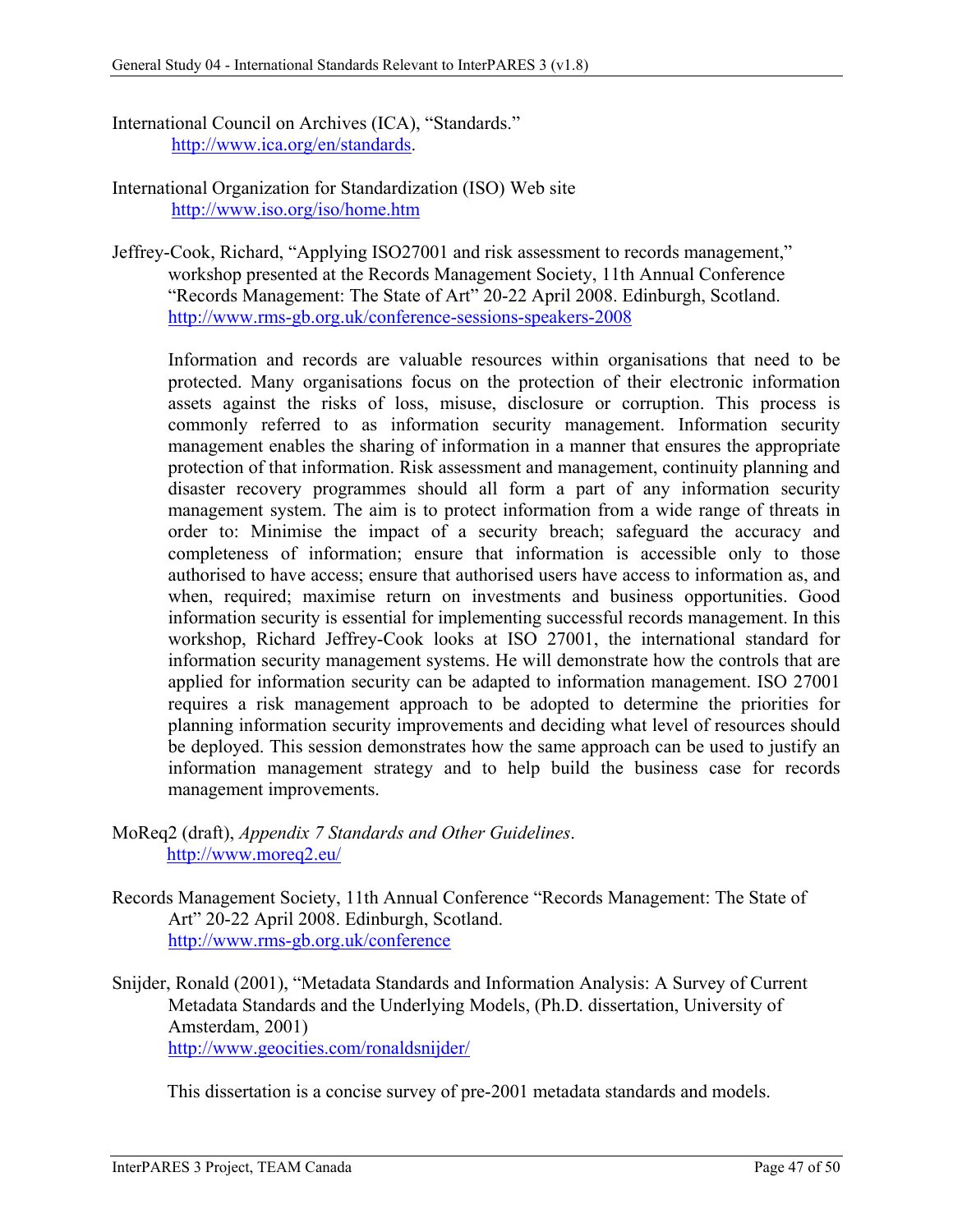- Varendorff Consultancy, *Records Management: Information – Standards*. <http://www.records-management.com.au/information.shtml?standards->
- (*Note: the following are from the InterPARES 2 bibliographical database*)
- Barata, K. J. (1998), "The Impact of Information Technology Standards on Recordkeeping Systems Development: Implications for Records Professionals," *Computer Standards & Interfaces* 19(1): 51–64.
- Beagrie, Neil, Hugh Buchanan, Tom Franklin, Catherine Grout, Brian Kelly, Caroline Ingram, Paul Miller, Greg Newton-Ingham and Andy Powell (2001), "Working with the DNER: Standards and Guidelines to Build a National Resource," consultation version 1.0, Catherine Grout and Caroline Ingram, eds. (JISC, February 2001). [http://www.jisc.ac.uk/projman\\_standards.html](http://www.jisc.ac.uk/projman_standards.html)

This document provides guidelines and practices critical to developing, managing, and delivering digital resources online. It will act as a source of information for projects and services involved in the development of the Information Environment for learning, teaching and research. It will also provide a point of reference and information for the variety of stakeholders interested in the development of the Information Environment and for those interested in sharing or contributing content to it.

- Booth, Kietha, "Mediating for Metadata Standards: Competing Demands of E-government Archivists and Librarians for Resource Description in New Zealand," in proceedings of the *Victorian Association for Library Automation Conference: e-volving Information Futures, 6-8 February 2002. Melbourne, Australia* (Croydon, Victoria: Victorian Association for Library Automation, 2002). <http://www.vala.org.au/vala2002/2002pdf/05Booth.pdf>
- Bricklin, Dan (2004), "Software that Lasts 200 Years," *Dan Bricklin's Website* (14 July 2004). <http://www.danbricklin.com/200yearsoftware.htm>
- Canadian Heritage Information Network (CHIN) (2002), "Standards." <http://www.chin.gc.ca/English/Standards/index.html>
- Center for International Earth Science Information Network, "Metadata Standards," *Center for International Earth Science Information Network* (2001). <http://www.ciesin.org/metadata/TOC/standards.html>
- ESRI (2003), "Spatial Data Standards and Interoperability: An ESRI White Paper." <http://www.esri.com/library/whitepapers/pdfs/spatial-data-standards.pdf>
- Federal Geographic Data Committee (FGDC), "Content Standard for Digital Geospatial Metadata Workbook, version 2.0," *Federal Geographic Data Committee (FGDC)* (May 2001). http://www.fgdc.gov/metadata/documents/workbook 0501 bmk.pdf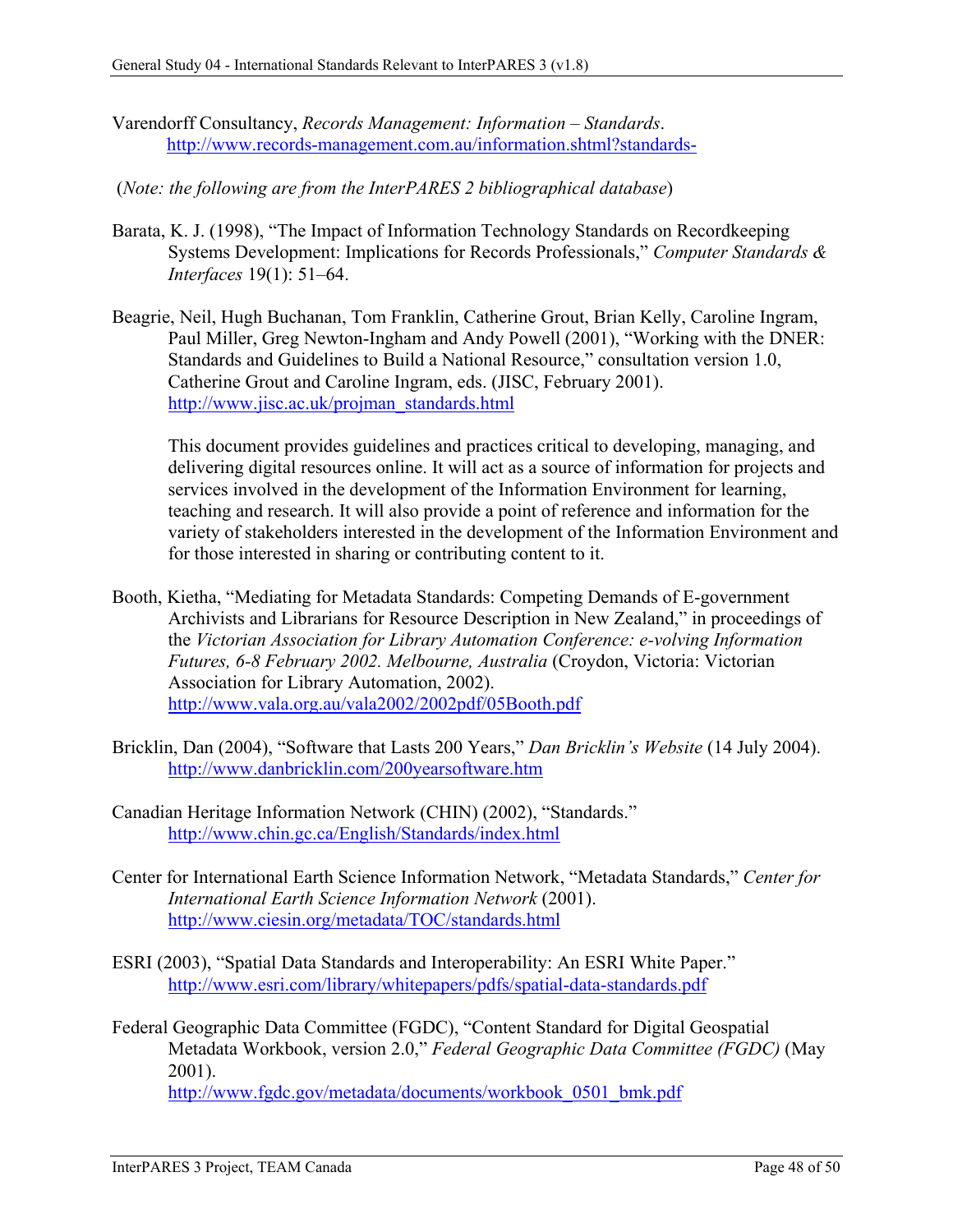A user-friendly workbook to aid metadata creators in implementing the CSDGM Vers. 2.0. Includes background, format requirements, element definitions, FAQs, example metadata and a glossary.

- Feenstra, Bendert, *Standards for the Implementation of a Deposit System for Electronic Publications*, NEDLIB Report Series, no. 4 (The Hague: Koninklijke Bibliotheek, 2000). <http://nedlib.kb.nl/results/NEDLIBstandards.pdf>
- Gill, Tony (2002), "Re-inventing the Wheel? Standards, Interoperability and Digital Cultural Content," *D-Lib Magazine* 8(1): n.p. <http://www.dlib.org/dlib/january02/gill/01gill.html>

Around the world, there are unprecedented funding opportunities for creating digital cultural content. However, to date there has been relatively little harmonization of the standards frameworks used in the creation, management and preservation of this content, resulting in duplication of effort, higher costs and diminished interoperability of the end results. An international group of stakeholders are hoping to address this situation by agreeing on a common set of core values and seeking to leverage existing synergies wherever possible.

Houlding, S. W. (2001), "XML – An Opportunity for 'Meaningful' Data Standards in the Geosciences." *Computers & Geosciences* 27(7): 839–849.

Extensible markup language (XML) is a recently introduced meta-language standard on the Web. It provides the rules for development of metadata (markup) standards for information transfer in specific fields. XML allows development of markup languages that describe what information is rather than how it should be presented. This allows computer applications to process the information in intelligent ways. In contrast hypertext markup language (HTML), which fuelled the initial growth of the Web, is a metadata standard concerned exclusively with presentation of information. Besides its potential for revolutionizing Web activities, XML provides an opportunity for development of meaningful data standards in specific application fields. The rapid endorsement of XML by science, industry and e-commerce has already spawned new metadata standards in such fields as mathematics, chemistry, astronomy, multimedia and Web micro-payments. Development of XML-based data standards in the geosciences would significantly reduce the effort currently wasted on manipulating and reformatting data between different computer platforms and applications and would ensure compatibility with the new generation of Web browsers. This paper explores the evolution, benefits and status of XML and related standards in the more general context of Web activities and uses this as a platform for discussion of its potential for development of data standards in the geosciences. Some of the advantages of XML are illustrated by a simple, browsercompatible demonstration of XML functionality applied to a borehole log dataset. The XML dataset and the associated stylesheet and schema declarations are available for FTP download.